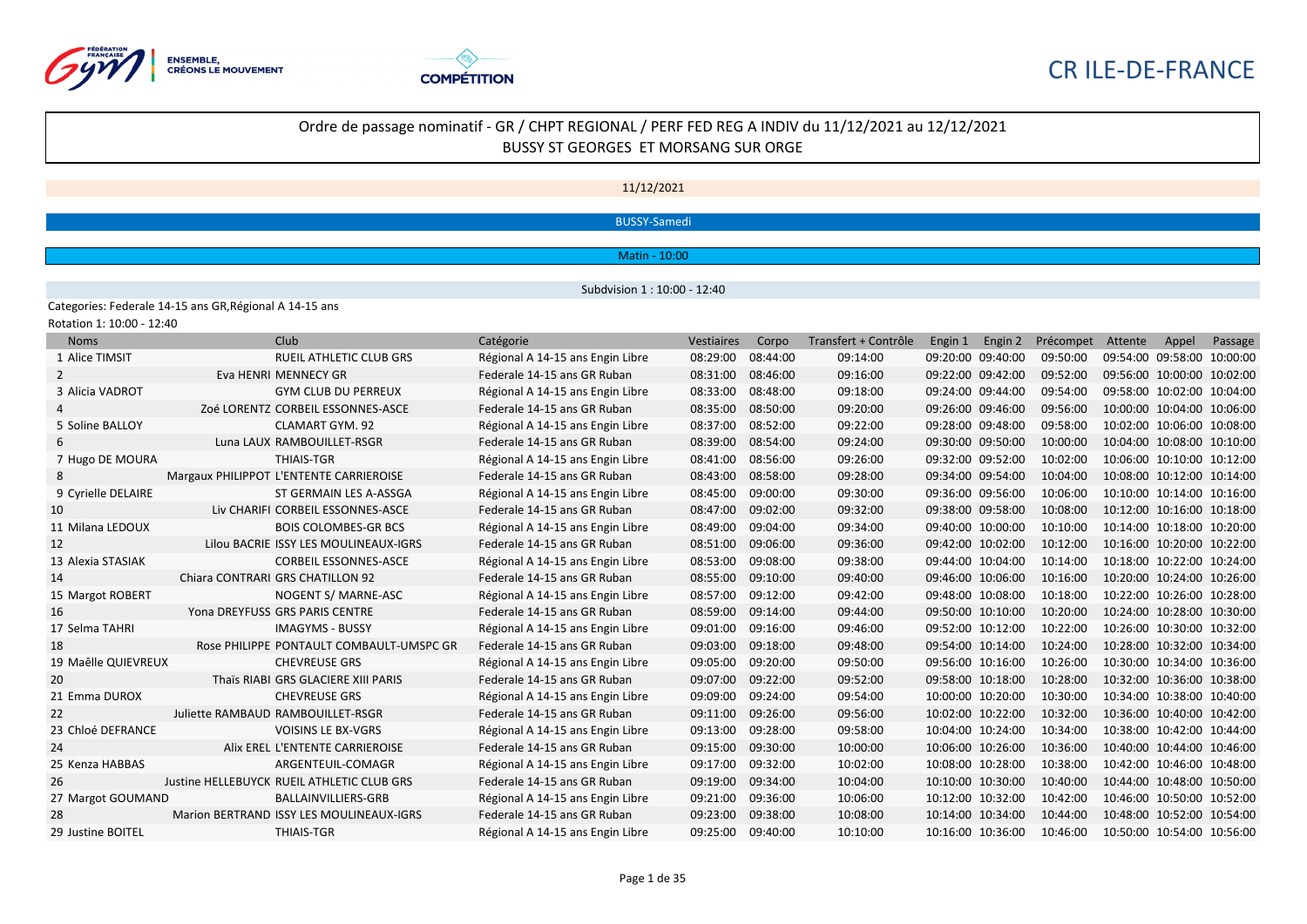



|                              |                             |                                          | <b>BUSSY-Samedi</b>              |                   |          |          |                                                       |          |                            |  |
|------------------------------|-----------------------------|------------------------------------------|----------------------------------|-------------------|----------|----------|-------------------------------------------------------|----------|----------------------------|--|
|                              |                             |                                          |                                  |                   |          |          |                                                       |          |                            |  |
| 30                           |                             | Lucile DHENRY ANTONY-ASRA                | Federale 14-15 ans GR Ruban      | 09:27:00          | 09:42:00 | 10:12:00 | 10:18:00 10:38:00                                     | 10:48:00 | 10:52:00 10:56:00 10:58:00 |  |
| 31 Lorena ROUX               |                             | ST GERMAIN LES A-ASSGA                   | Régional A 14-15 ans Engin Libre | 09:29:00          | 09:44:00 | 10:14:00 | 10:20:00 10:40:00                                     | 10:50:00 | 10:54:00 10:58:00 11:00:00 |  |
| 32                           |                             | Malou ROUSSEL NOGENT S/ MARNE-ASC        | Federale 14-15 ans GR Ruban      | 09:31:00          | 09:46:00 | 10:16:00 | 10:22:00 10:42:00                                     | 10:52:00 | 10:56:00 11:00:00 11:02:00 |  |
| 33 Victoria OLANO            |                             | RAMBOUILLET-RSGR                         | Régional A 14-15 ans Engin Libre | 09:33:00          | 09:48:00 | 10:18:00 | 10:24:00 10:44:00                                     | 10:54:00 | 10:58:00 11:02:00 11:04:00 |  |
| 34                           |                             | Yara SAADE ANTONY-ASRA                   | Federale 14-15 ans GR Ruban      | 09:35:00          | 09:50:00 | 10:20:00 | 10:26:00 10:46:00                                     | 10:56:00 | 11:00:00 11:04:00 11:06:00 |  |
| 35 Fantine ARSANT            |                             | <b>CHEVREUSE GRS</b>                     | Régional A 14-15 ans Engin Libre | 09:37:00          | 09:52:00 | 10:22:00 | 10:28:00 10:48:00                                     | 10:58:00 | 11:02:00 11:06:00 11:08:00 |  |
| 36                           | Margot LESAULT SUCY-GR SUCY |                                          | Federale 14-15 ans GR Ruban      | 09:39:00          | 09:54:00 | 10:24:00 | 10:30:00 10:50:00                                     | 11:00:00 | 11:04:00 11:08:00 11:10:00 |  |
| 37 Lyna HARRAK               |                             | LA FERTE S/S JOUARRE-AFG                 | Régional A 14-15 ans Engin Libre | 09:41:00          | 09:56:00 | 10:26:00 | 10:32:00 10:52:00                                     | 11:02:00 | 11:06:00 11:10:00 11:12:00 |  |
| 38                           |                             | Agathe RENAULT LA FERTE MAISSE-GRFM      | Federale 14-15 ans GR Ruban      | 09:43:00          | 09:58:00 | 10:28:00 | 10:34:00 10:54:00                                     | 11:04:00 | 11:08:00 11:12:00 11:14:00 |  |
| 39 Amandine DOS SANTOS       |                             | <b>CLAMART GYM. 92</b>                   | Régional A 14-15 ans Engin Libre | 09:45:00          | 10:00:00 | 10:30:00 | 10:36:00 10:56:00                                     | 11:06:00 | 11:10:00 11:14:00 11:16:00 |  |
| 40                           |                             | Leelenn CHASTEL RAMBOUILLET-RSGR         | Federale 14-15 ans GR Ruban      | 09:47:00          | 10:02:00 | 10:32:00 | 10:38:00 10:58:00                                     | 11:08:00 | 11:12:00 11:16:00 11:18:00 |  |
| 41 Mélina BERNARDELLI        |                             | ST GERMAIN LES A-ASSGA                   | Régional A 14-15 ans Engin Libre | 09:49:00          | 10:04:00 | 10:34:00 | 10:40:00 11:00:00                                     | 11:10:00 | 11:14:00 11:18:00 11:20:00 |  |
| 42                           |                             | Laura SCARDINA GYM CLUB DU PERREUX       | Federale 14-15 ans GR Ruban      | 09:51:00          | 10:06:00 | 10:36:00 | 10:42:00 11:02:00 11:12:00                            |          | 11:16:00 11:20:00 11:22:00 |  |
| 43 Leane HOUSSIAUX           |                             | <b>FOSSES MARLY LA V-AGFM</b>            | Régional A 14-15 ans Engin Libre | 09:53:00          | 10:08:00 | 10:38:00 | 10:44:00 11:04:00                                     | 11:14:00 | 11:18:00 11:22:00 11:24:00 |  |
| 44                           | Maureen ROUDIER ANTONY GR   |                                          | Federale 14-15 ans GR Ruban      | 09:55:00          | 10:10:00 | 10:40:00 | 10:46:00 11:06:00                                     | 11:16:00 | 11:20:00 11:24:00 11:26:00 |  |
| 45 Juliette TENNESON-PAGES   |                             | RAMBOUILLET-RSGR                         | Régional A 14-15 ans Engin Libre | 09:57:00          | 10:12:00 | 10:42:00 | 10:48:00 11:08:00                                     | 11:18:00 | 11:22:00 11:26:00 11:28:00 |  |
| 46                           | Noémie MANGA SUCY-GR SUCY   |                                          | Federale 14-15 ans GR Ruban      | 09:59:00          | 10:14:00 | 10:44:00 | 10:50:00 11:10:00                                     | 11:20:00 | 11:24:00 11:28:00 11:30:00 |  |
| 47 Sophie LECOMTE            |                             | LA FERTE S/S JOUARRE-AFG                 | Régional A 14-15 ans Engin Libre | 10:01:00          | 10:16:00 | 10:46:00 | 10:52:00 11:12:00                                     | 11:22:00 | 11:26:00 11:30:00 11:32:00 |  |
| 48                           |                             | Gabrielle ROCHE ISSY LES MOULINEAUX-IGRS | Federale 14-15 ans GR Ruban      | 10:03:00          | 10:18:00 | 10:48:00 | 10:54:00 11:14:00                                     | 11:24:00 | 11:28:00 11:32:00 11:34:00 |  |
| 49 Tiffany MACHADO           |                             | PARAY VIEILLE POSTE-GRP                  | Régional A 14-15 ans Engin Libre | 10:05:00          | 10:20:00 | 10:50:00 | 10:56:00 11:16:00                                     | 11:26:00 | 11:30:00 11:34:00 11:36:00 |  |
| 50                           |                             | Emy DUMONT BALLAINVILLIERS-GRB           | Federale 14-15 ans GR Ruban      | 10:07:00          | 10:22:00 | 10:52:00 | 10:58:00 11:18:00                                     | 11:28:00 | 11:32:00 11:36:00 11:38:00 |  |
| 51 Tyfenn AKLIGO             |                             | LA FERTE S/S JOUARRE-AFG                 | Régional A 14-15 ans Engin Libre | 10:09:00          | 10:24:00 | 10:54:00 | 11:00:00 11:20:00                                     | 11:30:00 | 11:34:00 11:38:00 11:40:00 |  |
| 52                           |                             | Thea VILLATEL RIS ORANGIS-USRO GR        | Federale 14-15 ans GR Ruban      | 10:11:00          | 10:26:00 | 10:56:00 | 11:02:00 11:22:00                                     | 11:32:00 | 11:36:00 11:40:00 11:42:00 |  |
| 53 Jeanne BANSARD            |                             | RIS ORANGIS-USRO GR                      | Régional A 14-15 ans Engin Libre | 10:13:00          | 10:28:00 | 10:58:00 | 11:04:00 11:24:00                                     | 11:34:00 | 11:38:00 11:42:00 11:44:00 |  |
| 54                           |                             | Maelys DAMIAN - PEYRAS CLAMART GYM. 92   | Federale 14-15 ans GR Ruban      | 10:15:00          | 10:30:00 | 11:00:00 | 11:06:00 11:26:00                                     | 11:36:00 | 11:40:00 11:44:00 11:46:00 |  |
| 55 Nelia MOKHTARI GUILLOTEAU |                             | <b>MORSANG GR</b>                        | Régional A 14-15 ans Engin Libre | 10:17:00          | 10:32:00 | 11:02:00 | 11:08:00 11:28:00                                     | 11:38:00 | 11:42:00 11:46:00 11:48:00 |  |
| 56                           |                             | Erine CLAM LA FERTE MAISSE-GRFM          | Federale 14-15 ans GR Ruban      | 10:19:00          | 10:34:00 | 11:04:00 | 11:10:00 11:30:00                                     | 11:40:00 | 11:44:00 11:48:00 11:50:00 |  |
| 57 Mathilde GREGOIRE         |                             | <b>GRS CHATILLON 92</b>                  | Régional A 14-15 ans Engin Libre | 10:21:00          | 10:36:00 | 11:06:00 | 11:12:00 11:32:00                                     | 11:42:00 | 11:46:00 11:50:00 11:52:00 |  |
| 58                           |                             | Erine GILBERT LA FERTE MAISSE-GRFM       | Federale 14-15 ans GR Ruban      | 10:23:00          | 10:38:00 | 11:08:00 | 11:14:00 11:34:00 11:44:00                            |          | 11:48:00 11:52:00 11:54:00 |  |
| 59 Camille LURIOT            |                             | <b>VOISINS LE BX-VGRS</b>                | Régional A 14-15 ans Engin Libre | 10:25:00          | 10:40:00 | 11:10:00 | 11:16:00 11:36:00                                     | 11:46:00 | 11:50:00 11:54:00 11:56:00 |  |
| 60                           |                             | Adele REY RUEIL ATHLETIC CLUB GRS        | Federale 14-15 ans GR Ruban      | 10:27:00          | 10:42:00 | 11:12:00 | 11:18:00 11:38:00                                     | 11:48:00 | 11:52:00 11:56:00 11:58:00 |  |
| 61 Heloise RIOU              |                             | RUEIL ATHLETIC CLUB GRS                  | Régional A 14-15 ans Engin Libre | 10:29:00          | 10:44:00 | 11:14:00 | 11:20:00 11:40:00                                     | 11:50:00 | 11:54:00 11:58:00 12:00:00 |  |
| 62                           |                             | Amélia KOCUR NOGENT S/ MARNE-ASC         | Federale 14-15 ans GR Ruban      | 10:31:00          | 10:46:00 | 11:16:00 | 11:22:00 11:42:00                                     | 11:52:00 | 11:56:00 12:00:00 12:02:00 |  |
| 63 Emma BRILLANCEAU GUZA     |                             | NOGENT S/ MARNE-ASC                      | Régional A 14-15 ans Engin Libre | 10:33:00          | 10:48:00 | 11:18:00 | 11:24:00 11:44:00                                     | 11:54:00 | 11:58:00 12:02:00 12:04:00 |  |
| 64                           | Lena YEFSAH THIAIS-TGR      |                                          | Federale 14-15 ans GR Ruban      | 10:35:00 10:50:00 |          | 11:20:00 | 11:26:00 11:46:00 11:56:00 12:00:00 12:04:00 12:06:00 |          |                            |  |
|                              |                             |                                          |                                  |                   |          |          |                                                       |          |                            |  |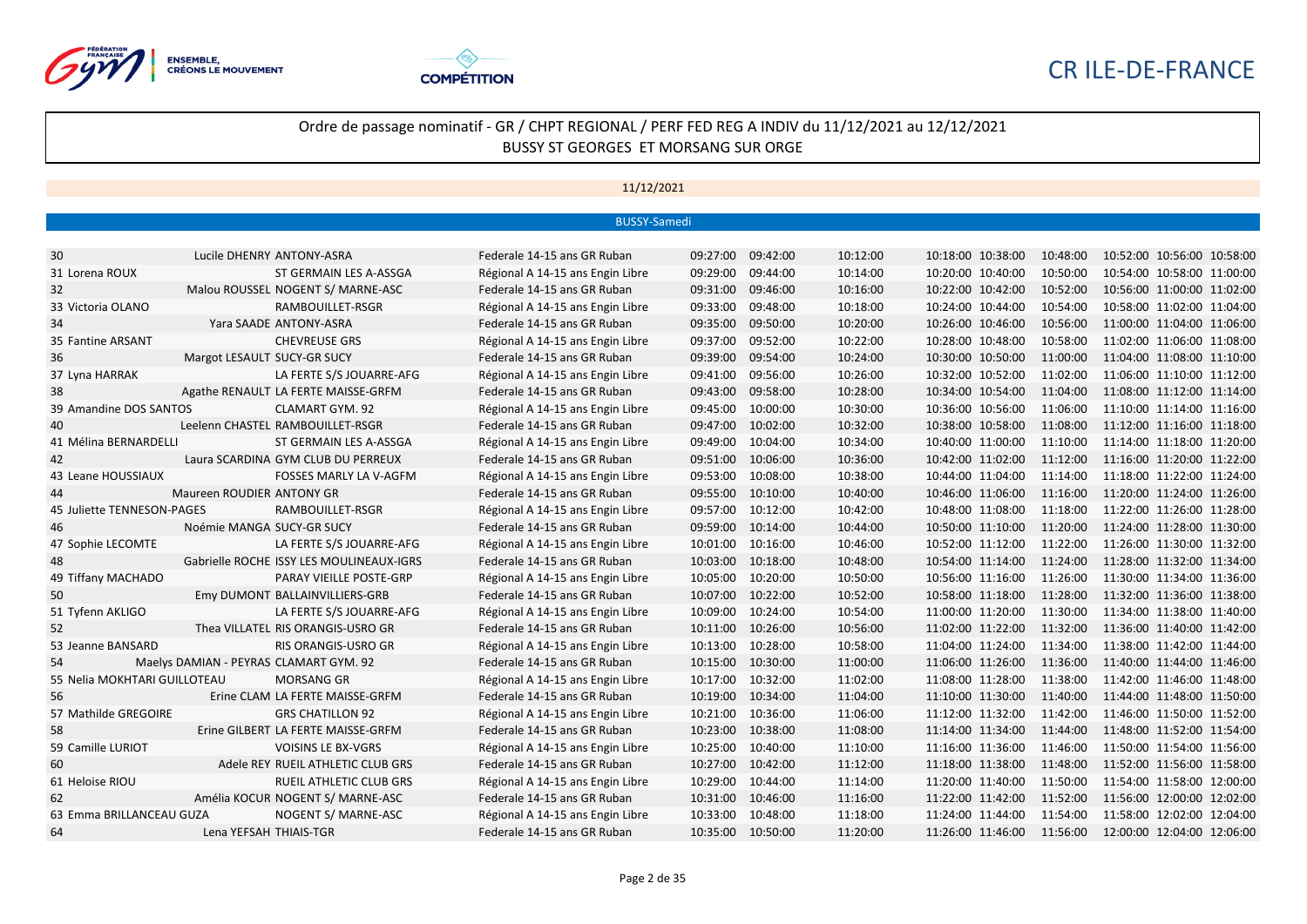



## Ordre de passage nominatif - GR / CHPT REGIONAL / PERF FED REG A INDIV du 11/12/2021 au 12/12/2021 BUSSY ST GEORGES ET MORSANG SUR ORGE

## 11/12/2021

|                         |                                       |                                  | <b>BUSSY-Samedi</b> |                      |                   |          |                               |
|-------------------------|---------------------------------------|----------------------------------|---------------------|----------------------|-------------------|----------|-------------------------------|
|                         |                                       |                                  |                     |                      |                   |          |                               |
| 65 Noelia CARETTE LOPEZ | CHELLES-AGC                           | Régional A 14-15 ans Engin Libre | 10:37:00            | 11:22:00<br>10:52:00 | 11:28:00 11:48:00 | 11:58:00 | 12:02:00 12:06:00 12:08:00    |
| 66                      | Cassandre UYTTENDAELE MENNECY GR      | Federale 14-15 ans GR Ruban      | 10:39:00            | 10:54:00<br>11:24:00 | 11:30:00 11:50:00 | 12:00:00 | 12:04:00 12:08:00 12:10:00    |
| 67 Amalia SAURY         | <b>VOISINS LE BX-VGRS</b>             | Régional A 14-15 ans Engin Libre | 10:41:00            | 11:26:00<br>10:56:00 | 11:32:00 11:52:00 | 12:02:00 | 12:06:00 12:10:00 12:12:00    |
| 68                      | Pauline LANGLAIS RAMBOUILLET-RSGR     | Federale 14-15 ans GR Ruban      | 10:43:00            | 11:28:00<br>10:58:00 | 11:34:00 11:54:00 | 12:04:00 | 12:08:00 12:12:00 12:14:00    |
| 69 Sixtine DOBIGNY      | BALLAINVILLIERS-GRB                   | Régional A 14-15 ans Engin Libre | 10:45:00            | 11:30:00<br>11:00:00 | 11:36:00 11:56:00 | 12:06:00 | 12:10:00 12:14:00 12:16:00    |
| 70                      | Clea ANTUNES MENNECY GR               | Federale 14-15 ans GR Ruban      | 10:47:00            | 11:32:00<br>11:02:00 | 11:38:00 11:58:00 | 12:08:00 | 12:12:00 12:16:00 12:18:00    |
| 71 Capucine HATRISSE    | <b>GYM CLUB DU PERREUX</b>            | Régional A 14-15 ans Engin Libre | 10:49:00            | 11:34:00<br>11:04:00 | 11:40:00 12:00:00 | 12:10:00 | 12:14:00 12:18:00 12:20:00    |
| 72                      | Eliz SAIM ISSY LES MOULINEAUX-IGRS    | Federale 14-15 ans GR Ruban      | 10:51:00            | 11:36:00<br>11:06:00 | 11:42:00 12:02:00 | 12:12:00 | 12:16:00 12:20:00 12:22:00    |
| 73 Chloe LUSSIANA       | <b>VERSAILLES-ESV</b>                 | Régional A 14-15 ans Engin Libre | 10:53:00            | 11:38:00<br>11:08:00 | 11:44:00 12:04:00 | 12:14:00 | 12:18:00 12:22:00 12:24:00    |
| 74                      | Coralie SILVA MORSANG GR              | Federale 14-15 ans GR Ruban      | 10:55:00            | 11:40:00<br>11:10:00 | 11:46:00 12:06:00 | 12:16:00 | 12:20:00 12:24:00 12:26:00    |
| 75 Gaëlle ROBQUIN       | <b>IVRY S/ SEINE-USIGR</b>            | Régional A 14-15 ans Engin Libre | 10:57:00            | 11:42:00<br>11:12:00 | 11:48:00 12:08:00 | 12:18:00 | 12:22:00 12:26:00 12:28:00    |
| 76                      | Ilana CAUDRON GRS GLACIERE XIII PARIS | Federale 14-15 ans GR Ruban      | 10:59:00            | 11:44:00<br>11:14:00 | 11:50:00 12:10:00 | 12:20:00 | 12:24:00 12:28:00 12:30:00    |
| 77 Capucine SUZZONI     | <b>GRS GLACIERE XIII PARIS</b>        | Régional A 14-15 ans Engin Libre | 11:01:00            | 11:46:00<br>11:16:00 | 11:52:00 12:12:00 | 12:22:00 | 12:26:00 12:30:00 12:32:00    |
| 78                      | Eloïse CUBERO MORSANG GR              | Federale 14-15 ans GR Ruban      | 11:03:00            | 11:48:00<br>11:18:00 | 11:54:00 12:14:00 | 12:24:00 | 12:28:00 12:32:00 12:34:00    |
| 79 Djelly SIMEON        | <b>IMAGYMS - BUSSY</b>                | Régional A 14-15 ans Engin Libre | 11:05:00            | 11:50:00<br>11:20:00 | 11:56:00 12:16:00 | 12:26:00 | 12:34:00 12:36:00<br>12:30:00 |
| 80                      | Ambrine BOUCHOUCHI GRS PARIS CENTRE   | Federale 14-15 ans GR Ruban      | 11:07:00            | 11:52:00<br>11:22:00 | 11:58:00 12:18:00 | 12:28:00 | 12:32:00 12:36:00 12:38:00    |

Palmarès - 12:40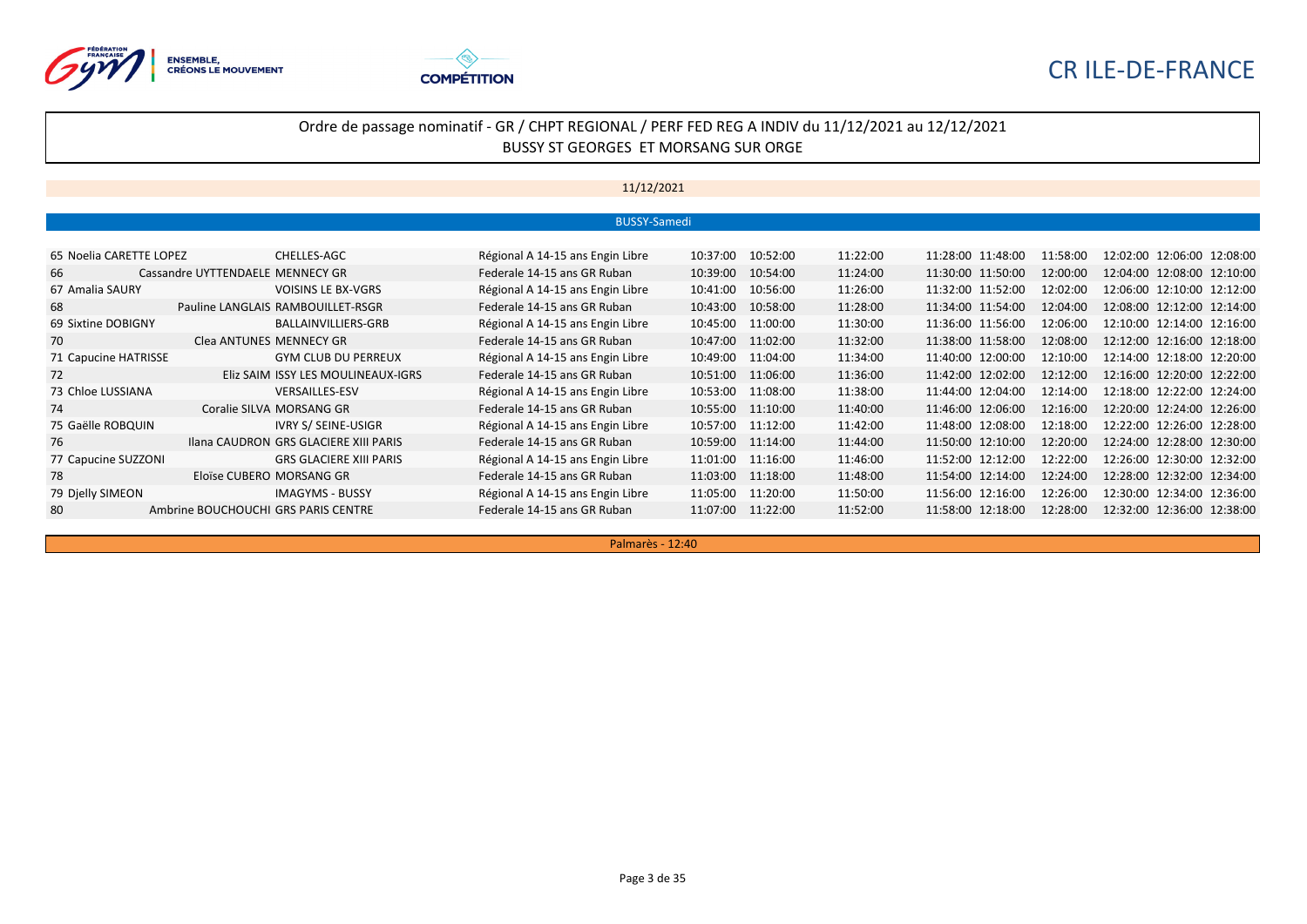



#### 11/12/2021

#### BUSSY-Samedi

#### Après-midi - 14:00

Subdvision 1 : 14:00 - 16:38

Categories: ELITE IDF ESPOIR GR,ELITE JUNIOR IDF GR,Federale 10-11 ans GR, Nationale C 10-11 ans GR

Rotation 1: 14:00 - 16:38

| <b>Noms</b>           |                                  | Club                                           | Catégorie                               | Vestiaires        | Corpo    | Transfert+Corpo | Engin 1           | Engin 2 | Précompet | Attente                    | Appel | Passage |
|-----------------------|----------------------------------|------------------------------------------------|-----------------------------------------|-------------------|----------|-----------------|-------------------|---------|-----------|----------------------------|-------|---------|
| 1 Mayline QUAN        |                                  | BAILLY-ATECMLV <sup>2</sup> E                  | Federale 10-11 ans GR Ballon            | 12:29:00          | 12:44:00 | 13:14:00        | 13:20:00 13:40:00 |         | 13:50:00  | 13:54:00 13:58:00 14:00:00 |       |         |
| 2                     |                                  | Sasha ABENSOUR ISSY LES MOULINEAUX-IGRS        | <b>ELITE IDF ESPOIR GR Mains Libres</b> | 12:31:00          | 12:46:00 | 13:16:00        | 13:22:00 13:42:00 |         | 13:52:00  | 13:56:00 14:00:00 14:02:00 |       |         |
| 3 Manon METREAUD      |                                  | WISSOUS-GCW                                    | Federale 10-11 ans GR Ballon            | 12:33:00          | 12:48:00 | 13:18:00        | 13:24:00 13:44:00 |         | 13:54:00  | 13:58:00 14:02:00 14:04:00 |       |         |
|                       |                                  | Lily may REDULFO BAILLY-ATECMLV <sup>2</sup> E | <b>ELITE IDF ESPOIR GR Mains Libres</b> | 12:35:00          | 12:50:00 | 13:20:00        | 13:26:00 13:46:00 |         | 13:56:00  | 14:00:00 14:04:00 14:06:00 |       |         |
| 5 Lola FIEFFE         |                                  | <b>RUEIL ATHLETIC CLUB GRS</b>                 | Federale 10-11 ans GR Ballon            | 12:37:00          | 12:52:00 | 13:22:00        | 13:28:00 13:48:00 |         | 13:58:00  | 14:02:00 14:06:00 14:08:00 |       |         |
| 6                     |                                  | Margaux SOL NOGENT S/ MARNE-ASC                | <b>ELITE JUNIOR IDF GR Cerceau</b>      | 12:39:00          | 12:54:00 | 13:24:00        | 13:30:00 13:50:00 |         | 14:00:00  | 14:04:00 14:08:00 14:10:00 |       |         |
| 7 Valentina FERREIRA  |                                  | <b>SUCY-GR SUCY</b>                            | Federale 10-11 ans GR Ballon            | 12:41:00          | 12:56:00 | 13:26:00        | 13:32:00 13:52:00 |         | 14:02:00  | 14:06:00 14:10:00 14:12:00 |       |         |
| 8                     |                                  | Naïa OKASHA MORSANG GR                         | <b>ELITE JUNIOR IDF GR Cerceau</b>      | 12:43:00          | 12:58:00 | 13:28:00        | 13:34:00 13:54:00 |         | 14:04:00  | 14:08:00 14:12:00 14:14:00 |       |         |
| 9 Castille CHAMBON    |                                  | <b>RUEIL ATHLETIC CLUB GRS</b>                 | Federale 10-11 ans GR Ballon            | 12:45:00          | 13:00:00 | 13:30:00        | 13:36:00 13:56:00 |         | 14:06:00  | 14:10:00 14:14:00 14:16:00 |       |         |
| 10                    | Stéphanie DROSITIS SCA 2000 EVRY |                                                | ELITE JUNIOR IDF GR Cerceau             | 12:47:00          | 13:02:00 | 13:32:00        | 13:38:00 13:58:00 |         | 14:08:00  | 14:12:00 14:16:00 14:18:00 |       |         |
| 11 Myriam LAZAR       |                                  | <b>CLUB GYMNIQUE AULNAYSIEN</b>                | Federale 10-11 ans GR Ballon            | 12:49:00          | 13:04:00 | 13:34:00        | 13:40:00 14:00:00 |         | 14:10:00  | 14:14:00 14:18:00 14:20:00 |       |         |
| 12                    |                                  | Lise LEFORT LA FERTE MAISSE-GRFM               | <b>ELITE JUNIOR IDF GR Cerceau</b>      | 12:51:00          | 13:06:00 | 13:36:00        | 13:42:00 14:02:00 |         | 14:12:00  | 14:16:00 14:20:00 14:22:00 |       |         |
| 13 Sara MAKALOU       |                                  | BAILLY-ATECMLV <sup>2</sup> E                  | Federale 10-11 ans GR Ballon            | 12:53:00          | 13:08:00 | 13:38:00        | 13:44:00 14:04:00 |         | 14:14:00  | 14:18:00 14:22:00 14:24:00 |       |         |
| 14                    |                                  | Sofia DA SILVA ELANCOURT MAUREPAS-GR EM        | <b>ELITE JUNIOR IDF GR Cerceau</b>      | 12:55:00          | 13:10:00 | 13:40:00        | 13:46:00 14:06:00 |         | 14:16:00  | 14:20:00 14:24:00 14:26:00 |       |         |
| 15 Fatim GASSAMA      |                                  | WISSOUS-GCW                                    | Federale 10-11 ans GR Ballon            | 12:57:00          | 13:12:00 | 13:42:00        | 13:48:00 14:08:00 |         | 14:18:00  | 14:22:00 14:26:00 14:28:00 |       |         |
| 16                    |                                  | Lili LE GALL CRETEIL-USC GR                    | Nationale C 10-11 ans GR Massues        | 12:59:00          | 13:14:00 | 13:44:00        | 13:50:00 14:10:00 |         | 14:20:00  | 14:24:00 14:28:00 14:30:00 |       |         |
| 17 Dyna FERRAG        |                                  | BAILLY-ATECMLV <sup>2</sup> E                  | Federale 10-11 ans GR Ballon            | 13:01:00          | 13:16:00 | 13:46:00        | 13:52:00 14:12:00 |         | 14:22:00  | 14:26:00 14:30:00 14:32:00 |       |         |
| 18                    |                                  | Carla ABENSOUR ISSY LES MOULINEAUX-IGRS        | Nationale C 10-11 ans GR Massues        | 13:03:00          | 13:18:00 | 13:48:00        | 13:54:00 14:14:00 |         | 14:24:00  | 14:28:00 14:32:00 14:34:00 |       |         |
| 19 Capucine THIBAULT  |                                  | <b>ISSY LES MOULINEAUX-IGRS</b>                | Federale 10-11 ans GR Ballon            | 13:05:00          | 13:20:00 | 13:50:00        | 13:56:00 14:16:00 |         | 14:26:00  | 14:30:00 14:34:00 14:36:00 |       |         |
| 20                    |                                  | Romy LAMBERT-ROSE RUEIL ATHLETIC CLUB GRS      | Nationale C 10-11 ans GR Massues        | 13:07:00 13:22:00 |          | 13:52:00        | 13:58:00 14:18:00 |         | 14:28:00  | 14:32:00 14:36:00 14:38:00 |       |         |
| 21 Sasha ABENSOUR     |                                  | <b>ISSY LES MOULINEAUX-IGRS</b>                | <b>ELITE IDF ESPOIR GR Cerceau</b>      |                   |          |                 | 14:00:00 14:20:00 |         | 14:30:00  | 14:34:00 14:38:00 14:40:00 |       |         |
| 22                    | Inara CHEN-AH-LIN WISSOUS-GCW    |                                                | Nationale C 10-11 ans GR Massues        | 13:11:00 13:26:00 |          | 13:56:00        | 14:02:00 14:22:00 |         | 14:32:00  | 14:36:00 14:40:00 14:42:00 |       |         |
| 23 Lily may REDULFO   |                                  | BAILLY-ATECMLV <sup>2</sup> E                  | <b>ELITE IDF ESPOIR GR Cerceau</b>      |                   |          |                 | 14:04:00 14:24:00 |         | 14:34:00  | 14:38:00 14:42:00 14:44:00 |       |         |
| 24                    |                                  | Mayssa BEN MOUSSA RUEIL ATHLETIC CLUB GRS      | Nationale C 10-11 ans GR Massues        | 13:15:00 13:30:00 |          | 14:00:00        | 14:06:00 14:26:00 |         | 14:36:00  | 14:40:00 14:44:00 14:46:00 |       |         |
| 25 Margaux SOL        |                                  | NOGENT S/ MARNE-ASC                            | ELITE JUNIOR IDF GR Ballon              |                   |          |                 | 14:08:00 14:28:00 |         | 14:38:00  | 14:42:00 14:46:00 14:48:00 |       |         |
| 26                    |                                  | Emma RICLER CRETEIL-USC GR                     | Nationale C 10-11 ans GR Massues        | 13:19:00          | 13:34:00 | 14:04:00        | 14:10:00 14:30:00 |         | 14:40:00  | 14:44:00 14:48:00 14:50:00 |       |         |
| 27 Naïa OKASHA        |                                  | <b>MORSANG GR</b>                              | ELITE JUNIOR IDF GR Ballon              |                   |          |                 | 14:12:00 14:32:00 |         | 14:42:00  | 14:46:00 14:50:00 14:52:00 |       |         |
| 28                    |                                  | Léna VALENTI WISSOUS-GCW                       | Nationale C 10-11 ans GR Massues        | 13:23:00 13:38:00 |          | 14:08:00        | 14:14:00 14:34:00 |         | 14:44:00  | 14:48:00 14:52:00 14:54:00 |       |         |
| 29 Stéphanie DROSITIS |                                  | <b>SCA 2000 EVRY</b>                           | ELITE JUNIOR IDF GR Ballon              |                   |          |                 | 14:16:00 14:36:00 |         | 14:46:00  | 14:50:00 14:54:00 14:56:00 |       |         |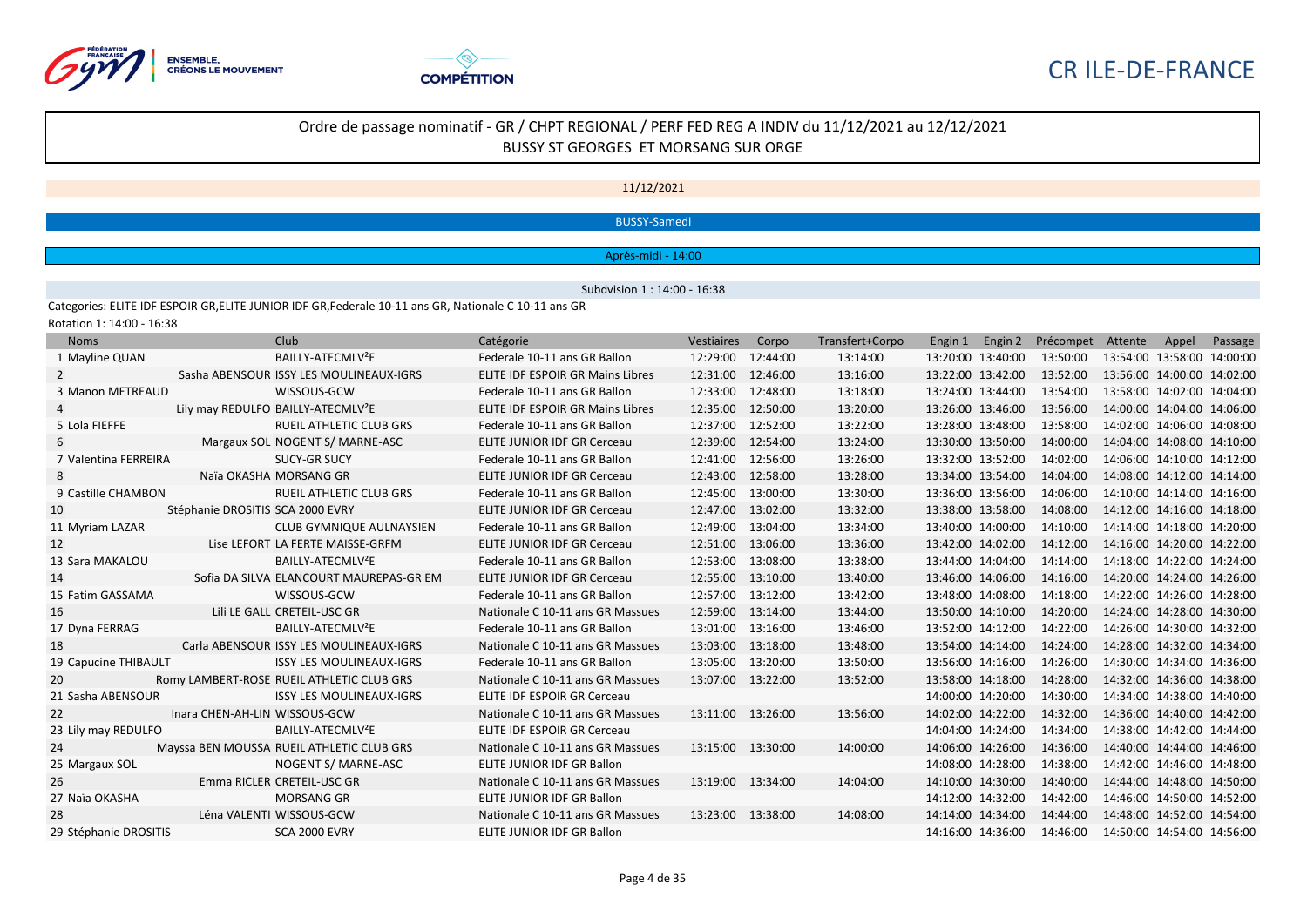



|                            |                                     |                                                | <b>BUSSY-Samedi</b>                |                   |          |          |                            |          |                            |                            |  |
|----------------------------|-------------------------------------|------------------------------------------------|------------------------------------|-------------------|----------|----------|----------------------------|----------|----------------------------|----------------------------|--|
|                            |                                     |                                                |                                    |                   |          |          |                            |          |                            |                            |  |
| 30                         |                                     | Cléa FELICIANO CRETEIL-USC GR                  | Nationale C 10-11 ans GR Massues   | 13:27:00 13:42:00 |          | 14:12:00 | 14:18:00 14:38:00          | 14:48:00 |                            | 14:52:00 14:56:00 14:58:00 |  |
| 31 Lise LEFORT             |                                     | LA FERTE MAISSE-GRFM                           | ELITE JUNIOR IDF GR Ballon         |                   |          |          | 14:20:00 14:40:00          | 14:50:00 |                            | 14:54:00 14:58:00 15:00:00 |  |
| 32                         |                                     | Elyna JARRY ST GERMAIN LES A-ASSGA             | Nationale C 10-11 ans GR Massues   | 13:31:00          | 13:46:00 | 14:16:00 | 14:22:00 14:42:00          | 14:52:00 |                            | 14:56:00 15:00:00 15:02:00 |  |
| 33 Sofia DA SILVA          |                                     | ELANCOURT MAUREPAS-GR EM                       | ELITE JUNIOR IDF GR Ballon         |                   |          |          | 14:24:00 14:44:00          | 14:54:00 |                            | 14:58:00 15:02:00 15:04:00 |  |
| 34                         |                                     | Lylou VIASSONE LA FERTE MAISSE-GRFM            | Nationale C 10-11 ans GR Massues   | 13:35:00          | 13:50:00 | 14:20:00 | 14:26:00 14:46:00          | 14:56:00 | 15:00:00 15:04:00 15:06:00 |                            |  |
| 35 Halima BELARBI          |                                     | <b>JEUNE SEVRIENNE</b>                         | Federale 10-11 ans GR Ballon       | 13:37:00          | 13:52:00 | 14:22:00 | 14:28:00 14:48:00          | 14:58:00 |                            | 15:02:00 15:06:00 15:08:00 |  |
| 36                         |                                     | Charlotte SANTI NOGENT S/ MARNE-ASC            | Nationale C 10-11 ans GR Massues   | 13:39:00          | 13:54:00 | 14:24:00 | 14:30:00 14:50:00          | 15:00:00 | 15:04:00 15:08:00 15:10:00 |                            |  |
| 37 Emeline BOTTIN          |                                     | <b>SUCY-GR SUCY</b>                            | Federale 10-11 ans GR Ballon       | 13:41:00          | 13:56:00 | 14:26:00 | 14:32:00 14:52:00          | 15:02:00 | 15:06:00 15:10:00 15:12:00 |                            |  |
| 38                         |                                     | Luna LEPENNE VOISINS LE BX-VGRS                | Nationale C 10-11 ans GR Massues   | 13:43:00          | 13:58:00 | 14:28:00 | 14:34:00 14:54:00          | 15:04:00 |                            | 15:08:00 15:12:00 15:14:00 |  |
| 39 Polina MARAMZIN         |                                     | LES DEMOISELLES DES LILAS                      | Federale 10-11 ans GR Ballon       | 13:45:00          | 14:00:00 | 14:30:00 | 14:36:00 14:56:00          | 15:06:00 | 15:10:00 15:14:00 15:16:00 |                            |  |
| 40                         |                                     | Elyne PEREIRA PONTAULT COMBAULT-UMSPC GR       | Nationale C 10-11 ans GR Massues   | 13:47:00          | 14:02:00 | 14:32:00 | 14:38:00 14:58:00          | 15:08:00 | 15:12:00 15:16:00 15:18:00 |                            |  |
| 41 Manon DE JESUS OLIVEIRA |                                     | SUCY-GR SUCY                                   | Federale 10-11 ans GR Ballon       | 13:49:00 14:04:00 |          | 14:34:00 | 14:40:00 15:00:00          | 15:10:00 | 15:14:00 15:18:00 15:20:00 |                            |  |
| 42                         |                                     | Sasha ABENSOUR ISSY LES MOULINEAUX-IGRS        | <b>ELITE IDF ESPOIR GR Massues</b> |                   |          |          | 14:42:00 15:02:00          | 15:12:00 | 15:16:00 15:20:00 15:22:00 |                            |  |
| 43 Julianna CROCHET-PHAM   |                                     | WISSOUS-GCW                                    | Federale 10-11 ans GR Ballon       | 13:53:00 14:08:00 |          | 14:38:00 | 14:44:00 15:04:00          | 15:14:00 | 15:18:00 15:22:00 15:24:00 |                            |  |
| 44                         |                                     | Lily may REDULFO BAILLY-ATECMLV <sup>2</sup> E | <b>ELITE IDF ESPOIR GR Massues</b> |                   |          |          | 14:46:00 15:06:00          | 15:16:00 | 15:20:00 15:24:00 15:26:00 |                            |  |
| 45 Lina REGRADJ            |                                     | <b>ISSY LES MOULINEAUX-IGRS</b>                | Federale 10-11 ans GR Ballon       | 13:57:00 14:12:00 |          | 14:42:00 | 14:48:00 15:08:00          | 15:18:00 | 15:22:00 15:26:00 15:28:00 |                            |  |
| 46                         |                                     | Margaux SOL NOGENT S/ MARNE-ASC                | <b>ELITE JUNIOR IDF GR Massues</b> |                   |          |          | 14:50:00 15:10:00          | 15:20:00 | 15:24:00 15:28:00 15:30:00 |                            |  |
| 47 Anaïs GENTY             |                                     | <b>SUCY-GR SUCY</b>                            | Federale 10-11 ans GR Ballon       | 14:01:00 14:16:00 |          | 14:46:00 | 14:52:00 15:12:00          | 15:22:00 | 15:26:00 15:30:00 15:32:00 |                            |  |
| 48                         |                                     | Naïa OKASHA MORSANG GR                         | <b>ELITE JUNIOR IDF GR Massues</b> |                   |          |          | 14:54:00 15:14:00          | 15:24:00 | 15:28:00 15:32:00 15:34:00 |                            |  |
| 49 Marie LEGRAND RIVOAL    |                                     | LA FERTE MAISSE-GRFM                           | Federale 10-11 ans GR Ballon       | 14:05:00 14:20:00 |          | 14:50:00 | 14:56:00 15:16:00          | 15:26:00 | 15:30:00 15:34:00 15:36:00 |                            |  |
| 50                         | Stéphanie DROSITIS SCA 2000 EVRY    |                                                | <b>ELITE JUNIOR IDF GR Massues</b> |                   |          |          | 14:58:00 15:18:00          | 15:28:00 | 15:32:00 15:36:00 15:38:00 |                            |  |
| 51 Romane TATI             |                                     | <b>ISSY LES MOULINEAUX-IGRS</b>                | Federale 10-11 ans GR Ballon       | 14:09:00 14:24:00 |          | 14:54:00 | 15:00:00 15:20:00          | 15:30:00 |                            | 15:34:00 15:38:00 15:40:00 |  |
| 52                         |                                     | Lise LEFORT LA FERTE MAISSE-GRFM               | <b>ELITE JUNIOR IDF GR Massues</b> |                   |          |          | 15:02:00 15:22:00          | 15:32:00 | 15:36:00 15:40:00 15:42:00 |                            |  |
| 53 Chloé VERMELHO          |                                     | <b>SUCY-GR SUCY</b>                            | Federale 10-11 ans GR Ballon       | 14:13:00 14:28:00 |          | 14:58:00 | 15:04:00 15:24:00          | 15:34:00 |                            | 15:38:00 15:42:00 15:44:00 |  |
| 54                         |                                     | Sofia DA SILVA ELANCOURT MAUREPAS-GR EM        | <b>ELITE JUNIOR IDF GR Massues</b> |                   |          |          | 15:06:00 15:26:00          | 15:36:00 |                            | 15:40:00 15:44:00 15:46:00 |  |
| 55 Noemie VASSEUR          |                                     | <b>ISSY LES MOULINEAUX-IGRS</b>                | Federale 10-11 ans GR Ballon       | 14:17:00 14:32:00 |          | 15:02:00 | 15:08:00 15:28:00          | 15:38:00 |                            | 15:42:00 15:46:00 15:48:00 |  |
| 56                         |                                     | Eva PERDRIAT WISSOUS-GCW                       | Nationale C 10-11 ans GR Massues   | 14:19:00 14:34:00 |          | 15:04:00 | 15:10:00 15:30:00          | 15:40:00 |                            | 15:44:00 15:48:00 15:50:00 |  |
| 57 Louise GILOT            |                                     | LES DEMOISELLES DES LILAS                      | Federale 10-11 ans GR Ballon       | 14:21:00 14:36:00 |          | 15:06:00 | 15:12:00 15:32:00          | 15:42:00 |                            | 15:46:00 15:50:00 15:52:00 |  |
| 58                         | Mee-naidhy FAUBERT GRS PARIS CENTRE |                                                | Nationale C 10-11 ans GR Massues   | 14:23:00          | 14:38:00 | 15:08:00 | 15:14:00 15:34:00          | 15:44:00 |                            | 15:48:00 15:52:00 15:54:00 |  |
| 59 Léna LETTAT             |                                     | <b>JEUNE SEVRIENNE</b>                         | Federale 10-11 ans GR Ballon       | 14:25:00 14:40:00 |          | 15:10:00 | 15:16:00 15:36:00          | 15:46:00 |                            | 15:50:00 15:54:00 15:56:00 |  |
| 60                         |                                     | Chloé BURY SUCY-GR SUCY                        | Nationale C 10-11 ans GR Massues   | 14:27:00 14:42:00 |          | 15:12:00 | 15:18:00 15:38:00          | 15:48:00 | 15:52:00 15:56:00 15:58:00 |                            |  |
| 61 Alayna CLAUDE           |                                     | <b>SUCY-GR SUCY</b>                            | Federale 10-11 ans GR Ballon       | 14:29:00          | 14:44:00 | 15:14:00 | 15:20:00 15:40:00          | 15:50:00 | 15:54:00 15:58:00 16:00:00 |                            |  |
| 62                         |                                     | Neyla SALHI ISSY LES MOULINEAUX-IGRS           | Nationale C 10-11 ans GR Massues   | 14:31:00 14:46:00 |          | 15:16:00 | 15:22:00 15:42:00          | 15:52:00 | 15:56:00 16:00:00 16:02:00 |                            |  |
| 63 Louise LAFAYE           |                                     | <b>GRS PARIS CENTRE</b>                        | Federale 10-11 ans GR Ballon       | 14:33:00          | 14:48:00 | 15:18:00 | 15:24:00 15:44:00          | 15:54:00 |                            | 15:58:00 16:02:00 16:04:00 |  |
| 64                         |                                     | Nayla KIES ISSY LES MOULINEAUX-IGRS            | Nationale C 10-11 ans GR Massues   | 14:35:00 14:50:00 |          | 15:20:00 | 15:26:00 15:46:00 15:56:00 |          | 16:00:00 16:04:00 16:06:00 |                            |  |
|                            |                                     |                                                |                                    |                   |          |          |                            |          |                            |                            |  |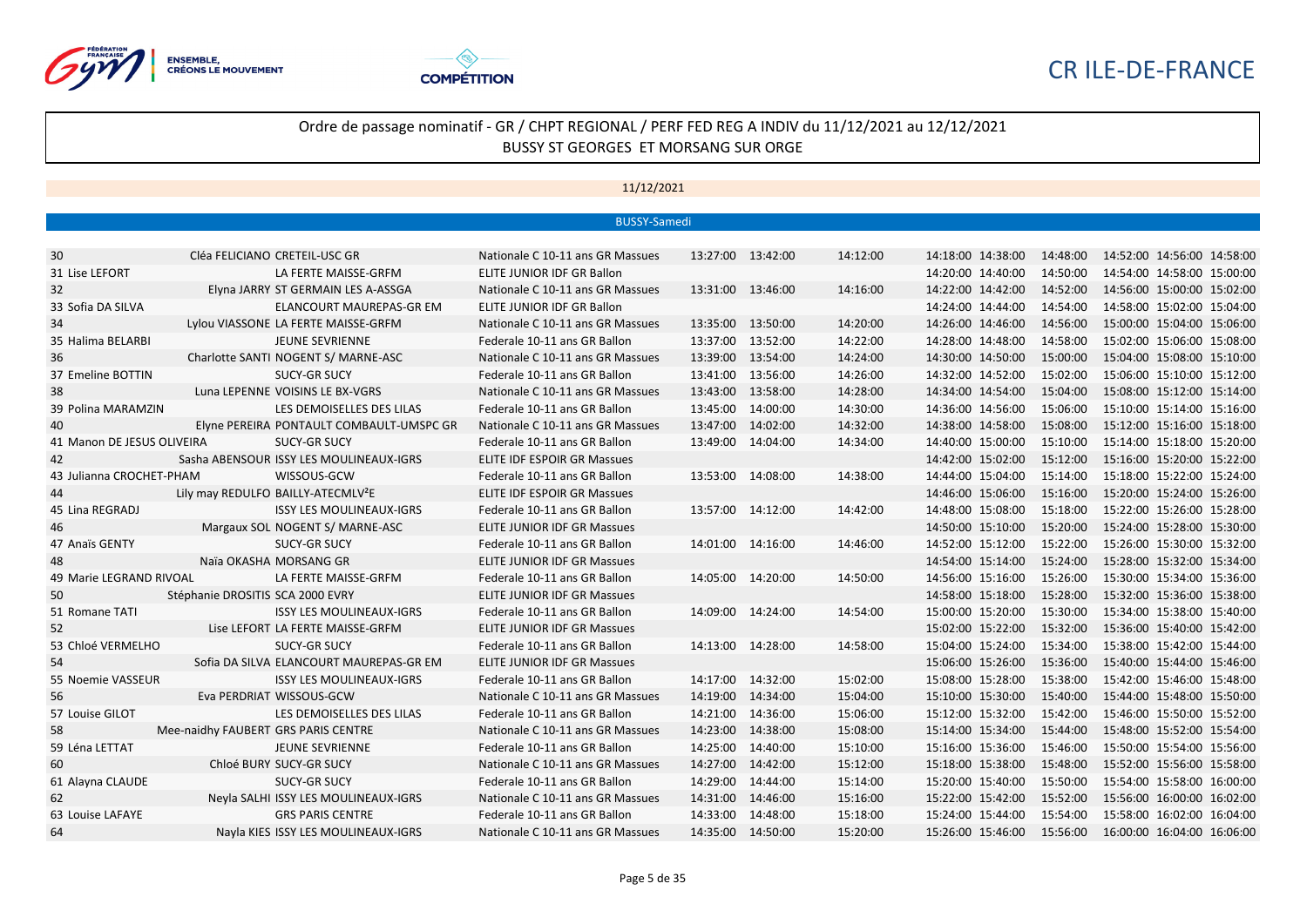



## Ordre de passage nominatif - GR / CHPT REGIONAL / PERF FED REG A INDIV du 11/12/2021 au 12/12/2021 BUSSY ST GEORGES ET MORSANG SUR ORGE

## 11/12/2021

|                          |                                             | <b>BUSSY-Samedi</b>              |          |          |          |                   |          |                            |
|--------------------------|---------------------------------------------|----------------------------------|----------|----------|----------|-------------------|----------|----------------------------|
|                          |                                             |                                  |          |          |          |                   |          |                            |
| 65 Luna CURET ROMERO     | LES DEMOISELLES DES LILAS                   | Federale 10-11 ans GR Ballon     | 14:37:00 | 14:52:00 | 15:22:00 | 15:28:00 15:48:00 | 15:58:00 | 16:02:00 16:06:00 16:08:00 |
| 66                       | Alix LORENTZ CORBEIL ESSONNES-ASCE          | Nationale C 10-11 ans GR Massues | 14:39:00 | 14:54:00 | 15:24:00 | 15:30:00 15:50:00 | 16:00:00 | 16:04:00 16:08:00 16:10:00 |
| 67 Laura ESTOUEIG        | <b>RUEIL ATHLETIC CLUB GRS</b>              | Federale 10-11 ans GR Ballon     | 14:41:00 | 14:56:00 | 15:26:00 | 15:32:00 15:52:00 | 16:02:00 | 16:06:00 16:10:00 16:12:00 |
| 68                       | Alyssa FERREIRA PONTAULT COMBAULT-UMSPC GR  | Nationale C 10-11 ans GR Massues | 14:43:00 | 14:58:00 | 15:28:00 | 15:34:00 15:54:00 | 16:04:00 | 16:08:00 16:12:00 16:14:00 |
| 69 Adele MOREAU -- PENIN | <b>GRS PARIS CENTRE</b>                     | Federale 10-11 ans GR Ballon     | 14:45:00 | 15:00:00 | 15:30:00 | 15:36:00 15:56:00 | 16:06:00 | 16:10:00 16:14:00 16:16:00 |
| 70                       | Clémence JACQUET FEROLE NOGENT S/ MARNE-ASC | Nationale C 10-11 ans GR Massues | 14:47:00 | 15:02:00 | 15:32:00 | 15:38:00 15:58:00 | 16:08:00 | 16:12:00 16:16:00 16:18:00 |
| 71 Océane GUILLOIS       | WISSOUS-GCW                                 | Federale 10-11 ans GR Ballon     | 14:49:00 | 15:04:00 | 15:34:00 | 15:40:00 16:00:00 | 16:10:00 | 16:14:00 16:18:00 16:20:00 |
| 72                       | Neyla TOU CLUB ATHLETIQUE DE VITRY          | Nationale C 10-11 ans GR Massues | 14:51:00 | 15:06:00 | 15:36:00 | 15:42:00 16:02:00 | 16:12:00 | 16:16:00 16:20:00 16:22:00 |
| 73 Mila AMERIO           | <b>ISSY LES MOULINEAUX-IGRS</b>             | Federale 10-11 ans GR Ballon     | 14:53:00 | 15:08:00 | 15:38:00 | 15:44:00 16:04:00 | 16:14:00 | 16:18:00 16:22:00 16:24:00 |
| 74                       | Elisabeth ANDRADE BALLAINVILLIERS-GRB       | Nationale C 10-11 ans GR Massues | 14:55:00 | 15:10:00 | 15:40:00 | 15:46:00 16:06:00 | 16:16:00 | 16:20:00 16:24:00 16:26:00 |
| 75 Tessa MAGEN-TERRASSE  | BAILLY-ATECMLV <sup>2</sup> E               | Federale 10-11 ans GR Ballon     | 14:57:00 | 15:12:00 | 15:42:00 | 15:48:00 16:08:00 | 16:18:00 | 16:22:00 16:26:00 16:28:00 |
| 76                       |                                             |                                  | 14:59:00 | 15:14:00 | 15:44:00 | 15:50:00 16:10:00 | 16:20:00 | 16:24:00 16:28:00 16:30:00 |
| 77 Clara MARTO           | CLUB GYMNIQUE AULNAYSIEN                    | Federale 10-11 ans GR Ballon     | 15:01:00 | 15:16:00 | 15:46:00 | 15:52:00 16:12:00 | 16:22:00 | 16:26:00 16:30:00 16:32:00 |
| 78                       |                                             |                                  | 15:03:00 | 15:18:00 | 15:48:00 | 15:54:00 16:14:00 | 16:24:00 | 16:28:00 16:32:00 16:34:00 |
| 79 Daria BERZANE         | <b>ISSY LES MOULINEAUX-IGRS</b>             | Federale 10-11 ans GR Ballon     | 15:05:00 | 15:20:00 | 15:50:00 | 15:56:00 16:16:00 | 16:26:00 | 16:30:00 16:34:00 16:36:00 |
| 80                       |                                             |                                  | 15:07:00 | 15:22:00 | 15:52:00 | 15:58:00 16:18:00 | 16:28:00 | 16:32:00 16:36:00 16:38:00 |

Palmarès - 16:40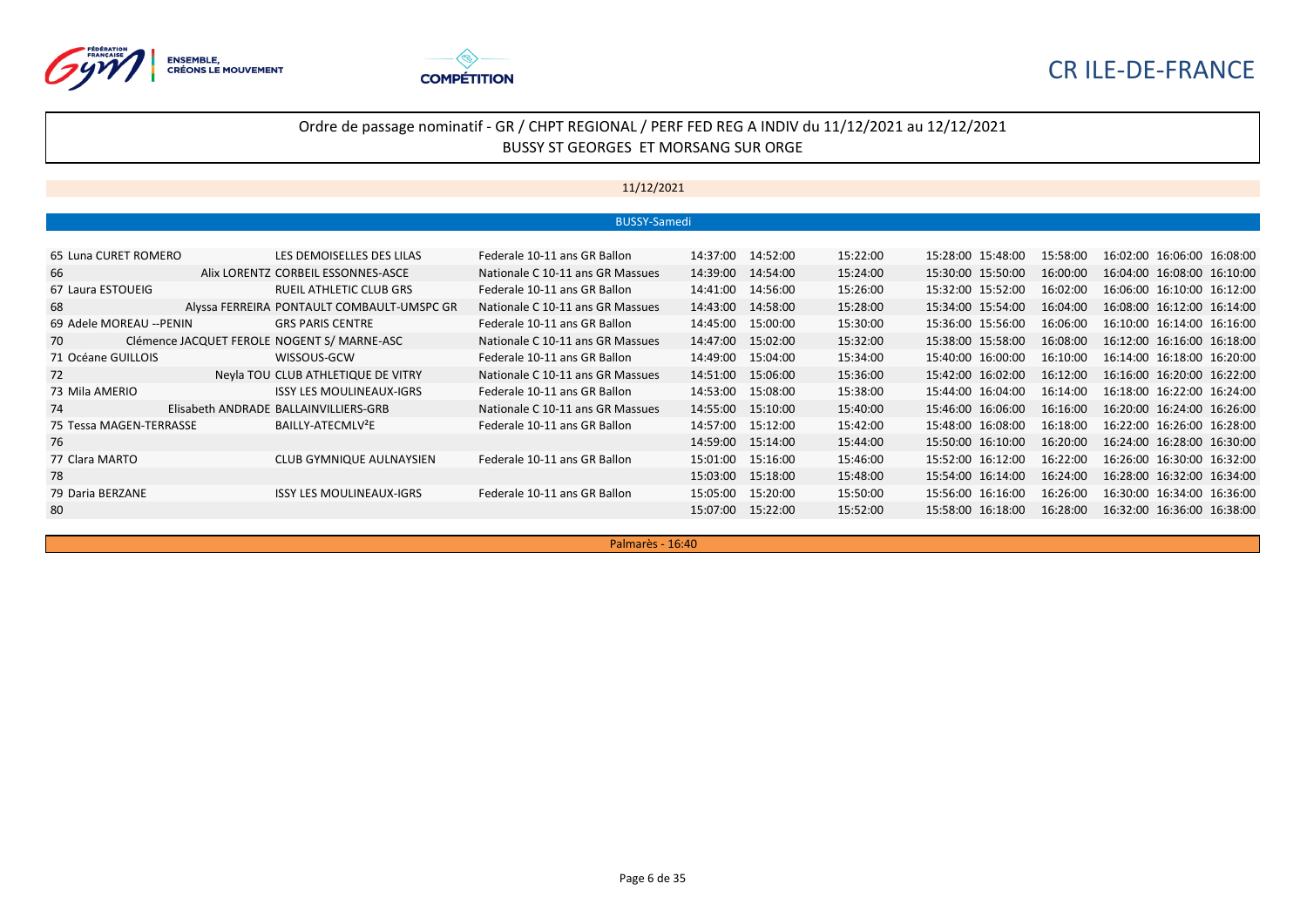



## 11/12/2021

#### BUSSY-Samedi

Subdvision 4 : 17:20 - 20:00

Categories: Nationale C 12-13 ans GR,Nationale C 14-15 ans GR Rotation 1: 17:20 - 20:00

| <b>Noms</b>                      |                               | Club                                 | Catégorie                        | <b>Vestiaires</b> | Corpo    | Transfert+Corpo | Engin 1           | Engin 2 | Précompet | Attente                    | Appel | Passage |
|----------------------------------|-------------------------------|--------------------------------------|----------------------------------|-------------------|----------|-----------------|-------------------|---------|-----------|----------------------------|-------|---------|
| 1 Flore MASSON                   |                               | <b>BALLAINVILLIERS-GRB</b>           | Nationale C 12-13 ans GR Ballon  | 15:49:00          | 16:04:00 | 16:34:00        | 16:40:00 17:00:00 |         | 17:10:00  | 17:14:00 17:18:00 17:20:00 |       |         |
| 2                                |                               | Elie LACOSTE RAMBOUILLET-RSGR        | Nationale C 14-15 ans GR Cerceau | 15:51:00          | 16:06:00 | 16:36:00        | 16:42:00 17:02:00 |         | 17:12:00  | 17:16:00 17:20:00 17:22:00 |       |         |
| 3 Diana AROUTIOUNIAN             |                               | <b>CRETEIL-USC GR</b>                | Nationale C 12-13 ans GR Ballon  | 15:53:00          | 16:08:00 | 16:38:00        | 16:44:00 17:04:00 |         | 17:14:00  | 17:18:00 17:22:00 17:24:00 |       |         |
| 4                                |                               | Nour FARAG CLUB GYMNIQUE AULNAYSIEN  | Nationale C 14-15 ans GR Cerceau | 15:55:00          | 16:10:00 | 16:40:00        | 16:46:00 17:06:00 |         | 17:16:00  | 17:20:00 17:24:00 17:26:00 |       |         |
| 5 Anastasia SARTI                |                               | PONTAULT COMBAULT-UMSPC GR           | Nationale C 12-13 ans GR Ballon  | 15:57:00          | 16:12:00 | 16:42:00        | 16:48:00 17:08:00 |         | 17:18:00  | 17:22:00 17:26:00 17:28:00 |       |         |
| 6                                |                               | Sarah BELAIDI MENNECY GR             | Nationale C 14-15 ans GR Cerceau | 15:59:00          | 16:14:00 | 16:44:00        | 16:50:00 17:10:00 |         | 17:20:00  | 17:24:00 17:28:00 17:30:00 |       |         |
| 7 Enide MABANDA POIVET           |                               | <b>MENNECY GR</b>                    | Nationale C 12-13 ans GR Ballon  | 16:01:00          | 16:16:00 | 16:46:00        | 16:52:00 17:12:00 |         | 17:22:00  | 17:26:00 17:30:00 17:32:00 |       |         |
| 8                                |                               | Gabrielle ROBIN BOIS COLOMBES-GR BCS | Nationale C 14-15 ans GR Cerceau | 16:03:00          | 16:18:00 | 16:48:00        | 16:54:00 17:14:00 |         | 17:24:00  | 17:28:00 17:32:00 17:34:00 |       |         |
| 9 Charlize STANCIC               |                               | <b>MORSANG GR</b>                    | Nationale C 12-13 ans GR Ballon  | 16:05:00          | 16:20:00 | 16:50:00        | 16:56:00 17:16:00 |         | 17:26:00  | 17:30:00 17:34:00 17:36:00 |       |         |
| 10                               | Agathe BLANPAIN GYM' PARIS 15 |                                      | Nationale C 14-15 ans GR Cerceau | 16:07:00          | 16:22:00 | 16:52:00        | 16:58:00 17:18:00 |         | 17:28:00  | 17:32:00 17:36:00 17:38:00 |       |         |
| 11 Nadia MECHACHA                |                               | ST GERMAIN LES A-ASSGA               | Nationale C 12-13 ans GR Ballon  | 16:09:00          | 16:24:00 | 16:54:00        | 17:00:00 17:20:00 |         | 17:30:00  | 17:34:00 17:38:00 17:40:00 |       |         |
| 12                               |                               | Lisa NATAF ISSY LES MOULINEAUX-IGRS  | Nationale C 14-15 ans GR Cerceau | 16:11:00          | 16:26:00 | 16:56:00        | 17:02:00 17:22:00 |         | 17:32:00  | 17:36:00 17:40:00 17:42:00 |       |         |
| 13 Eléonore TAILHADES MOISSONNIE |                               | <b>SUCY-GR SUCY</b>                  | Nationale C 12-13 ans GR Ballon  | 16:13:00          | 16:28:00 | 16:58:00        | 17:04:00 17:24:00 |         | 17:34:00  | 17:38:00 17:42:00 17:44:00 |       |         |
| 14                               |                               | Emma AMBRY BOIS COLOMBES-GR BCS      | Nationale C 14-15 ans GR Cerceau | 16:15:00          | 16:30:00 | 17:00:00        | 17:06:00 17:26:00 |         | 17:36:00  | 17:40:00 17:44:00 17:46:00 |       |         |
| 15 Camille BECCHIO               |                               | <b>MENNECY GR</b>                    | Nationale C 12-13 ans GR Ballon  | 16:17:00          | 16:32:00 | 17:02:00        | 17:08:00 17:28:00 |         | 17:38:00  | 17:42:00 17:46:00 17:48:00 |       |         |
| 16                               |                               | Kawtar EL MAHDAOUI ARGENTEUIL-COMAGR | Nationale C 14-15 ans GR Cerceau | 16:19:00          | 16:34:00 | 17:04:00        | 17:10:00 17:30:00 |         | 17:40:00  | 17:44:00 17:48:00 17:50:00 |       |         |
| 17 Mélissa COURTOIS              |                               | <b>SCA 2000 EVRY</b>                 | Nationale C 12-13 ans GR Ballon  | 16:21:00          | 16:36:00 | 17:06:00        | 17:12:00 17:32:00 |         | 17:42:00  | 17:46:00 17:50:00 17:52:00 |       |         |
| 18                               | Elena PHILIPPS SUCY-GR SUCY   |                                      | Nationale C 14-15 ans GR Cerceau | 16:23:00          | 16:38:00 | 17:08:00        | 17:14:00 17:34:00 |         | 17:44:00  | 17:48:00 17:52:00 17:54:00 |       |         |
| 19 Chloé METREAUD                |                               | WISSOUS-GCW                          | Nationale C 12-13 ans GR Ballon  | 16:25:00          | 16:40:00 | 17:10:00        | 17:16:00 17:36:00 |         | 17:46:00  | 17:50:00 17:54:00 17:56:00 |       |         |
| 20                               |                               | Ilana PALLO MENNECY GR               | Nationale C 14-15 ans GR Cerceau | 16:27:00          | 16:42:00 | 17:12:00        | 17:18:00 17:38:00 |         | 17:48:00  | 17:52:00 17:56:00 17:58:00 |       |         |
| 21 Luna JOHNS                    |                               | <b>SUCY-GR SUCY</b>                  | Nationale C 12-13 ans GR Ballon  | 16:29:00          | 16:44:00 | 17:14:00        | 17:20:00 17:40:00 |         | 17:50:00  | 17:54:00 17:58:00 18:00:00 |       |         |
| 22                               |                               | Sara CREPET CRETEIL-USC GR           | Nationale C 14-15 ans GR Cerceau | 16:31:00          | 16:46:00 | 17:16:00        | 17:22:00 17:42:00 |         | 17:52:00  | 17:56:00 18:00:00 18:02:00 |       |         |
| 23 Marine COSSART                |                               | <b>BOIS COLOMBES-GR BCS</b>          | Nationale C 12-13 ans GR Ballon  | 16:33:00          | 16:48:00 | 17:18:00        | 17:24:00 17:44:00 |         | 17:54:00  | 17:58:00 18:02:00 18:04:00 |       |         |
| 24                               |                               | Julie TOGUÉ WISSOUS-GCW              | Nationale C 14-15 ans GR Cerceau | 16:35:00          | 16:50:00 | 17:20:00        | 17:26:00 17:46:00 |         | 17:56:00  | 18:00:00 18:04:00 18:06:00 |       |         |
| 25 Mélyna DIEGUES                |                               | CREGY LES MEAUX-ACLSDCLM GR          | Nationale C 12-13 ans GR Ballon  | 16:37:00          | 16:52:00 | 17:22:00        | 17:28:00 17:48:00 |         | 17:58:00  | 18:02:00 18:06:00 18:08:00 |       |         |
| 26                               |                               | Elisa LANDRY BOIS COLOMBES-GR BCS    | Nationale C 14-15 ans GR Cerceau | 16:39:00          | 16:54:00 | 17:24:00        | 17:30:00 17:50:00 |         | 18:00:00  | 18:04:00 18:08:00 18:10:00 |       |         |
| 27 Sibylle TREILLE               |                               | RUEIL ATHLETIC CLUB GRS              | Nationale C 12-13 ans GR Ballon  | 16:41:00          | 16:56:00 | 17:26:00        | 17:32:00 17:52:00 |         | 18:02:00  | 18:06:00 18:10:00 18:12:00 |       |         |
| 28                               |                               | Nyla FOURE CLUB GYMNIQUE ERMONT      | Nationale C 14-15 ans GR Cerceau | 16:43:00          | 16:58:00 | 17:28:00        | 17:34:00 17:54:00 |         | 18:04:00  | 18:08:00 18:12:00 18:14:00 |       |         |
| 29 Tiffany ANDRIANARIJAONA       |                               | <b>CERGY PONTOISE-CPGR</b>           | Nationale C 12-13 ans GR Ballon  | 16:45:00          | 17:00:00 | 17:30:00        | 17:36:00 17:56:00 |         | 18:06:00  | 18:10:00 18:14:00 18:16:00 |       |         |
| 30                               |                               | Isis NIFFLE GRS PARIS CENTRE         | Nationale C 14-15 ans GR Cerceau | 16:47:00          | 17:02:00 | 17:32:00        | 17:38:00 17:58:00 |         | 18:08:00  | 18:12:00 18:16:00 18:18:00 |       |         |
| 31 Mélissa TOTO                  |                               | ST GERMAIN LES A-ASSGA               | Nationale C 12-13 ans GR Ballon  | 16:49:00 17:04:00 |          | 17:34:00        | 17:40:00 18:00:00 |         | 18:10:00  | 18:14:00 18:18:00 18:20:00 |       |         |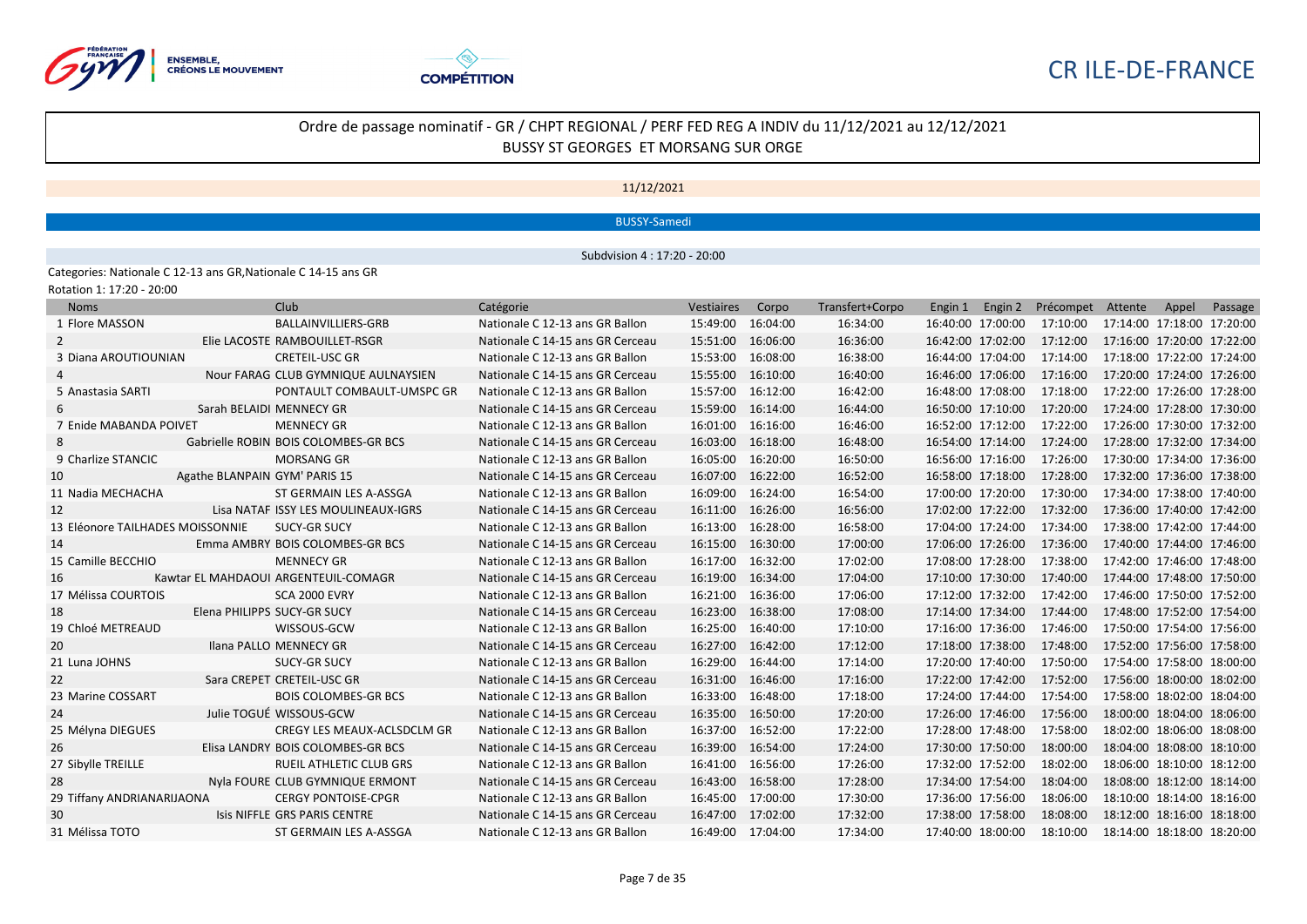



|                            |                                                      | <b>BUSSY-Samedi</b>              |                   |          |          |                   |          |                            |
|----------------------------|------------------------------------------------------|----------------------------------|-------------------|----------|----------|-------------------|----------|----------------------------|
|                            |                                                      |                                  |                   |          |          |                   |          |                            |
| 32                         | Andianis SOEROASTRO CERGY PONTOISE-CPGR              | Nationale C 14-15 ans GR Cerceau | 16:51:00          | 17:06:00 | 17:36:00 | 17:42:00 18:02:00 | 18:12:00 | 18:16:00 18:20:00 18:22:00 |
| 33 Calie RICHAUSSAT        | <b>THIAIS-TGR</b>                                    | Nationale C 12-13 ans GR Ballon  | 16:53:00          | 17:08:00 | 17:38:00 | 17:44:00 18:04:00 | 18:14:00 | 18:18:00 18:22:00 18:24:00 |
| 34                         | Sara TORRES MICHEL RUEIL ATHLETIC CLUB GRS           | Nationale C 14-15 ans GR Cerceau | 16:55:00          | 17:10:00 | 17:40:00 | 17:46:00 18:06:00 | 18:16:00 | 18:20:00 18:24:00 18:26:00 |
| 35 Calie DESAUTARD-TAURAND | <b>SUCY-GR SUCY</b>                                  | Nationale C 12-13 ans GR Ballon  | 16:57:00          | 17:12:00 | 17:42:00 | 17:48:00 18:08:00 | 18:18:00 | 18:22:00 18:26:00 18:28:00 |
| 36                         | Carla SEBASTIAO PARAY VIEILLE POSTE-GRP              | Nationale C 14-15 ans GR Cerceau | 16:59:00          | 17:14:00 | 17:44:00 | 17:50:00 18:10:00 | 18:20:00 | 18:24:00 18:28:00 18:30:00 |
| 37 Lise AUFORT             | <b>ISSY LES MOULINEAUX-IGRS</b>                      | Nationale C 12-13 ans GR Ballon  | 17:01:00          | 17:16:00 | 17:46:00 | 17:52:00 18:12:00 | 18:22:00 | 18:26:00 18:30:00 18:32:00 |
| 38                         | NAEMI PARIGUET COURBEVOIE GYM' RYTHMIQUE             | Nationale C 14-15 ans GR Cerceau | 17:03:00          | 17:18:00 | 17:48:00 | 17:54:00 18:14:00 | 18:24:00 | 18:28:00 18:32:00 18:34:00 |
| 39 Margot GUILLARD         | <b>SCA 2000 EVRY</b>                                 | Nationale C 12-13 ans GR Ballon  | 17:05:00          | 17:20:00 | 17:50:00 | 17:56:00 18:16:00 | 18:26:00 | 18:30:00 18:34:00 18:36:00 |
| 40                         | Elodie THEVENIN PARAY VIEILLE POSTE-GRP              | Nationale C 14-15 ans GR Cerceau | 17:07:00          | 17:22:00 | 17:52:00 | 17:58:00 18:18:00 | 18:28:00 | 18:32:00 18:36:00 18:38:00 |
| 41 Maëlie MERCIER          | <b>MORSANG GR</b>                                    | Nationale C 12-13 ans GR Ballon  | 17:09:00          | 17:24:00 | 17:54:00 | 18:00:00 18:20:00 | 18:30:00 | 18:34:00 18:38:00 18:40:00 |
| 42                         | Manon LE MER ST GERMAIN LES A-ASSGA                  | Nationale C 14-15 ans GR Cerceau | 17:11:00          | 17:26:00 | 17:56:00 | 18:02:00 18:22:00 | 18:32:00 | 18:36:00 18:40:00 18:42:00 |
| 43 Issraa MESSAADI         | THIAIS-TGR                                           | Nationale C 12-13 ans GR Ballon  | 17:13:00          | 17:28:00 | 17:58:00 | 18:04:00 18:24:00 | 18:34:00 | 18:38:00 18:42:00 18:44:00 |
| 44                         | Lou EIGEN-DUPERRET BAILLY-ATECMLV <sup>2</sup> E     | Nationale C 14-15 ans GR Cerceau | 17:15:00          | 17:30:00 | 18:00:00 | 18:06:00 18:26:00 | 18:36:00 | 18:40:00 18:44:00 18:46:00 |
| 45 Greta FORESTALI         | <b>GRS PARIS CENTRE</b>                              | Nationale C 12-13 ans GR Ballon  | 17:17:00          | 17:32:00 | 18:02:00 | 18:08:00 18:28:00 | 18:38:00 | 18:42:00 18:46:00 18:48:00 |
| 46                         | Lise mai linh THUONG CRETEIL-USC GR                  | Nationale C 14-15 ans GR Cerceau | 17:19:00          | 17:34:00 | 18:04:00 | 18:10:00 18:30:00 | 18:40:00 | 18:44:00 18:48:00 18:50:00 |
| 47 Jeanëlle VOUTEAU        | <b>MORSANG GR</b>                                    | Nationale C 12-13 ans GR Ballon  | 17:21:00          | 17:36:00 | 18:06:00 | 18:12:00 18:32:00 | 18:42:00 | 18:46:00 18:50:00 18:52:00 |
| 48                         | Pauline PERLICAN ISSY LES MOULINEAUX-IGRS            | Nationale C 14-15 ans GR Cerceau | 17:23:00          | 17:38:00 | 18:08:00 | 18:14:00 18:34:00 | 18:44:00 | 18:48:00 18:52:00 18:54:00 |
| 49 Lou GIRODON LECLERC     | <b>THIAIS-TGR</b>                                    | Nationale C 12-13 ans GR Ballon  | 17:25:00          | 17:40:00 | 18:10:00 | 18:16:00 18:36:00 | 18:46:00 | 18:50:00 18:54:00 18:56:00 |
| 50                         | Juliette SEVESTRE MONTIGNY LE BX-MLBG                | Nationale C 14-15 ans GR Cerceau | 17:27:00          | 17:42:00 | 18:12:00 | 18:18:00 18:38:00 | 18:48:00 | 18:52:00 18:56:00 18:58:00 |
| 51 Inès QUINTIN            | <b>MORSANG GR</b>                                    | Nationale C 12-13 ans GR Ballon  | 17:29:00          | 17:44:00 | 18:14:00 | 18:20:00 18:40:00 | 18:50:00 | 18:54:00 18:58:00 19:00:00 |
| 52                         | Flora BOCHARD PARAY VIEILLE POSTE-GRP                | Nationale C 14-15 ans GR Cerceau | 17:31:00          | 17:46:00 | 18:16:00 | 18:22:00 18:42:00 | 18:52:00 | 18:56:00 19:00:00 19:02:00 |
| 53 Liloo NICOLLE           | <b>MENNECY GR</b>                                    | Nationale C 12-13 ans GR Ballon  | 17:33:00          | 17:48:00 | 18:18:00 | 18:24:00 18:44:00 | 18:54:00 | 18:58:00 19:02:00 19:04:00 |
| 54                         | Marie COLLAS BALLAINVILLIERS-GRB                     | Nationale C 14-15 ans GR Cerceau | 17:35:00          | 17:50:00 | 18:20:00 | 18:26:00 18:46:00 | 18:56:00 | 19:00:00 19:04:00 19:06:00 |
| 55 Zoe PINAULT             | <b>BALLAINVILLIERS-GRB</b>                           | Nationale C 12-13 ans GR Ballon  | 17:37:00          | 17:52:00 | 18:22:00 | 18:28:00 18:48:00 | 18:58:00 | 19:02:00 19:06:00 19:08:00 |
| 56                         | June LECUYER THIAIS-TGR                              | Nationale C 14-15 ans GR Cerceau | 17:39:00          | 17:54:00 | 18:24:00 | 18:30:00 18:50:00 | 19:00:00 | 19:04:00 19:08:00 19:10:00 |
| 57 Jade AMBRY              | <b>BOIS COLOMBES-GR BCS</b>                          | Nationale C 12-13 ans GR Ballon  | 17:41:00          | 17:56:00 | 18:26:00 | 18:32:00 18:52:00 | 19:02:00 | 19:06:00 19:10:00 19:12:00 |
| 58                         | Constance BOYER NOGENT S/ MARNE-ASC                  | Nationale C 14-15 ans GR Cerceau | 17:43:00          | 17:58:00 | 18:28:00 | 18:34:00 18:54:00 | 19:04:00 | 19:08:00 19:12:00 19:14:00 |
| 59 Erin HEINZ              | RUEIL ATHLETIC CLUB GRS                              | Nationale C 12-13 ans GR Ballon  | 17:45:00          | 18:00:00 | 18:30:00 | 18:36:00 18:56:00 | 19:06:00 | 19:10:00 19:14:00 19:16:00 |
| 60                         | Louna HELARY PARAY VIEILLE POSTE-GRP                 | Nationale C 14-15 ans GR Cerceau | 17:47:00          | 18:02:00 | 18:32:00 | 18:38:00 18:58:00 | 19:08:00 | 19:12:00 19:16:00 19:18:00 |
| 61 Leane PEREIRA           | PONTAULT COMBAULT-UMSPC GR                           | Nationale C 12-13 ans GR Ballon  | 17:49:00          | 18:04:00 | 18:34:00 | 18:40:00 19:00:00 | 19:10:00 | 19:14:00 19:18:00 19:20:00 |
| 62                         | Carla DJELLOULI--NUNEZ BAILLY-ATECMLV <sup>2</sup> E | Nationale C 14-15 ans GR Cerceau | 17:51:00          | 18:06:00 | 18:36:00 | 18:42:00 19:02:00 | 19:12:00 | 19:16:00 19:20:00 19:22:00 |
| 63 Lyndsay FRANCOISE       | <b>MORSANG GR</b>                                    | Nationale C 12-13 ans GR Ballon  | 17:53:00          | 18:08:00 | 18:38:00 | 18:44:00 19:04:00 | 19:14:00 | 19:18:00 19:22:00 19:24:00 |
| 64                         | Romane BORDENAVE BIBEN CRETEIL-USC GR                | Nationale C 14-15 ans GR Cerceau | 17:55:00          | 18:10:00 | 18:40:00 | 18:46:00 19:06:00 | 19:16:00 | 19:20:00 19:24:00 19:26:00 |
| 65 Hortense VILOUX         | WISSOUS-GCW                                          | Nationale C 12-13 ans GR Ballon  | 17:57:00          | 18:12:00 | 18:42:00 | 18:48:00 19:08:00 | 19:18:00 | 19:22:00 19:26:00 19:28:00 |
| 66                         | Lola BARRY CLUB ATHLETIQUE DE VITRY                  | Nationale C 14-15 ans GR Cerceau | 17:59:00 18:14:00 |          | 18:44:00 | 18:50:00 19:10:00 | 19:20:00 | 19:24:00 19:28:00 19:30:00 |
|                            |                                                      |                                  |                   |          |          |                   |          |                            |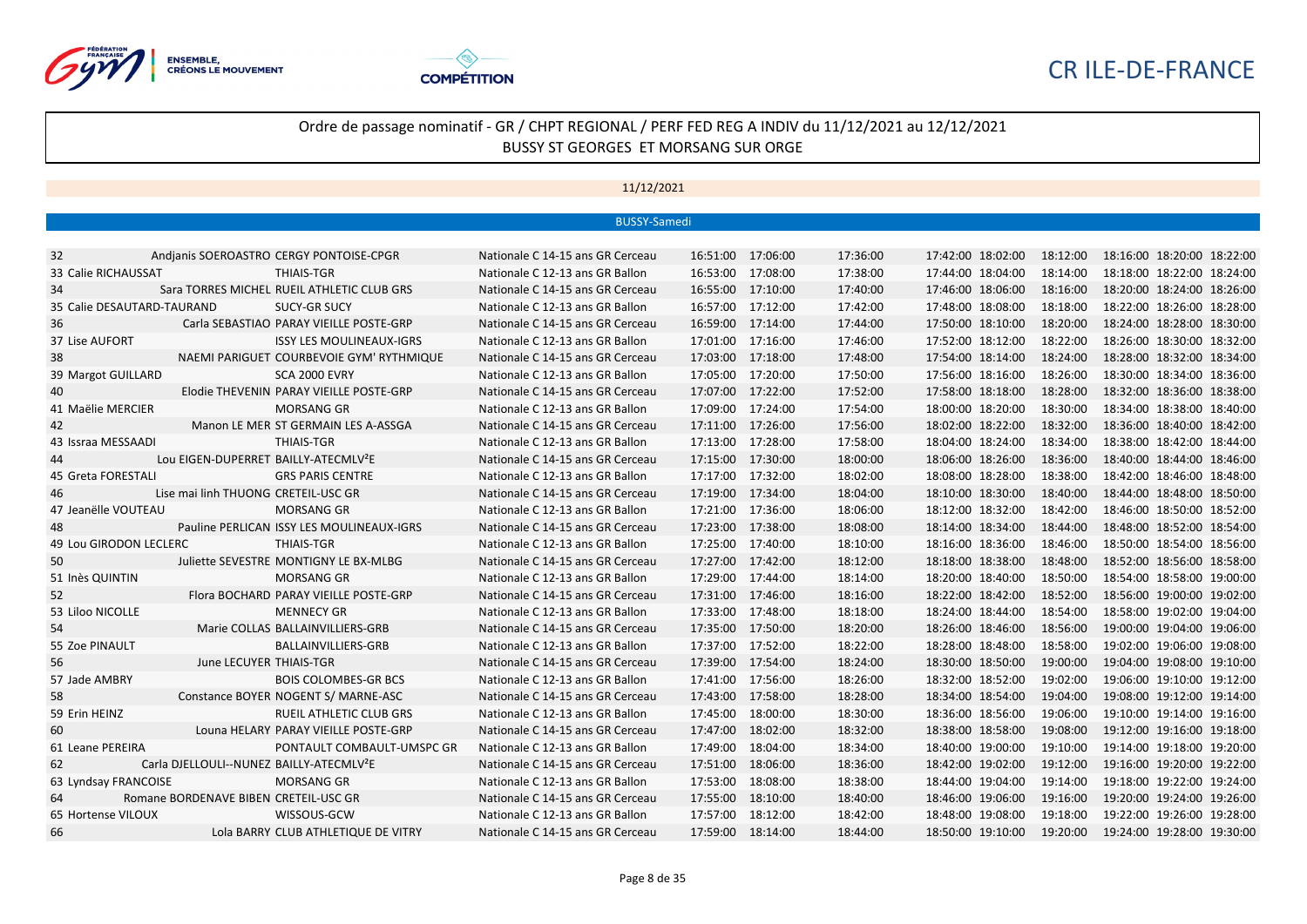



## Ordre de passage nominatif - GR / CHPT REGIONAL / PERF FED REG A INDIV du 11/12/2021 au 12/12/2021 BUSSY ST GEORGES ET MORSANG SUR ORGE

## 11/12/2021

|                    |                               |                                         | <b>BUSSY-Samedi</b>              |          |          |          |                   |          |                            |  |
|--------------------|-------------------------------|-----------------------------------------|----------------------------------|----------|----------|----------|-------------------|----------|----------------------------|--|
|                    |                               |                                         |                                  |          |          |          |                   |          |                            |  |
| 67 Luna FERNANDES  |                               | MORSANG GR                              | Nationale C 12-13 ans GR Ballon  | 18:01:00 | 18:16:00 | 18:46:00 | 18:52:00 19:12:00 | 19:22:00 | 19:26:00 19:30:00 19:32:00 |  |
| 68                 |                               | Romane PIGEARD BOIS COLOMBES-GR BCS     | Nationale C 14-15 ans GR Cerceau | 18:03:00 | 18:18:00 | 18:48:00 | 18:54:00 19:14:00 | 19:24:00 | 19:28:00 19:32:00 19:34:00 |  |
| 69 Eléonore LUCAS  |                               | <b>RUEIL ATHLETIC CLUB GRS</b>          | Nationale C 12-13 ans GR Ballon  | 18:05:00 | 18:20:00 | 18:50:00 | 18:56:00 19:16:00 | 19:26:00 | 19:30:00 19:34:00 19:36:00 |  |
| 70                 |                               | Serena MATTIONI RUEIL ATHLETIC CLUB GRS | Nationale C 14-15 ans GR Cerceau | 18:07:00 | 18:22:00 | 18:52:00 | 18:58:00 19:18:00 | 19:28:00 | 19:32:00 19:36:00 19:38:00 |  |
| 71 Sara MOREAU     |                               | <b>BOIS COLOMBES-GR BCS</b>             | Nationale C 12-13 ans GR Ballon  | 18:09:00 | 18:24:00 | 18:54:00 | 19:00:00 19:20:00 | 19:30:00 | 19:34:00 19:38:00 19:40:00 |  |
| 72                 | Maelie DOMINIQUE SUCY-GR SUCY |                                         | Nationale C 14-15 ans GR Cerceau | 18:11:00 | 18:26:00 | 18:56:00 | 19:02:00 19:22:00 | 19:32:00 | 19:36:00 19:40:00 19:42:00 |  |
| 73 Clélya TARNAUD  |                               | <b>CORBEIL ESSONNES-ASCE</b>            | Nationale C 12-13 ans GR Ballon  | 18:13:00 | 18:28:00 | 18:58:00 | 19:04:00 19:24:00 | 19:34:00 | 19:38:00 19:42:00 19:44:00 |  |
| 74                 |                               | Eden OZGUR COURBEVOIE GYM' RYTHMIQUE    | Nationale C 14-15 ans GR Cerceau | 18:15:00 | 18:30:00 | 19:00:00 | 19:06:00 19:26:00 | 19:36:00 | 19:40:00 19:44:00 19:46:00 |  |
| 75 Lola CIAVATTA   |                               | <b>BOIS COLOMBES-GR BCS</b>             | Nationale C 12-13 ans GR Ballon  | 18:17:00 | 18:32:00 | 19:02:00 | 19:08:00 19:28:00 | 19:38:00 | 19:42:00 19:46:00 19:48:00 |  |
| 76                 | Shaïly GIBIER SUCY-GR SUCY    |                                         | Nationale C 14-15 ans GR Cerceau | 18:19:00 | 18:34:00 | 19:04:00 | 19:10:00 19:30:00 | 19:40:00 | 19:44:00 19:48:00 19:50:00 |  |
| 77 Romane LEGENDRE |                               | LA FERTE MAISSE-GRFM                    | Nationale C 12-13 ans GR Ballon  | 18:21:00 | 18:36:00 | 19:06:00 | 19:12:00 19:32:00 | 19:42:00 | 19:46:00 19:50:00 19:52:00 |  |
| 78                 | Clarisse MELOU THIAIS-TGR     |                                         | Nationale C 14-15 ans GR Cerceau | 18:23:00 | 18:38:00 | 19:08:00 | 19:14:00 19:34:00 | 19:44:00 | 19:48:00 19:52:00 19:54:00 |  |
| 79 Jeanne NIFFLE   |                               | <b>GRS PARIS CENTRE</b>                 | Nationale C 12-13 ans GR Ballon  | 18:25:00 | 18:40:00 | 19:10:00 | 19:16:00 19:36:00 | 19:46:00 | 19:50:00 19:54:00 19:56:00 |  |
| 80                 | Célia RODRIGUES THIAIS-TGR    |                                         | Nationale C 14-15 ans GR Cerceau | 18:27:00 | 18:42:00 | 19:12:00 | 19:18:00 19:38:00 | 19:48:00 | 19:52:00 19:56:00 19:58:00 |  |

Palmarès - 20:00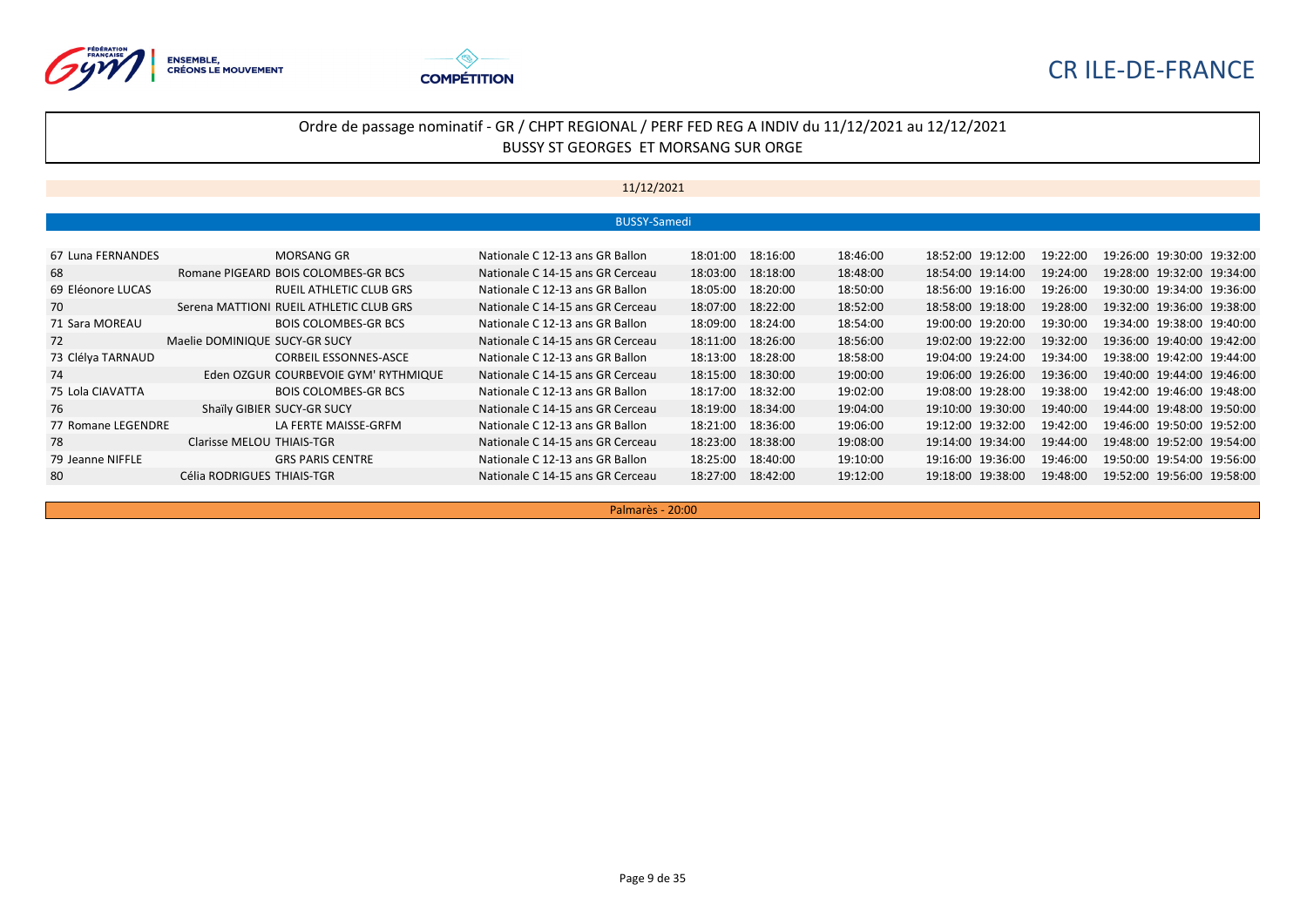



#### 12/12/2021

BUSSY-Dimanche

Matin - 09:30

Subdvision 1 : 09:30 - 12:10

Categories: Federale 18 ans et plus GR,Nationale C 18 ans et plus GR Rotation 1: 09:30 - 12:10

| <b>Noms</b>         | Club                                   |                                | Catégorie                                 | Vestiaires | Corpo             | Transfert+Contrôle Engin 1 |                            | Engin 2 | Précompetition Attente              |                                     | Appel | Passage |
|---------------------|----------------------------------------|--------------------------------|-------------------------------------------|------------|-------------------|----------------------------|----------------------------|---------|-------------------------------------|-------------------------------------|-------|---------|
| 1 Agathe ROUCH      |                                        | <b>GRS GLACIERE XIII PARIS</b> | Federale 18 ans et plus GR Engin Libre    |            | 07:59:00 08:14:00 |                            | 08:44:00 08:50:00 09:10:00 |         |                                     | 09:20:00 09:24:00 09:28:00 09:30:00 |       |         |
| $\overline{2}$      | Chloe VION WISSOUS-GCW                 |                                | Nationale C 18 ans et plus GR Engin Libre |            | 08:01:00 08:16:00 |                            | 08:46:00 08:52:00 09:12:00 |         | 09:22:00 09:26:00 09:30:00 09:32:00 |                                     |       |         |
| 3 Alice LEMERCIER   |                                        | LA FERTE S/S JOUARRE-AFG       | Federale 18 ans et plus GR Engin Libre    |            | 08:03:00 08:18:00 |                            | 08:48:00 08:54:00 09:14:00 |         | 09:24:00 09:28:00 09:32:00 09:34:00 |                                     |       |         |
|                     | Noëline GUIGONIS GYM' PARIS 15         |                                | Nationale C 18 ans et plus GR Engin Libre |            | 08:05:00 08:20:00 |                            | 08:50:00 08:56:00 09:16:00 |         | 09:26:00 09:30:00 09:34:00 09:36:00 |                                     |       |         |
| 5 Illona VANGEON    |                                        | LA FERTE MAISSE-GRFM           | Federale 18 ans et plus GR Engin Libre    |            | 08:07:00 08:22:00 |                            | 08:52:00 08:58:00 09:18:00 |         |                                     | 09:28:00 09:32:00 09:36:00 09:38:00 |       |         |
| 6                   | Shirley LANGLOIS GRS PARIS CENTRE      |                                | Nationale C 18 ans et plus GR Engin Libre |            | 08:09:00 08:24:00 |                            | 08:54:00 09:00:00 09:20:00 |         | 09:30:00 09:34:00 09:38:00 09:40:00 |                                     |       |         |
| 7 Florine MILIN     |                                        | RAMBOUILLET-RSGR               | Federale 18 ans et plus GR Engin Libre    |            | 08:11:00 08:26:00 |                            | 08:56:00 09:02:00 09:22:00 |         | 09:32:00 09:36:00 09:40:00 09:42:00 |                                     |       |         |
|                     | Pauline TONDT BALLAINVILLIERS-GRB      |                                | Nationale C 18 ans et plus GR Engin Libre |            | 08:13:00 08:28:00 |                            | 08:58:00 09:04:00 09:24:00 |         | 09:34:00 09:38:00 09:42:00 09:44:00 |                                     |       |         |
| 9 Hélène GOTH       | <b>CHEVREUSE GRS</b>                   |                                | Federale 18 ans et plus GR Engin Libre    |            | 08:15:00 08:30:00 | 09:00:00 09:06:00 09:26:00 |                            |         | 09:36:00 09:40:00 09:44:00 09:46:00 |                                     |       |         |
| 10                  | Chloé GARUET COURBEVOIE GYM' RYTHMIQUE |                                | Nationale C 18 ans et plus GR Engin Libre |            | 08:17:00 08:32:00 |                            | 09:02:00 09:08:00 09:28:00 |         | 09:38:00 09:42:00 09:46:00 09:48:00 |                                     |       |         |
| 11 Emma PRUNEL      |                                        | <b>BOIS COLOMBES-GR BCS</b>    | Federale 18 ans et plus GR Engin Libre    |            | 08:19:00 08:34:00 |                            | 09:04:00 09:10:00 09:30:00 |         | 09:40:00 09:44:00 09:48:00 09:50:00 |                                     |       |         |
| 12                  | Sarah ZONGO NANTERRE-ESN               |                                | Nationale C 18 ans et plus GR Engin Libre |            | 08:21:00 08:36:00 |                            | 09:06:00 09:12:00 09:32:00 |         |                                     | 09:42:00 09:46:00 09:50:00 09:52:00 |       |         |
| 13 Héléna VOROBIEVA |                                        | <b>VOISINS LE BX-VGRS</b>      | Federale 18 ans et plus GR Engin Libre    |            | 08:23:00 08:38:00 |                            | 09:08:00 09:14:00 09:34:00 |         | 09:44:00 09:48:00 09:52:00 09:54:00 |                                     |       |         |
| 14                  | Océane BAUMGARTNER MENNECY GR          |                                | Nationale C 18 ans et plus GR Engin Libre |            | 08:25:00 08:40:00 |                            | 09:10:00 09:16:00 09:36:00 |         | 09:46:00 09:50:00 09:54:00 09:56:00 |                                     |       |         |
| 15 Margot VEILLET   | <b>CHEVREUSE GRS</b>                   |                                | Federale 18 ans et plus GR Engin Libre    |            | 08:27:00 08:42:00 |                            | 09:12:00 09:18:00 09:38:00 |         |                                     | 09:48:00 09:52:00 09:56:00 09:58:00 |       |         |
| 16                  | Stephanie GRIFFE GRS PARIS CENTRE      |                                | Nationale C 18 ans et plus GR Engin Libre |            | 08:29:00 08:44:00 |                            | 09:14:00 09:20:00 09:40:00 |         | 09:50:00 09:54:00 09:58:00 10:00:00 |                                     |       |         |
| 17 Camille COQUIOT  |                                        | <b>VOISINS LE BX-VGRS</b>      | Federale 18 ans et plus GR Engin Libre    |            | 08:31:00 08:46:00 |                            | 09:16:00 09:22:00 09:42:00 |         | 09:52:00 09:56:00 10:00:00 10:02:00 |                                     |       |         |
| 18                  | Camille PLANARD LUONG ANTONY GR        |                                | Nationale C 18 ans et plus GR Engin Libre |            | 08:33:00 08:48:00 |                            | 09:18:00 09:24:00 09:44:00 |         |                                     | 09:54:00 09:58:00 10:02:00 10:04:00 |       |         |
| 19 Aude FRENOIS     | <b>CHEVREUSE GRS</b>                   |                                | Federale 18 ans et plus GR Engin Libre    |            | 08:35:00 08:50:00 |                            | 09:20:00 09:26:00 09:46:00 |         |                                     | 09:56:00 10:00:00 10:04:00 10:06:00 |       |         |
| 20                  | Marion THORY RUEIL ATHLETIC CLUB GRS   |                                | Nationale C 18 ans et plus GR Engin Libre |            | 08:37:00 08:52:00 |                            | 09:22:00 09:28:00 09:48:00 |         | 09:58:00 10:02:00 10:06:00 10:08:00 |                                     |       |         |
| 21 Mélanie MOTZ     |                                        | <b>BOIS COLOMBES-GR BCS</b>    | Federale 18 ans et plus GR Engin Libre    |            | 08:39:00 08:54:00 |                            | 09:24:00 09:30:00 09:50:00 |         |                                     | 10:00:00 10:04:00 10:08:00 10:10:00 |       |         |
| 22                  | Laura LIMOUSIN ADAMSKI THIAIS-TGR      |                                | Nationale C 18 ans et plus GR Engin Libre |            | 08:41:00 08:56:00 |                            | 09:26:00 09:32:00 09:52:00 |         | 10:02:00 10:06:00 10:10:00 10:12:00 |                                     |       |         |
| 23 Lorena FERNANDES | <b>MORSANG GR</b>                      |                                | Federale 18 ans et plus GR Engin Libre    |            | 08:43:00 08:58:00 |                            | 09:28:00 09:34:00 09:54:00 |         |                                     | 10:04:00 10:08:00 10:12:00 10:14:00 |       |         |
| 24                  | Charlotte BONNARD BALLAINVILLIERS-GRB  |                                | Nationale C 18 ans et plus GR Engin Libre |            | 08:45:00 09:00:00 |                            | 09:30:00 09:36:00 09:56:00 |         | 10:06:00 10:10:00 10:14:00 10:16:00 |                                     |       |         |
| 25 Maud JACTEL      |                                        | <b>FOSSES MARLY LA V-AGFM</b>  | Federale 18 ans et plus GR Engin Libre    |            | 08:47:00 09:02:00 |                            | 09:32:00 09:38:00 09:58:00 |         |                                     | 10:08:00 10:12:00 10:16:00 10:18:00 |       |         |
| 26                  | Romain CABE CLUB ATHLETIQUE DE VITRY   |                                | Nationale C 18 ans et plus GR Engin Libre |            | 08:49:00 09:04:00 |                            | 09:34:00 09:40:00 10:00:00 |         | 10:10:00 10:14:00 10:18:00 10:20:00 |                                     |       |         |
| 27 Eléa SANDER      |                                        | <b>CLAMART GYM, 92</b>         | Federale 18 ans et plus GR Engin Libre    |            | 08:51:00 09:06:00 |                            | 09:36:00 09:42:00 10:02:00 |         |                                     | 10:12:00 10:16:00 10:20:00 10:22:00 |       |         |
| 28                  | Auxane VANHOYE CERGY PONTOISE-CPGR     |                                | Nationale C 18 ans et plus GR Engin Libre |            | 08:53:00 09:08:00 |                            | 09:38:00 09:44:00 10:04:00 |         | 10:14:00 10:18:00 10:22:00 10:24:00 |                                     |       |         |
| 29 Emma PERSICHINI  | <b>MORSANG GR</b>                      |                                | Federale 18 ans et plus GR Engin Libre    |            | 08:55:00 09:10:00 | 09:40:00 09:46:00 10:06:00 |                            |         | 10:16:00 10:20:00 10:24:00 10:26:00 |                                     |       |         |
| 30                  | Manon NICOLLE MENNECY GR               |                                | Nationale C 18 ans et plus GR Engin Libre |            | 08:57:00 09:12:00 |                            | 09:42:00 09:48:00 10:08:00 |         | 10:18:00 10:22:00 10:26:00 10:28:00 |                                     |       |         |
| 31 Margot BANSARD   |                                        | RIS ORANGIS-USRO GR            | Federale 18 ans et plus GR Engin Libre    |            | 08:59:00 09:14:00 |                            | 09:44:00 09:50:00 10:10:00 |         |                                     | 10:20:00 10:24:00 10:28:00 10:30:00 |       |         |
| 32                  | Anita SHABAN CRETEIL-USC GR            |                                | Nationale C 18 ans et plus GR Engin Libre |            | 09:01:00 09:16:00 |                            | 09:46:00 09:52:00 10:12:00 |         |                                     | 10:22:00 10:26:00 10:30:00 10:32:00 |       |         |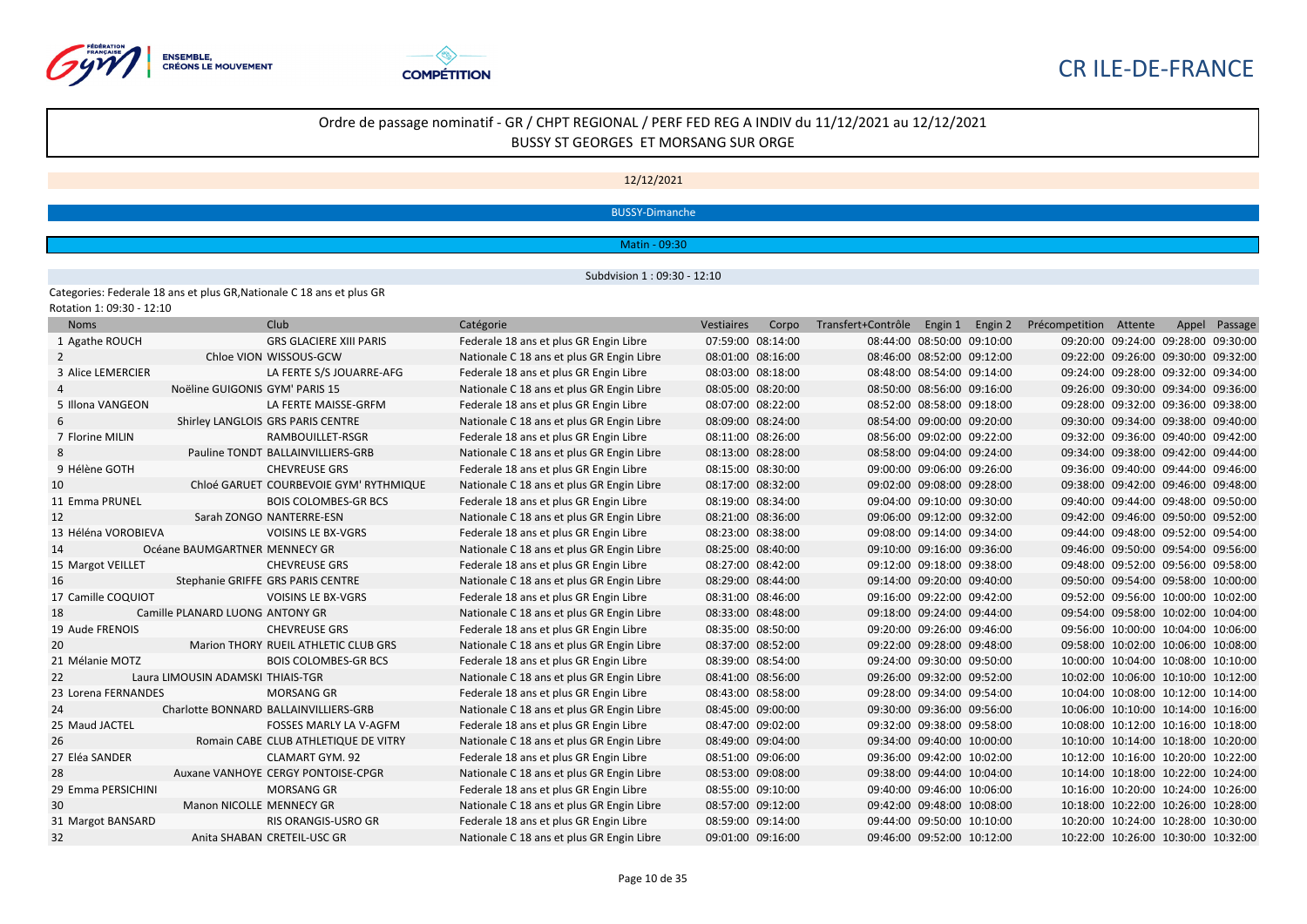



|                             |                                               | <b>BUSSY-Dimanche</b>                     |                   |                            |                                     |
|-----------------------------|-----------------------------------------------|-------------------------------------------|-------------------|----------------------------|-------------------------------------|
|                             |                                               |                                           |                   |                            |                                     |
| 33 Zoé CARNAC               | LA FERTE S/S JOUARRE-AFG                      | Federale 18 ans et plus GR Engin Libre    | 09:03:00 09:18:00 | 09:48:00 09:54:00 10:14:00 | 10:24:00 10:28:00 10:32:00 10:34:00 |
| 34                          | Eloïse DELANGLE THIAIS-TGR                    | Nationale C 18 ans et plus GR Engin Libre | 09:05:00 09:20:00 | 09:50:00 09:56:00 10:16:00 | 10:26:00 10:30:00 10:34:00 10:36:00 |
| 35 Cheyenne PACREAU         | <b>THIAIS-TGR</b>                             | Federale 18 ans et plus GR Engin Libre    | 09:07:00 09:22:00 | 09:52:00 09:58:00 10:18:00 | 10:28:00 10:32:00 10:36:00 10:38:00 |
| 36                          | Léna RICHARD PINTO ARGENTEUIL-COMAGR          | Nationale C 18 ans et plus GR Engin Libre | 09:09:00 09:24:00 | 09:54:00 10:00:00 10:20:00 | 10:30:00 10:34:00 10:38:00 10:40:00 |
| 37 Coraline HEURDIER        | RAMBOUILLET-RSGR                              | Federale 18 ans et plus GR Engin Libre    | 09:11:00 09:26:00 | 09:56:00 10:02:00 10:22:00 | 10:32:00 10:36:00 10:40:00 10:42:00 |
| 38                          | Lilou JURJEVIC CRETEIL-USC GR                 | Nationale C 18 ans et plus GR Engin Libre | 09:13:00 09:28:00 | 09:58:00 10:04:00 10:24:00 | 10:34:00 10:38:00 10:42:00 10:44:00 |
| 39 Rébecca PETITEAU         | RIS ORANGIS-USRO GR                           | Federale 18 ans et plus GR Engin Libre    | 09:15:00 09:30:00 | 10:00:00 10:06:00 10:26:00 | 10:36:00 10:40:00 10:44:00 10:46:00 |
| 40                          | Nahila SMAALI ANTONY GR                       | Nationale C 18 ans et plus GR Engin Libre | 09:17:00 09:32:00 | 10:02:00 10:08:00 10:28:00 | 10:38:00 10:42:00 10:46:00 10:48:00 |
| 41 Maylis PREIRA            | RAMBOUILLET-RSGR                              | Federale 18 ans et plus GR Engin Libre    | 09:19:00 09:34:00 | 10:04:00 10:10:00 10:30:00 | 10:40:00 10:44:00 10:48:00 10:50:00 |
| 42                          | Radia HADI CERGY PONTOISE-CPGR                | Nationale C 18 ans et plus GR Engin Libre | 09:21:00 09:36:00 | 10:06:00 10:12:00 10:32:00 | 10:42:00 10:46:00 10:50:00 10:52:00 |
| 43 Luna LANOE               | <b>CLAMART GYM. 92</b>                        | Federale 18 ans et plus GR Engin Libre    | 09:23:00 09:38:00 | 10:08:00 10:14:00 10:34:00 | 10:44:00 10:48:00 10:52:00 10:54:00 |
| 44                          | Lisa GIALDRONE LA FERTE MAISSE-GRFM           | Nationale C 18 ans et plus GR Engin Libre | 09:25:00 09:40:00 | 10:10:00 10:16:00 10:36:00 | 10:46:00 10:50:00 10:54:00 10:56:00 |
| 45 Noemie BOHLER            | <b>FOSSES MARLY LA V-AGFM</b>                 | Federale 18 ans et plus GR Engin Libre    | 09:27:00 09:42:00 | 10:12:00 10:18:00 10:38:00 | 10:48:00 10:52:00 10:56:00 10:58:00 |
| 46                          | Olivia NOBIAL-DESPLAN GRS GLACIERE XIII PARIS | Nationale C 18 ans et plus GR Engin Libre | 09:29:00 09:44:00 | 10:14:00 10:20:00 10:40:00 | 10:50:00 10:54:00 10:58:00 11:00:00 |
| 47 Auriane DE CHALUS        | <b>BOIS COLOMBES-GR BCS</b>                   | Federale 18 ans et plus GR Engin Libre    | 09:31:00 09:46:00 | 10:16:00 10:22:00 10:42:00 | 10:52:00 10:56:00 11:00:00 11:02:00 |
| 48                          | Eva-luna GOMEZ ISSY LES MOULINEAUX-IGRS       | Nationale C 18 ans et plus GR Engin Libre | 09:33:00 09:48:00 | 10:18:00 10:24:00 10:44:00 | 10:54:00 10:58:00 11:02:00 11:04:00 |
| 49 Nina CASCIO              | <b>VERSAILLES-ESV</b>                         | Federale 18 ans et plus GR Engin Libre    | 09:35:00 09:50:00 | 10:20:00 10:26:00 10:46:00 | 10:56:00 11:00:00 11:04:00 11:06:00 |
| 50                          | Léa ALONSO WISSOUS-GCW                        | Nationale C 18 ans et plus GR Engin Libre | 09:37:00 09:52:00 | 10:22:00 10:28:00 10:48:00 | 10:58:00 11:02:00 11:06:00 11:08:00 |
| 51 Lauréane DAMIAT--JACQUEY | <b>CLAMART GYM. 92</b>                        | Federale 18 ans et plus GR Engin Libre    | 09:39:00 09:54:00 | 10:24:00 10:30:00 10:50:00 | 11:00:00 11:04:00 11:08:00 11:10:00 |
| 52                          | Solene LE ROUX FOSSES MARLY LA V-AGFM         | Nationale C 18 ans et plus GR Engin Libre | 09:41:00 09:56:00 | 10:26:00 10:32:00 10:52:00 | 11:02:00 11:06:00 11:10:00 11:12:00 |
| 53 Claire DARTOIS           | BALLAINVILLIERS-GRB                           | Federale 18 ans et plus GR Engin Libre    | 09:43:00 09:58:00 | 10:28:00 10:34:00 10:54:00 | 11:04:00 11:08:00 11:12:00 11:14:00 |
| 54                          | Noélie WENGLER IMAGYMS - BUSSY                | Nationale C 18 ans et plus GR Engin Libre | 09:45:00 10:00:00 | 10:30:00 10:36:00 10:56:00 | 11:06:00 11:10:00 11:14:00 11:16:00 |
| 55 Marylou GROBON           | PONTAULT COMBAULT-UMSPC GR                    | Federale 18 ans et plus GR Engin Libre    | 09:47:00 10:02:00 | 10:32:00 10:38:00 10:58:00 | 11:08:00 11:12:00 11:16:00 11:18:00 |
| 56                          | Camille DELOROZOY LA FERTE MAISSE-GRFM        | Nationale C 18 ans et plus GR Engin Libre | 09:49:00 10:04:00 | 10:34:00 10:40:00 11:00:00 | 11:10:00 11:14:00 11:18:00 11:20:00 |
| 57 Juliette WOLF            | CHELLES-AGC                                   | Federale 18 ans et plus GR Engin Libre    | 09:51:00 10:06:00 | 10:36:00 10:42:00 11:02:00 | 11:12:00 11:16:00 11:20:00 11:22:00 |
| 58                          | Tiffany GIRARDEAU CHEVREUSE GRS               | Nationale C 18 ans et plus GR Engin Libre | 09:53:00 10:08:00 | 10:38:00 10:44:00 11:04:00 | 11:14:00 11:18:00 11:22:00 11:24:00 |
| 59 Sarah TEUW               | <b>VERSAILLES-ESV</b>                         | Federale 18 ans et plus GR Engin Libre    | 09:55:00 10:10:00 | 10:40:00 10:46:00 11:06:00 | 11:16:00 11:20:00 11:24:00 11:26:00 |
| 60                          | Lilya HSSINI ARGENTEUIL-COMAGR                | Nationale C 18 ans et plus GR Engin Libre | 09:57:00 10:12:00 | 10:42:00 10:48:00 11:08:00 | 11:18:00 11:22:00 11:26:00 11:28:00 |
| 61 Isabelle DA COSTA        | <b>MENNECY GR</b>                             | Federale 18 ans et plus GR Engin Libre    | 09:59:00 10:14:00 | 10:44:00 10:50:00 11:10:00 | 11:20:00 11:24:00 11:28:00 11:30:00 |
| 62                          | Sylvelie ELOIN CRETEIL-USC GR                 | Nationale C 18 ans et plus GR Engin Libre | 10:01:00 10:16:00 | 10:46:00 10:52:00 11:12:00 | 11:22:00 11:26:00 11:30:00 11:32:00 |
| 63 Emilie LOPERE            | <b>ANTONY GR</b>                              | Federale 18 ans et plus GR Engin Libre    | 10:03:00 10:18:00 | 10:48:00 10:54:00 11:14:00 | 11:24:00 11:28:00 11:32:00 11:34:00 |
| 64                          | Elodie PICAUT NANTERRE-ESN                    | Nationale C 18 ans et plus GR Engin Libre | 10:05:00 10:20:00 | 10:50:00 10:56:00 11:16:00 | 11:26:00 11:30:00 11:34:00 11:36:00 |
| 65 Malgorzata DUCORNEZ      | <b>MENNECY GR</b>                             | Federale 18 ans et plus GR Engin Libre    | 10:07:00 10:22:00 | 10:52:00 10:58:00 11:18:00 | 11:28:00 11:32:00 11:36:00 11:38:00 |
| 66                          | Marie CAYROCHE FOSSES MARLY LA V-AGFM         | Nationale C 18 ans et plus GR Engin Libre | 10:09:00 10:24:00 | 10:54:00 11:00:00 11:20:00 | 11:30:00 11:34:00 11:38:00 11:40:00 |
| 67 Chloé FROMONOT           | <b>MORSANG GR</b>                             | Federale 18 ans et plus GR Engin Libre    | 10:11:00 10:26:00 | 10:56:00 11:02:00 11:22:00 | 11:32:00 11:36:00 11:40:00 11:42:00 |
| 68                          | Imen OULLADJI CERGY PONTOISE-CPGR             | Nationale C 18 ans et plus GR Engin Libre | 10:13:00 10:28:00 | 10:58:00 11:04:00 11:24:00 | 11:34:00 11:38:00 11:42:00 11:44:00 |
| 69 Juliette CASTILLO        | SAINT MAUR-VGASM                              | Federale 18 ans et plus GR Engin Libre    | 10:15:00 10:30:00 | 11:00:00 11:06:00 11:26:00 | 11:36:00 11:40:00 11:44:00 11:46:00 |
| 70                          | Clara MANCIER RAMBOUILLET-RSGR                | Nationale C 18 ans et plus GR Engin Libre | 10:17:00 10:32:00 | 11:02:00 11:08:00 11:28:00 | 11:38:00 11:42:00 11:46:00 11:48:00 |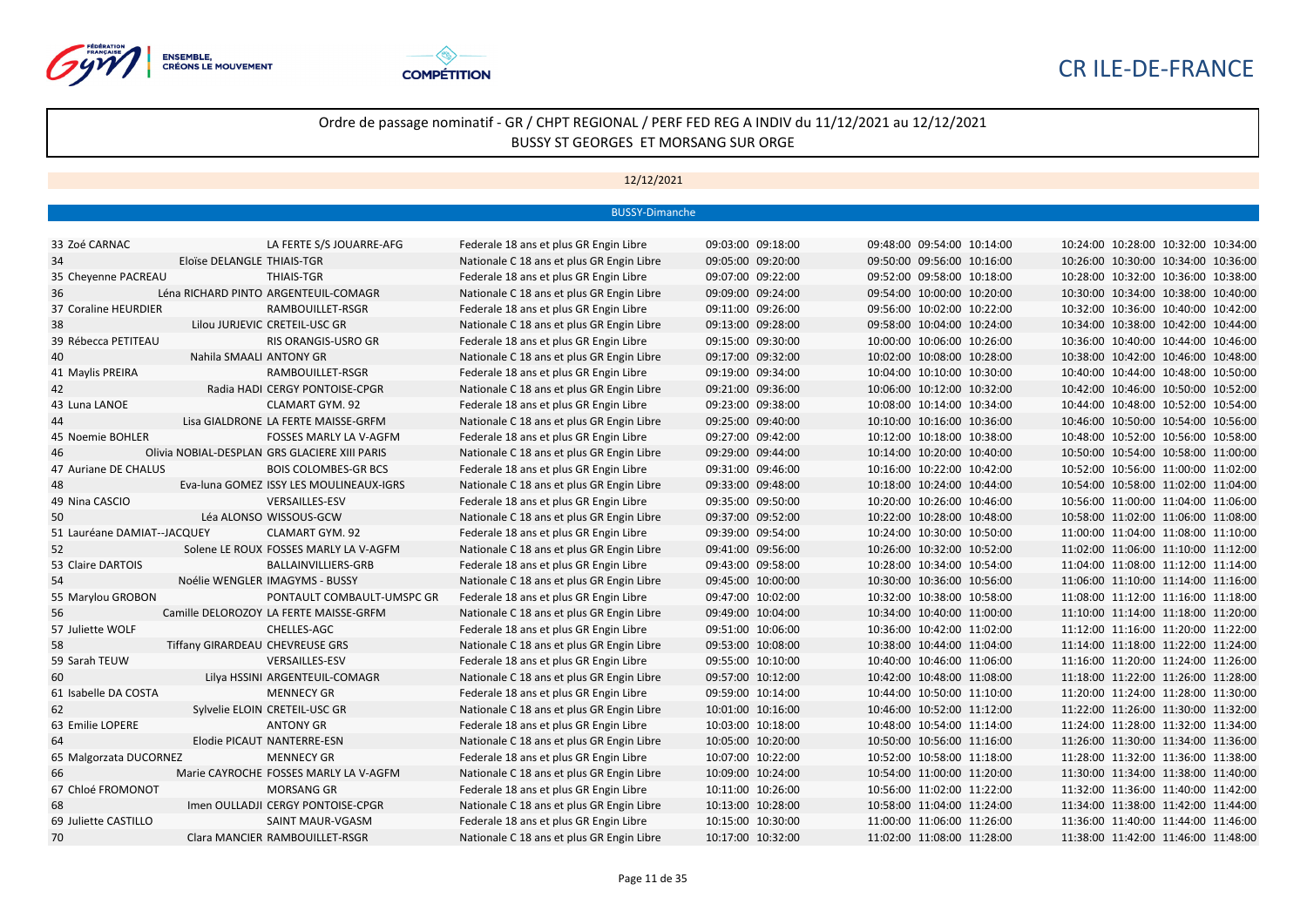



#### 12/12/2021

|                     | <b>BUSSY-Dimanche</b>                   |                                           |                   |                            |                                     |  |  |  |  |  |
|---------------------|-----------------------------------------|-------------------------------------------|-------------------|----------------------------|-------------------------------------|--|--|--|--|--|
|                     |                                         |                                           |                   |                            |                                     |  |  |  |  |  |
| 71 Chloé GRESSIN    | <b>BOIS COLOMBES-GR BCS</b>             | Federale 18 ans et plus GR Engin Libre    | 10:19:00 10:34:00 | 11:04:00 11:10:00 11:30:00 | 11:40:00 11:44:00 11:48:00 11:50:00 |  |  |  |  |  |
| 72                  | Laurine DORMANT MORSANG GR              | Nationale C 18 ans et plus GR Engin Libre | 10:21:00 10:36:00 | 11:06:00 11:12:00 11:32:00 | 11:42:00 11:46:00 11:50:00 11:52:00 |  |  |  |  |  |
| 73 Aurore BREWINSKI | LA FERTE S/S JOUARRE-AFG                | Federale 18 ans et plus GR Engin Libre    | 10:23:00 10:38:00 | 11:08:00 11:14:00 11:34:00 | 11:44:00 11:48:00 11:52:00 11:54:00 |  |  |  |  |  |
| 74                  | Cyrine CHAFTARI ARGENTEUIL-COMAGR       | Nationale C 18 ans et plus GR Engin Libre | 10:25:00 10:40:00 | 11:10:00 11:16:00 11:36:00 | 11:46:00 11:50:00 11:54:00 11:56:00 |  |  |  |  |  |
| 75 Juliette LAMBERT | RUEIL ATHLETIC CLUB GRS                 | Federale 18 ans et plus GR Engin Libre    | 10:27:00 10:42:00 | 11:12:00 11:18:00 11:38:00 | 11:48:00 11:52:00 11:56:00 11:58:00 |  |  |  |  |  |
| 76                  | Laetitia DEMAGNY FOSSES MARLY LA V-AGFM | Nationale C 18 ans et plus GR Engin Libre | 10:29:00 10:44:00 | 11:14:00 11:20:00 11:40:00 | 11:50:00 11:54:00 11:58:00 12:00:00 |  |  |  |  |  |
| 77 Isabelle SAGNES  | RYTHMIC'S CLUB CRECY                    | Federale 18 ans et plus GR Engin Libre    | 10:31:00 10:46:00 | 11:16:00 11:22:00 11:42:00 | 11:52:00 11:56:00 12:00:00 12:02:00 |  |  |  |  |  |
| 78                  | Noémie CAMACHO VILLEPINTOISE-GRV        | Nationale C 18 ans et plus GR Engin Libre | 10:33:00 10:48:00 | 11:18:00 11:24:00 11:44:00 | 11:54:00 11:58:00 12:02:00 12:04:00 |  |  |  |  |  |
| 79 Stacy VERSTRAET  | <b>GRS TAVERNY</b>                      | Federale 18 ans et plus GR Engin Libre    | 10:35:00 10:50:00 | 11:20:00 11:26:00 11:46:00 | 11:56:00 12:00:00 12:04:00 12:06:00 |  |  |  |  |  |
| 80                  | Juliana ALVES BALLAINVILLIERS-GRB       | Nationale C 18 ans et plus GR Engin Libre | 10:37:00 10:52:00 | 11:22:00 11:28:00 11:48:00 | 11:58:00 12:02:00 12:06:00 12:08:00 |  |  |  |  |  |

Palmarès - 12:10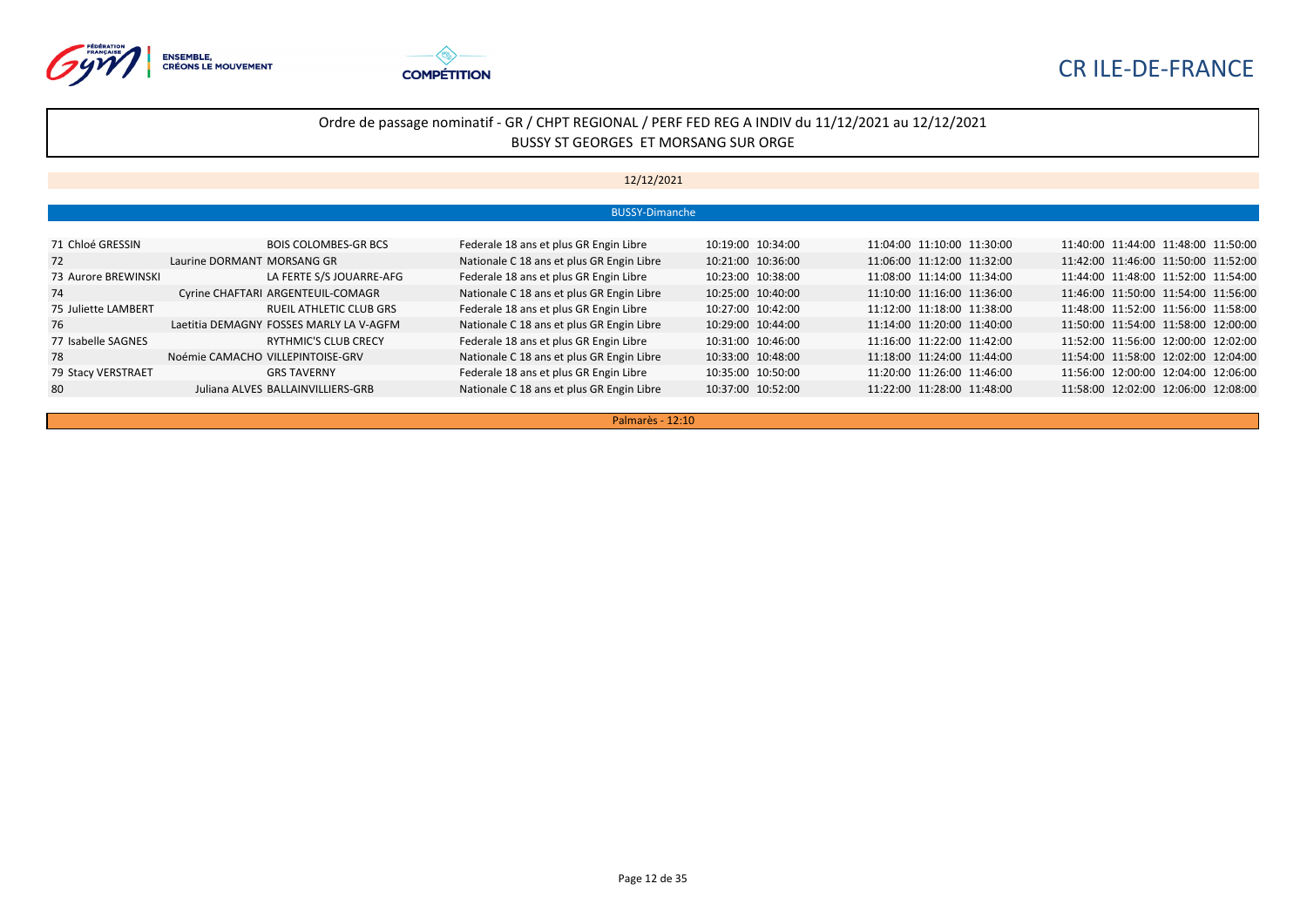



#### 12/12/2021

#### BUSSY-Dimanche

#### Après-midi - 13:30

#### Subdvision 1 : 13:30 - 14:42

Categories: Nationale A 12-13 ans GR,Nationale A 14-15 ans GR,Nationale A 16-17 ans GR,Nationale A 18 ans et plus GR Rotation 1: 13:30 - 14:42

| <b>Noms</b>             |                                       | Club.                                      | Catégorie                                 | Vestiaires        | Corpo | Transfert+Contrôle Engin 1 |                   | Engin 2 | Précompetition Attente              |  | Appel Passage |
|-------------------------|---------------------------------------|--------------------------------------------|-------------------------------------------|-------------------|-------|----------------------------|-------------------|---------|-------------------------------------|--|---------------|
| 1 Ambre SAVOURNIN       |                                       | ST GERMAIN LES A-ASSGA                     | Nationale A 12-13 ans GR Cerceau          | 11:59:00 12:14:00 |       | 12:44:00 12:50:00 13:10:00 |                   |         | 13:20:00 13:24:00 13:28:00 13:30:00 |  |               |
| $\overline{2}$          | Peterson CEUS ANTONY GR               |                                            | Nationale A 18 ans et plus GR Engin Libre | 12:01:00 12:16:00 |       | 12:46:00 12:52:00 13:12:00 |                   |         | 13:22:00 13:26:00 13:30:00 13:32:00 |  |               |
| 3 Emilie JANSSEN        |                                       | <b>GRS PARIS CENTRE</b>                    | Nationale A 12-13 ans GR Cerceau          | 12:03:00 12:18:00 |       | 12:48:00 12:54:00 13:14:00 |                   |         | 13:24:00 13:28:00 13:32:00 13:34:00 |  |               |
|                         |                                       | Sébastien DEFRANCE GRS GLACIERE XIII PARIS | Nationale A 18 ans et plus GR Engin Libre | 12:05:00 12:20:00 |       | 12:50:00 12:56:00 13:16:00 |                   |         | 13:26:00 13:30:00 13:34:00 13:36:00 |  |               |
| 5 Maella LEZINEAU       |                                       | ST GERMAIN LES A-ASSGA                     | Nationale A 12-13 ans GR Cerceau          | 12:07:00 12:22:00 |       | 12:52:00 12:58:00 13:18:00 |                   |         | 13:28:00 13:32:00 13:36:00 13:38:00 |  |               |
| 6                       |                                       | Elisa COHEN GRS PARIS CENTRE               | Nationale A 18 ans et plus GR Engin Libre | 12:09:00 12:24:00 |       | 12:54:00 13:00:00 13:20:00 |                   |         | 13:30:00 13:34:00 13:38:00 13:40:00 |  |               |
| 7 Yseult ZAVAGNO        |                                       | <b>GRS PARIS CENTRE</b>                    | Nationale A 12-13 ans GR Cerceau          | 12:11:00 12:26:00 |       | 12:56:00 13:02:00 13:22:00 |                   |         | 13:32:00 13:36:00 13:40:00 13:42:00 |  |               |
| 8                       |                                       | Aurélie DIB MORSANG GR                     | Nationale A 18 ans et plus GR Engin Libre | 12:13:00 12:28:00 |       | 12:58:00 13:04:00 13:24:00 |                   |         | 13:34:00 13:38:00 13:42:00 13:44:00 |  |               |
| 9 Lola SERRADJ          |                                       | <b>CRETEIL-USC GR</b>                      | Nationale A 14-15 ans GR Cerceau          | 12:15:00 12:30:00 |       | 13:00:00 13:06:00 13:26:00 |                   |         | 13:36:00 13:40:00 13:44:00 13:46:00 |  |               |
| 10                      | Danae COLLARD SUCY-GR SUCY            |                                            | Nationale A 18 ans et plus GR Engin Libre | 12:17:00 12:32:00 |       | 13:02:00 13:08:00 13:28:00 |                   |         | 13:38:00 13:42:00 13:46:00 13:48:00 |  |               |
| 11 Edmée NICOLAS        |                                       | <b>GRS PARIS CENTRE</b>                    | Nationale A 14-15 ans GR Cerceau          | 12:19:00 12:34:00 |       | 13:04:00 13:10:00 13:30:00 |                   |         | 13:40:00 13:44:00 13:48:00 13:50:00 |  |               |
| 12                      | Amelle BOUABANE MORSANG GR            |                                            | Nationale A 18 ans et plus GR Engin Libre | 12:21:00 12:36:00 |       | 13:06:00 13:12:00 13:32:00 |                   |         | 13:42:00 13:46:00 13:50:00 13:52:00 |  |               |
| 13 Anaïs BOCH           |                                       | ELANCOURT MAUREPAS-GR EM                   | Nationale A 16-17 ans GR Corde            | 12:23:00 12:38:00 |       | 13:08:00 13:14:00 13:34:00 |                   |         | 13:44:00 13:48:00 13:52:00 13:54:00 |  |               |
| 14                      | Emma FRANCISCO THIAIS-TGR             |                                            | Nationale A 18 ans et plus GR Engin Libre | 12:25:00 12:40:00 |       | 13:10:00 13:16:00 13:36:00 |                   |         | 13:46:00 13:50:00 13:54:00 13:56:00 |  |               |
| 15 Aleksandra PODGORSKA |                                       | <b>GRS PARIS CENTRE</b>                    | Nationale A 16-17 ans GR Corde            | 12:27:00 12:42:00 |       | 13:12:00 13:18:00 13:38:00 |                   |         | 13:48:00 13:52:00 13:56:00 13:58:00 |  |               |
| 2                       |                                       | Ambre SAVOURNIN ST GERMAIN LES A-ASSGA     | Nationale A 12-13 ans GR Massues          |                   |       |                            | 13:20:00 13:40:00 |         | 13:50:00 13:54:00 13:58:00 14:00:00 |  |               |
| 16 Camille BALESTRIERO  |                                       | VIGNEUX S SEINE-COVGR                      | Nationale A 16-17 ans GR Corde            | 12:31:00 12:46:00 |       | 13:16:00 13:22:00 13:42:00 |                   |         | 13:52:00 13:56:00 14:00:00 14:02:00 |  |               |
| 3                       |                                       | Emilie JANSSEN GRS PARIS CENTRE            | Nationale A 12-13 ans GR Massues          |                   |       |                            | 13:24:00 13:44:00 |         | 13:54:00 13:58:00 14:02:00 14:04:00 |  |               |
| 2 Peterson CEUS         |                                       | <b>ANTONY GR</b>                           | Nationale A 18 ans et plus GR Ballon      |                   |       |                            | 13:26:00 13:46:00 |         | 13:56:00 14:00:00 14:04:00 14:06:00 |  |               |
| 5                       |                                       | Maella LEZINEAU ST GERMAIN LES A-ASSGA     | Nationale A 12-13 ans GR Massues          |                   |       |                            | 13:28:00 13:48:00 |         | 13:58:00 14:02:00 14:06:00 14:08:00 |  |               |
| 4 Sébastien DEFRANCE    |                                       | <b>GRS GLACIERE XIII PARIS</b>             | Nationale A 18 ans et plus GR Ballon      |                   |       |                            | 13:30:00 13:50:00 |         | 14:00:00 14:04:00 14:08:00 14:10:00 |  |               |
| 7                       |                                       | Yseult ZAVAGNO GRS PARIS CENTRE            | Nationale A 12-13 ans GR Massues          |                   |       |                            | 13:32:00 13:52:00 |         | 14:02:00 14:06:00 14:10:00 14:12:00 |  |               |
| 6 Elisa COHEN           |                                       | <b>GRS PARIS CENTRE</b>                    | Nationale A 18 ans et plus GR Ballon      |                   |       |                            | 13:34:00 13:54:00 |         | 14:04:00 14:08:00 14:12:00 14:14:00 |  |               |
| 9                       |                                       | Lola SERRADJ CRETEIL-USC GR                | Nationale A 14-15 ans GR Ruban            |                   |       |                            | 13:36:00 13:56:00 |         | 14:06:00 14:10:00 14:14:00 14:16:00 |  |               |
| 8 Aurélie DIB           |                                       | <b>MORSANG GR</b>                          | Nationale A 18 ans et plus GR Ballon      |                   |       |                            | 13:38:00 13:58:00 |         | 14:08:00 14:12:00 14:16:00 14:18:00 |  |               |
| 11                      |                                       | Edmée NICOLAS GRS PARIS CENTRE             | Nationale A 14-15 ans GR Ruban            |                   |       |                            | 13:40:00 14:00:00 |         | 14:10:00 14:14:00 14:18:00 14:20:00 |  |               |
| 10 Danae COLLARD        |                                       | <b>SUCY-GR SUCY</b>                        | Nationale A 18 ans et plus GR Ballon      |                   |       |                            | 13:42:00 14:02:00 |         | 14:12:00 14:16:00 14:20:00 14:22:00 |  |               |
| 13                      |                                       | Anaïs BOCH ELANCOURT MAUREPAS-GR EM        | Nationale A 16-17 ans GR Engin Libre      |                   |       |                            | 13:44:00 14:04:00 |         | 14:14:00 14:18:00 14:22:00 14:24:00 |  |               |
| 12 Amelle BOUABANE      |                                       | <b>MORSANG GR</b>                          | Nationale A 18 ans et plus GR Ballon      |                   |       |                            | 13:46:00 14:06:00 |         | 14:16:00 14:20:00 14:24:00 14:26:00 |  |               |
| 15                      | Aleksandra PODGORSKA GRS PARIS CENTRE |                                            | Nationale A 16-17 ans GR Engin Libre      |                   |       |                            | 13:48:00 14:08:00 |         | 14:18:00 14:22:00 14:26:00 14:28:00 |  |               |
| 14 Emma FRANCISCO       |                                       | <b>THIAIS-TGR</b>                          | Nationale A 18 ans et plus GR Ballon      |                   |       |                            | 13:50:00 14:10:00 |         | 14:20:00 14:24:00 14:28:00 14:30:00 |  |               |
| 16                      |                                       | Camille BALESTRIERO VIGNEUX S SEINE-COVGR  | Nationale A 16-17 ans GR Engin Libre      |                   |       |                            | 13:52:00 14:12:00 |         | 14:22:00 14:26:00 14:30:00 14:32:00 |  |               |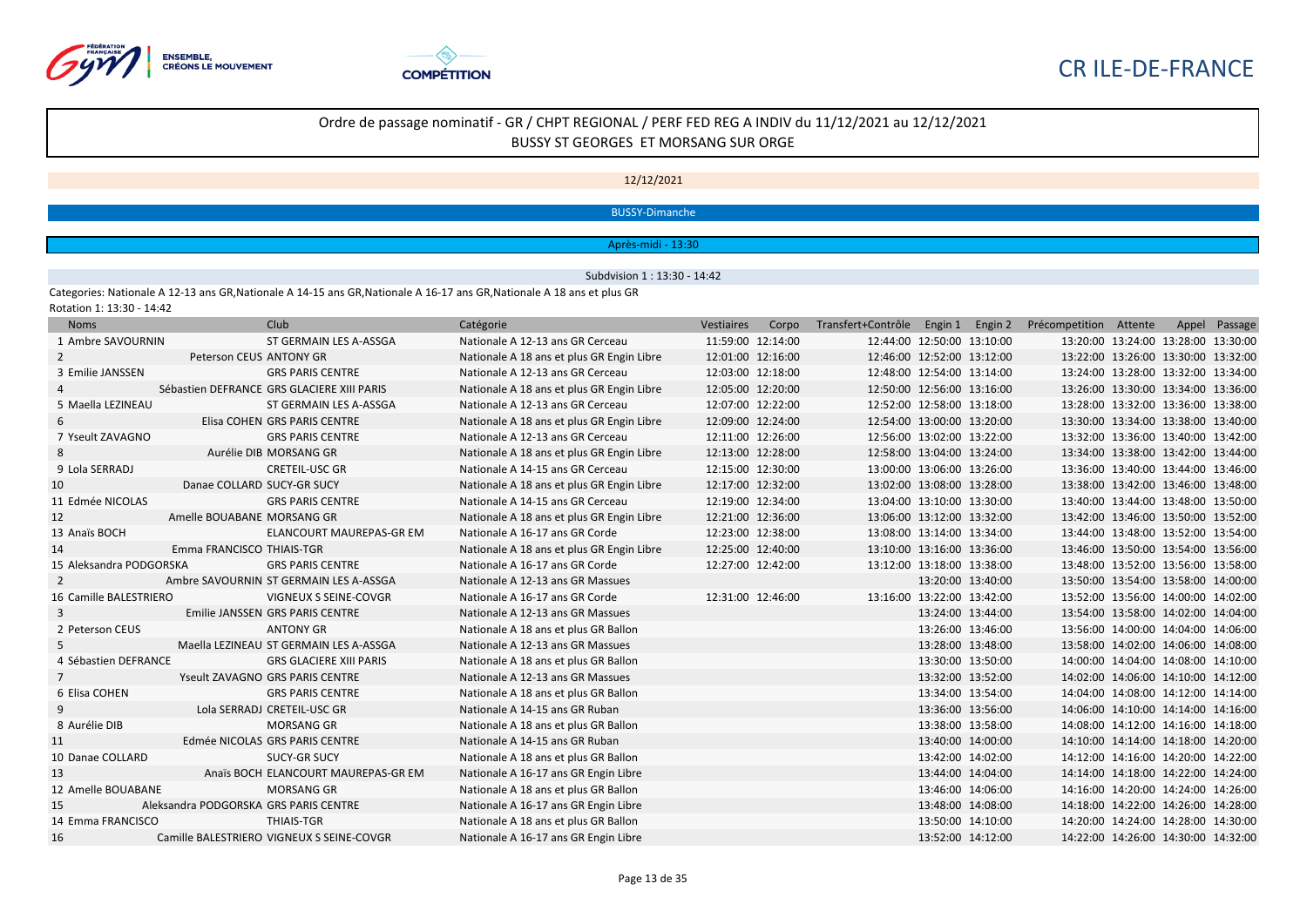



#### 12/12/2021

BUSSY-Dimanche

Subdvision 2 : 15:20 - 16:24

Categories: Nationale B 12-13 ans GR

| Rotation 1: 15:20 - 16:24 |  |  |  |  |
|---------------------------|--|--|--|--|
|---------------------------|--|--|--|--|

| <b>Noms</b>                     |                                            | Club                                          | Catégorie                             |                   | Vestiaires Corpo Transfert+Contrôle Engin 1 Engin 2 Précompetition Attente |                            |                                     |  | Appel Passage |
|---------------------------------|--------------------------------------------|-----------------------------------------------|---------------------------------------|-------------------|----------------------------------------------------------------------------|----------------------------|-------------------------------------|--|---------------|
| 1 Maëllie COUPPE DE KER MARTIN  |                                            | <b>SCA 2000 EVRY</b>                          | Nationale B 12-13 ans GR Mains Libres | 13:49:00 14:04:00 | 14:34:00 14:40:00 15:00:00                                                 |                            | 15:10:00 15:14:00 15:18:00 15:20:00 |  |               |
| $\mathbf{2}$                    |                                            | Bianca GANDON ST GERMAIN LES A-ASSGA          | Nationale B 12-13 ans GR Ballon       | 13:51:00 14:06:00 | 14:36:00 14:42:00 15:02:00                                                 |                            | 15:12:00 15:16:00 15:20:00 15:22:00 |  |               |
| 3 Margot CHOUPAY                |                                            | LA FERTE MAISSE-GRFM                          | Nationale B 12-13 ans GR Mains Libres | 13:53:00 14:08:00 | 14:38:00 14:44:00 15:04:00                                                 |                            | 15:14:00 15:18:00 15:22:00 15:24:00 |  |               |
|                                 | Alicia DI MAMBRO MENNECY GR                |                                               | Nationale B 12-13 ans GR Ballon       | 13:55:00 14:10:00 | 14:40:00 14:46:00 15:06:00                                                 |                            | 15:16:00 15:20:00 15:24:00 15:26:00 |  |               |
| 5 Julie PUBLIER                 |                                            | <b>CRETEIL-USC GR</b>                         | Nationale B 12-13 ans GR Mains Libres | 13:57:00 14:12:00 | 14:42:00 14:48:00 15:08:00                                                 |                            | 15:18:00 15:22:00 15:26:00 15:28:00 |  |               |
| 6                               |                                            | Jade FERNANDES LA FERTE MAISSE-GRFM           | Nationale B 12-13 ans GR Ballon       | 13:59:00 14:14:00 | 14:44:00 14:50:00 15:10:00                                                 |                            | 15:20:00 15:24:00 15:28:00 15:30:00 |  |               |
| 7 Emy PERSIN                    |                                            | <b>ISSY LES MOULINEAUX-IGRS</b>               | Nationale B 12-13 ans GR Mains Libres | 14:01:00 14:16:00 | 14:46:00 14:52:00 15:12:00                                                 |                            | 15:22:00 15:26:00 15:30:00 15:32:00 |  |               |
| 8                               |                                            | Margaux LEFORT RUEIL ATHLETIC CLUB GRS        | Nationale B 12-13 ans GR Ballon       | 14:03:00 14:18:00 | 14:48:00 14:54:00 15:14:00                                                 |                            | 15:24:00 15:28:00 15:32:00 15:34:00 |  |               |
| 9 Chahd SAMUEL                  |                                            | <b>ISSY LES MOULINEAUX-IGRS</b>               | Nationale B 12-13 ans GR Mains Libres | 14:05:00 14:20:00 | 14:50:00 14:56:00 15:16:00                                                 |                            | 15:26:00 15:30:00 15:34:00 15:36:00 |  |               |
| 10                              |                                            | Aline POLITOVA GRS PARIS CENTRE               | Nationale B 12-13 ans GR Ballon       | 14:07:00 14:22:00 | 14:52:00 14:58:00 15:18:00                                                 |                            | 15:28:00 15:32:00 15:36:00 15:38:00 |  |               |
| 11 Roxane GALLAND               |                                            | <b>RUEIL ATHLETIC CLUB GRS</b>                | Nationale B 12-13 ans GR Mains Libres | 14:09:00 14:24:00 |                                                                            | 14:54:00 15:00:00 15:20:00 | 15:30:00 15:34:00 15:38:00 15:40:00 |  |               |
| 12                              |                                            | Léa MESSAD-SMAIL CLUB ATHLETIQUE DE VITRY     | Nationale B 12-13 ans GR Ballon       | 14:11:00 14:26:00 | 14:56:00 15:02:00 15:22:00                                                 |                            | 15:32:00 15:36:00 15:40:00 15:42:00 |  |               |
| 13 Fanélie VIOLETTE             |                                            | <b>MENNECY GR</b>                             | Nationale B 12-13 ans GR Mains Libres | 14:13:00 14:28:00 | 14:58:00 15:04:00 15:24:00                                                 |                            | 15:34:00 15:38:00 15:42:00 15:44:00 |  |               |
| 14                              |                                            | Lana FONSECA MARQUES CAIRRAO GRS PARIS CENTRE | Nationale B 12-13 ans GR Ballon       | 14:15:00 14:30:00 | 15:00:00 15:06:00 15:26:00                                                 |                            | 15:36:00 15:40:00 15:44:00 15:46:00 |  |               |
| 15 Nina LAMBERGEON              |                                            | <b>CLUB GYMNIQUE ERMONT</b>                   | Nationale B 12-13 ans GR Mains Libres | 14:17:00 14:32:00 | 15:02:00 15:08:00 15:28:00                                                 |                            | 15:38:00 15:42:00 15:46:00 15:48:00 |  |               |
| 16                              |                                            | Mana WADA GYM' PARIS 15                       | Nationale B 12-13 ans GR Ballon       | 14:19:00 14:34:00 | 15:04:00 15:10:00 15:30:00                                                 |                            | 15:40:00 15:44:00 15:48:00 15:50:00 |  |               |
| 1 Bianca GANDON                 |                                            | ST GERMAIN LES A-ASSGA                        | Nationale B 12-13 ans GR Mains Libres |                   |                                                                            | 15:12:00 15:32:00          | 15:42:00 15:46:00 15:50:00 15:52:00 |  |               |
| $\mathbf{2}$                    | Maëllie COUPPE DE KER MARTIN SCA 2000 EVRY |                                               | Nationale B 12-13 ans GR Ballon       |                   |                                                                            | 15:14:00 15:34:00          | 15:44:00 15:48:00 15:52:00 15:54:00 |  |               |
| 3 Alicia DI MAMBRO              |                                            | <b>MENNECY GR</b>                             | Nationale B 12-13 ans GR Mains Libres |                   |                                                                            | 15:16:00 15:36:00          | 15:46:00 15:50:00 15:54:00 15:56:00 |  |               |
|                                 |                                            | Margot CHOUPAY LA FERTE MAISSE-GRFM           | Nationale B 12-13 ans GR Ballon       |                   |                                                                            | 15:18:00 15:38:00          | 15:48:00 15:52:00 15:56:00 15:58:00 |  |               |
| 5 Jade FERNANDES                |                                            | LA FERTE MAISSE-GRFM                          | Nationale B 12-13 ans GR Mains Libres |                   |                                                                            | 15:20:00 15:40:00          | 15:50:00 15:54:00 15:58:00 16:00:00 |  |               |
| 6                               |                                            | Julie PUBLIER CRETEIL-USC GR                  | Nationale B 12-13 ans GR Ballon       |                   |                                                                            | 15:22:00 15:42:00          | 15:52:00 15:56:00 16:00:00 16:02:00 |  |               |
| 7 Margaux LEFORT                |                                            | <b>RUEIL ATHLETIC CLUB GRS</b>                | Nationale B 12-13 ans GR Mains Libres |                   |                                                                            | 15:24:00 15:44:00          | 15:54:00 15:58:00 16:02:00 16:04:00 |  |               |
| 8                               |                                            | Emy PERSIN ISSY LES MOULINEAUX-IGRS           | Nationale B 12-13 ans GR Ballon       |                   |                                                                            | 15:26:00 15:46:00          | 15:56:00 16:00:00 16:04:00 16:06:00 |  |               |
| 9 Aline POLITOVA                |                                            | <b>GRS PARIS CENTRE</b>                       | Nationale B 12-13 ans GR Mains Libres |                   |                                                                            | 15:28:00 15:48:00          | 15:58:00 16:02:00 16:06:00 16:08:00 |  |               |
| 10                              |                                            | Chahd SAMUEL ISSY LES MOULINEAUX-IGRS         | Nationale B 12-13 ans GR Ballon       |                   |                                                                            | 15:30:00 15:50:00          | 16:00:00 16:04:00 16:08:00 16:10:00 |  |               |
| 11 Léa MESSAD-SMAIL             |                                            | CLUB ATHLETIQUE DE VITRY                      | Nationale B 12-13 ans GR Mains Libres |                   |                                                                            | 15:32:00 15:52:00          | 16:02:00 16:06:00 16:10:00 16:12:00 |  |               |
| 12                              |                                            | Roxane GALLAND RUEIL ATHLETIC CLUB GRS        | Nationale B 12-13 ans GR Ballon       |                   |                                                                            | 15:34:00 15:54:00          | 16:04:00 16:08:00 16:12:00 16:14:00 |  |               |
| 13 Lana FONSECA MARQUES CAIRRAO |                                            | <b>GRS PARIS CENTRE</b>                       | Nationale B 12-13 ans GR Mains Libres |                   |                                                                            | 15:36:00 15:56:00          | 16:06:00 16:10:00 16:14:00 16:16:00 |  |               |
| 14                              | Fanélie VIOLETTE MENNECY GR                |                                               | Nationale B 12-13 ans GR Ballon       |                   |                                                                            | 15:38:00 15:58:00          | 16:08:00 16:12:00 16:16:00 16:18:00 |  |               |
| 15 Mana WADA                    |                                            | GYM' PARIS 15                                 | Nationale B 12-13 ans GR Mains Libres |                   |                                                                            | 15:40:00 16:00:00          | 16:10:00 16:14:00 16:18:00 16:20:00 |  |               |
| 16                              |                                            | Nina LAMBERGEON CLUB GYMNIQUE ERMONT          | Nationale B 12-13 ans GR Ballon       |                   |                                                                            | 15:42:00 16:02:00          | 16:12:00 16:16:00 16:20:00 16:22:00 |  |               |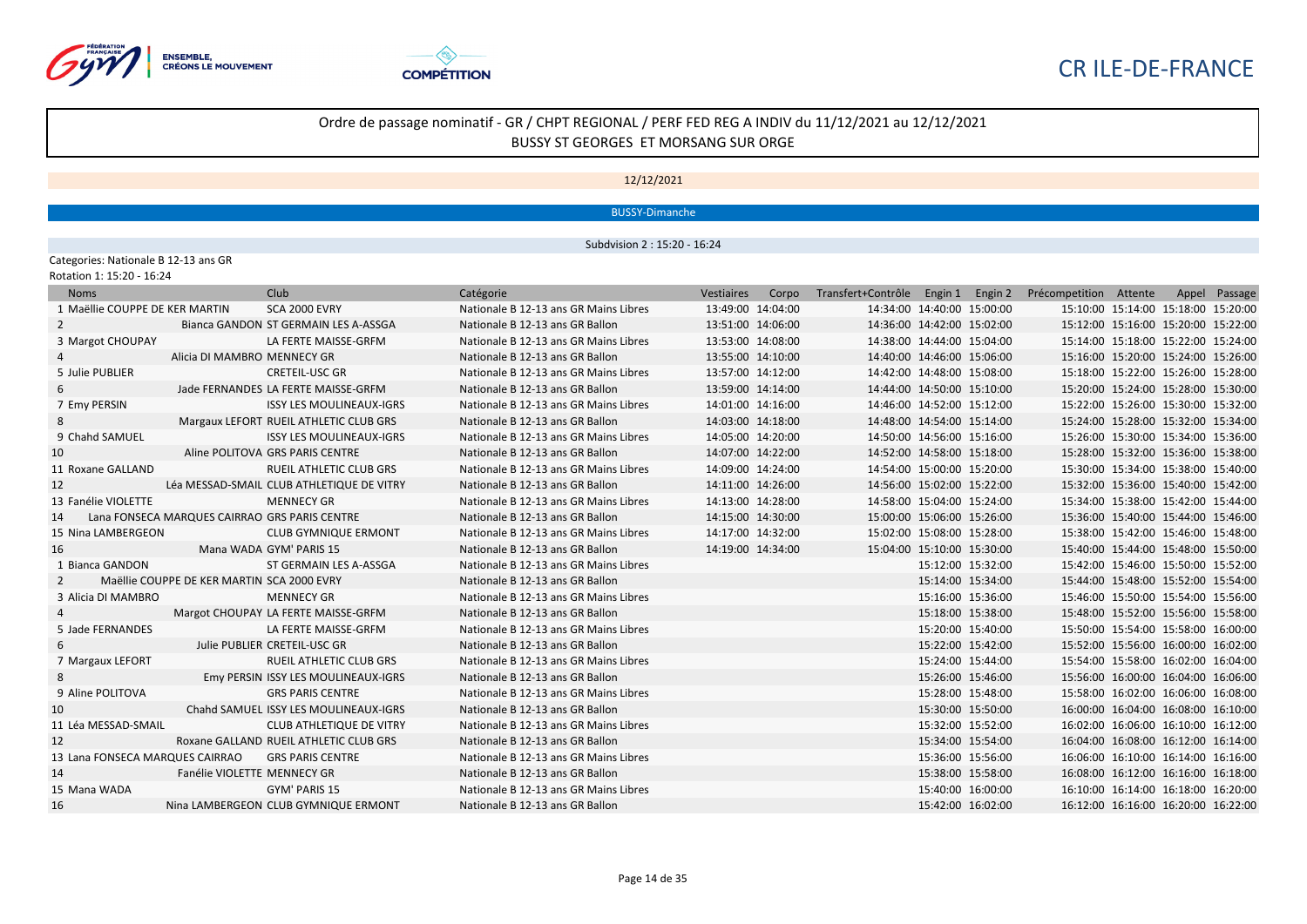



#### 12/12/2021

BUSSY-Dimanche

Subdvision 3 : 16:24 - 17:28

Categories: Nationale B 12-13 ans GR

| Rotation 1: 16:24 - 16:56 |  |  |  |  |
|---------------------------|--|--|--|--|
|---------------------------|--|--|--|--|

| <b>Noms</b>                |                                         | Club                                           | Catégorie                             | Vestiaires        | Corpo | Transfert+Contrôle Engin 1 Engin 2 Précompetition Attente |                   |  |                                     | Appel Passage |
|----------------------------|-----------------------------------------|------------------------------------------------|---------------------------------------|-------------------|-------|-----------------------------------------------------------|-------------------|--|-------------------------------------|---------------|
| 1 Charlotte TREMBLEAU      |                                         | <b>CLUB ATHLETIQUE DE VITRY</b>                | Nationale B 12-13 ans GR Mains Libres | 14:53:00 15:08:00 |       | 15:38:00 15:44:00 16:04:00                                |                   |  | 16:14:00 16:18:00 16:22:00 16:24:00 |               |
| 2                          |                                         | Lucile MERLAND GRS PARIS CENTRE                | Nationale B 12-13 ans GR Ballon       | 14:55:00 15:10:00 |       | 15:40:00 15:46:00 16:06:00                                |                   |  | 16:16:00 16:20:00 16:24:00 16:26:00 |               |
| 3 Abigaelle MAIAUX         |                                         | BAILLY-ATECMLV <sup>2</sup> E                  | Nationale B 12-13 ans GR Mains Libres | 14:57:00 15:12:00 |       | 15:42:00 15:48:00 16:08:00                                |                   |  | 16:18:00 16:22:00 16:26:00 16:28:00 |               |
|                            | Ninon BARBEAU WISSOUS-GCW               |                                                | Nationale B 12-13 ans GR Ballon       | 14:59:00 15:14:00 |       | 15:44:00 15:50:00 16:10:00                                |                   |  | 16:20:00 16:24:00 16:28:00 16:30:00 |               |
| 5 Charline NESSON          |                                         | <b>CRETEIL-USC GR</b>                          | Nationale B 12-13 ans GR Mains Libres | 15:01:00 15:16:00 |       | 15:46:00 15:52:00 16:12:00                                |                   |  | 16:22:00 16:26:00 16:30:00 16:32:00 |               |
| 6                          |                                         | Alicia FERREOL BAILLY-ATECMLV <sup>2</sup> E   | Nationale B 12-13 ans GR Ballon       | 15:03:00 15:18:00 |       | 15:48:00 15:54:00 16:14:00                                |                   |  | 16:24:00 16:28:00 16:32:00 16:34:00 |               |
| 7 Honorine BAUDEAU         |                                         | <b>GRS PARIS CENTRE</b>                        | Nationale B 12-13 ans GR Mains Libres | 15:05:00 15:20:00 |       | 15:50:00 15:56:00 16:16:00                                |                   |  | 16:26:00 16:30:00 16:34:00 16:36:00 |               |
| 8                          |                                         | Eva BOWYER ISSY LES MOULINEAUX-IGRS            | Nationale B 12-13 ans GR Ballon       | 15:07:00 15:22:00 |       | 15:52:00 15:58:00 16:18:00                                |                   |  | 16:28:00 16:32:00 16:36:00 16:38:00 |               |
| 9 Margaux CUGNIERE-GHERIEB |                                         | <b>CRETEIL-USC GR</b>                          | Nationale B 12-13 ans GR Mains Libres | 15:09:00 15:24:00 |       | 15:54:00 16:00:00 16:20:00                                |                   |  | 16:30:00 16:34:00 16:38:00 16:40:00 |               |
| 10                         | Emilie LEFEBVRE WISSOUS-GCW             |                                                | Nationale B 12-13 ans GR Ballon       | 15:11:00 15:26:00 |       | 15:56:00 16:02:00 16:22:00                                |                   |  | 16:32:00 16:36:00 16:40:00 16:42:00 |               |
| 11 Lison DUPUIS            |                                         | <b>RUEIL ATHLETIC CLUB GRS</b>                 | Nationale B 12-13 ans GR Mains Libres | 15:13:00 15:28:00 |       | 15:58:00 16:04:00 16:24:00                                |                   |  | 16:34:00 16:38:00 16:42:00 16:44:00 |               |
| 12                         |                                         | Maëlie COMPERE ST GERMAIN LES A-ASSGA          | Nationale B 12-13 ans GR Ballon       | 15:15:00 15:30:00 |       | 16:00:00 16:06:00 16:26:00                                |                   |  | 16:36:00 16:40:00 16:44:00 16:46:00 |               |
| 13 Ambre CAOUS             |                                         | LA FERTE MAISSE-GRFM                           | Nationale B 12-13 ans GR Mains Libres | 15:17:00 15:32:00 |       | 16:02:00 16:08:00 16:28:00                                |                   |  | 16:38:00 16:42:00 16:46:00 16:48:00 |               |
| 14                         |                                         | Hajar MENDY BAILLY-ATECMLV <sup>2</sup> E      | Nationale B 12-13 ans GR Ballon       | 15:19:00 15:34:00 |       | 16:04:00 16:10:00 16:30:00                                |                   |  | 16:40:00 16:44:00 16:48:00 16:50:00 |               |
| 15 Carla MOURET            |                                         | <b>BALLAINVILLIERS-GRB</b>                     | Nationale B 12-13 ans GR Mains Libres | 15:21:00 15:36:00 |       | 16:06:00 16:12:00 16:32:00                                |                   |  | 16:42:00 16:46:00 16:50:00 16:52:00 |               |
| 16                         |                                         | Célia MANGIN RUEIL ATHLETIC CLUB GRS           | Nationale B 12-13 ans GR Ballon       | 15:23:00 15:38:00 |       | 16:08:00 16:14:00 16:34:00                                |                   |  | 16:44:00 16:48:00 16:52:00 16:54:00 |               |
| 1 Lucile MERLAND           |                                         | <b>GRS PARIS CENTRE</b>                        | Nationale B 12-13 ans GR Mains Libres |                   |       |                                                           | 16:16:00 16:36:00 |  | 16:46:00 16:50:00 16:54:00 16:56:00 |               |
| 2                          |                                         | Charlotte TREMBLEAU CLUB ATHLETIQUE DE VITRY   | Nationale B 12-13 ans GR Ballon       |                   |       |                                                           | 16:18:00 16:38:00 |  | 16:48:00 16:52:00 16:56:00 16:58:00 |               |
| 3 Ninon BARBEAU            |                                         | WISSOUS-GCW                                    | Nationale B 12-13 ans GR Mains Libres |                   |       |                                                           | 16:20:00 16:40:00 |  | 16:50:00 16:54:00 16:58:00 17:00:00 |               |
| 4                          |                                         | Abigaelle MAIAUX BAILLY-ATECMLV <sup>2</sup> E | Nationale B 12-13 ans GR Ballon       |                   |       |                                                           | 16:22:00 16:42:00 |  | 16:52:00 16:56:00 17:00:00 17:02:00 |               |
| 5 Alicia FERREOL           |                                         | BAILLY-ATECMLV <sup>2</sup> E                  | Nationale B 12-13 ans GR Mains Libres |                   |       |                                                           | 16:24:00 16:44:00 |  | 16:54:00 16:58:00 17:02:00 17:04:00 |               |
| 6                          | Charline NESSON CRETEIL-USC GR          |                                                | Nationale B 12-13 ans GR Ballon       |                   |       |                                                           | 16:26:00 16:46:00 |  | 16:56:00 17:00:00 17:04:00 17:06:00 |               |
| 7 Eva BOWYER               |                                         | <b>ISSY LES MOULINEAUX-IGRS</b>                | Nationale B 12-13 ans GR Mains Libres |                   |       |                                                           | 16:28:00 16:48:00 |  | 16:58:00 17:02:00 17:06:00 17:08:00 |               |
| 8                          | Honorine BAUDEAU GRS PARIS CENTRE       |                                                | Nationale B 12-13 ans GR Ballon       |                   |       |                                                           | 16:30:00 16:50:00 |  | 17:00:00 17:04:00 17:08:00 17:10:00 |               |
| 9 Emilie LEFEBVRE          |                                         | WISSOUS-GCW                                    | Nationale B 12-13 ans GR Mains Libres |                   |       |                                                           | 16:32:00 16:52:00 |  | 17:02:00 17:06:00 17:10:00 17:12:00 |               |
| 10                         | Margaux CUGNIERE-GHERIEB CRETEIL-USC GR |                                                | Nationale B 12-13 ans GR Ballon       |                   |       |                                                           | 16:34:00 16:54:00 |  | 17:04:00 17:08:00 17:12:00 17:14:00 |               |
| 11 Maëlie COMPERE          |                                         | ST GERMAIN LES A-ASSGA                         | Nationale B 12-13 ans GR Mains Libres |                   |       |                                                           | 16:36:00 16:56:00 |  | 17:06:00 17:10:00 17:14:00 17:16:00 |               |
| 12                         |                                         | Lison DUPUIS RUEIL ATHLETIC CLUB GRS           | Nationale B 12-13 ans GR Ballon       |                   |       |                                                           | 16:38:00 16:58:00 |  | 17:08:00 17:12:00 17:16:00 17:18:00 |               |
| 13 Hajar MENDY             |                                         | BAILLY-ATECMLV <sup>2</sup> E                  | Nationale B 12-13 ans GR Mains Libres |                   |       |                                                           | 16:40:00 17:00:00 |  | 17:10:00 17:14:00 17:18:00 17:20:00 |               |
| 14                         |                                         | Ambre CAOUS LA FERTE MAISSE-GRFM               | Nationale B 12-13 ans GR Ballon       |                   |       |                                                           | 16:42:00 17:02:00 |  | 17:12:00 17:16:00 17:20:00 17:22:00 |               |
| 15 Célia MANGIN            |                                         | <b>RUEIL ATHLETIC CLUB GRS</b>                 | Nationale B 12-13 ans GR Mains Libres |                   |       |                                                           | 16:44:00 17:04:00 |  | 17:14:00 17:18:00 17:22:00 17:24:00 |               |
| 16                         |                                         | Carla MOURET BALLAINVILLIERS-GRB               | Nationale B 12-13 ans GR Ballon       |                   |       |                                                           | 16:46:00 17:06:00 |  | 17:16:00 17:20:00 17:24:00 17:26:00 |               |

Palmarès - 17:28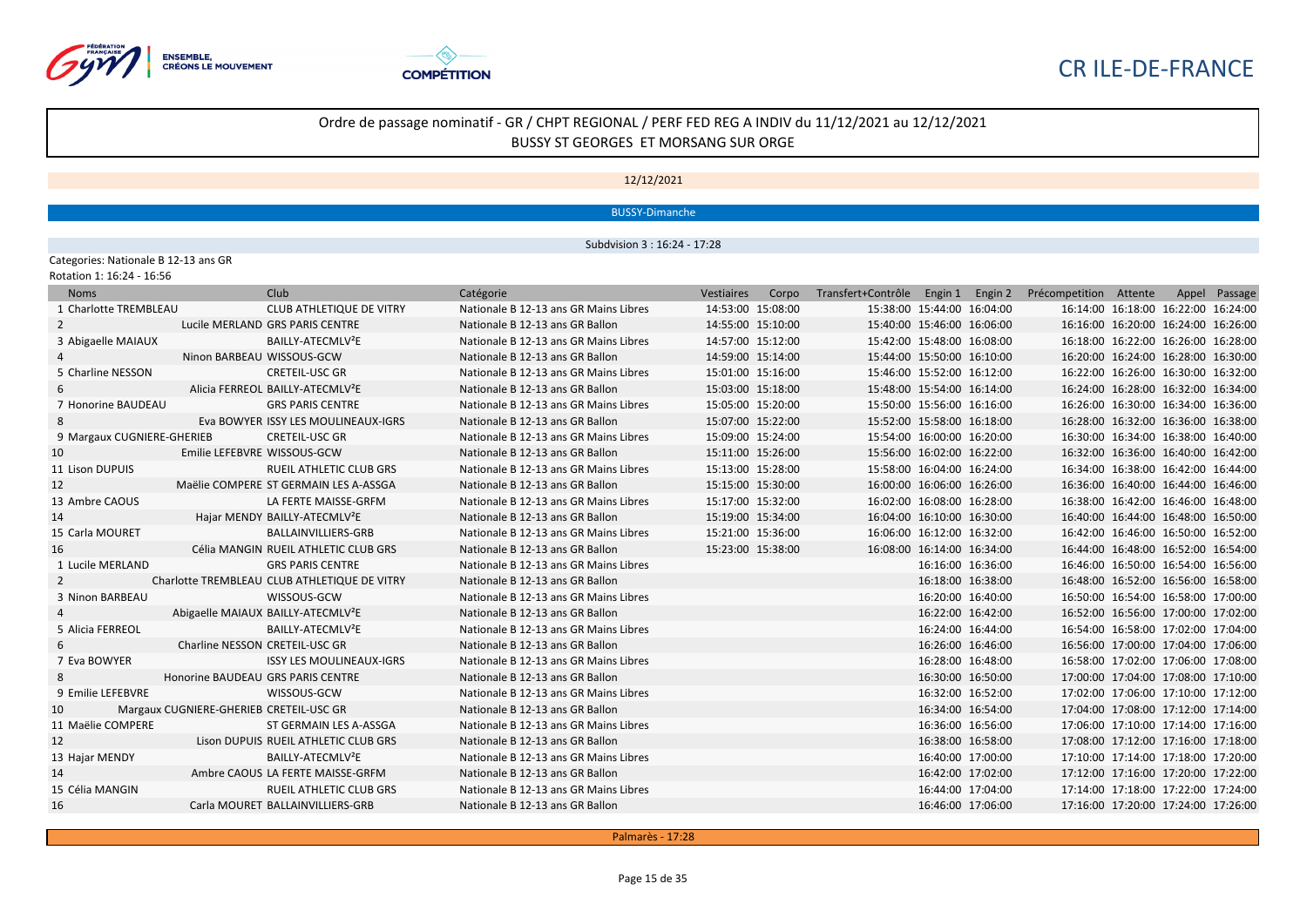



#### 12/12/2021

BUSSY-Dimanche

Subdvision 4 : 18:10 - 19:22

Categories: Nationale B 16-17 ans GR<br>Rotation 1: 18:10 - 19:22

| Rotation 1: 18:10 - 19:22 |  |
|---------------------------|--|
|---------------------------|--|

| <b>Noms</b>             | Club                                            | Catégorie                        | Vestiaires        |                   | Corpo Transfert+Contrôle Engin 1 Engin 2 Précompetition Attente |                   |  |                                     | Appel Passage |
|-------------------------|-------------------------------------------------|----------------------------------|-------------------|-------------------|-----------------------------------------------------------------|-------------------|--|-------------------------------------|---------------|
| 1 Méliné JOLAKIAN       | <b>CRETEIL-USC GR</b>                           | Nationale B 16-17 ans GR Ballon  | 16:39:00 16:54:00 |                   | 17:24:00 17:30:00 17:50:00                                      |                   |  | 18:00:00 18:04:00 18:08:00 18:10:00 |               |
| 2                       | Alycia HAPPSA CERGY PONTOISE-CPGR               | Nationale B 16-17 ans GR Massues |                   | 16:41:00 16:56:00 | 17:26:00 17:32:00 17:52:00                                      |                   |  | 18:02:00 18:06:00 18:10:00 18:12:00 |               |
| 3 Romane DEMARIA        | BALLAINVILLIERS-GRB                             | Nationale B 16-17 ans GR Ballon  |                   | 16:43:00 16:58:00 | 17:28:00 17:34:00 17:54:00                                      |                   |  | 18:04:00 18:08:00 18:12:00 18:14:00 |               |
|                         | Melina SENGSAVANH BAILLY-ATECMLV <sup>2</sup> E | Nationale B 16-17 ans GR Massues |                   | 16:45:00 17:00:00 | 17:30:00 17:36:00 17:56:00                                      |                   |  | 18:06:00 18:10:00 18:14:00 18:16:00 |               |
| 5 Capucine SARREY       | LA FERTE MAISSE-GRFM                            | Nationale B 16-17 ans GR Ballon  | 16:47:00 17:02:00 |                   | 17:32:00 17:38:00 17:58:00                                      |                   |  | 18:08:00 18:12:00 18:16:00 18:18:00 |               |
|                         | Lucie SAUTEREY WISSOUS-GCW                      | Nationale B 16-17 ans GR Massues |                   | 16:49:00 17:04:00 | 17:34:00 17:40:00 18:00:00                                      |                   |  | 18:10:00 18:14:00 18:18:00 18:20:00 |               |
| 7 Alice TREFILOVA       | <b>COURBEVOIE GYM' RYTHMIQUE</b>                | Nationale B 16-17 ans GR Ballon  |                   | 16:51:00 17:06:00 | 17:36:00 17:42:00 18:02:00                                      |                   |  | 18:12:00 18:16:00 18:20:00 18:22:00 |               |
|                         | Emma JOUSSEAUME THIAIS-TGR                      | Nationale B 16-17 ans GR Massues |                   | 16:53:00 17:08:00 | 17:38:00 17:44:00 18:04:00                                      |                   |  | 18:14:00 18:18:00 18:22:00 18:24:00 |               |
| 9 Emilie BUGES          | LA FERTE MAISSE-GRFM                            | Nationale B 16-17 ans GR Ballon  |                   | 16:55:00 17:10:00 | 17:40:00 17:46:00 18:06:00                                      |                   |  | 18:16:00 18:20:00 18:24:00 18:26:00 |               |
| 10                      | Sophia CHUN BAILLY-ATECMLV <sup>2</sup> E       | Nationale B 16-17 ans GR Massues |                   | 16:57:00 17:12:00 | 17:42:00 17:48:00 18:08:00                                      |                   |  | 18:18:00 18:22:00 18:26:00 18:28:00 |               |
| 11 Julia FERNANDES      | LA FERTE MAISSE-GRFM                            | Nationale B 16-17 ans GR Ballon  |                   | 16:59:00 17:14:00 | 17:44:00 17:50:00 18:10:00                                      |                   |  | 18:20:00 18:24:00 18:28:00 18:30:00 |               |
| 12                      | Clara PUBLIER CRETEIL-USC GR                    | Nationale B 16-17 ans GR Massues | 17:01:00 17:16:00 |                   | 17:46:00 17:52:00 18:12:00                                      |                   |  | 18:22:00 18:26:00 18:30:00 18:32:00 |               |
| 13 Anais HLUSZKO PONTET | ANTONY-ASRA                                     | Nationale B 16-17 ans GR Ballon  | 17:03:00 17:18:00 |                   | 17:48:00 17:54:00 18:14:00                                      |                   |  | 18:24:00 18:28:00 18:32:00 18:34:00 |               |
| 14                      | Manon GIRAL LA FERTE MAISSE-GRFM                | Nationale B 16-17 ans GR Massues | 17:05:00 17:20:00 |                   | 17:50:00 17:56:00 18:16:00                                      |                   |  | 18:26:00 18:30:00 18:34:00 18:36:00 |               |
| 15 Ilona DUVEAU         | BALLAINVILLIERS-GRB                             | Nationale B 16-17 ans GR Ballon  |                   | 17:07:00 17:22:00 | 17:52:00 17:58:00 18:18:00                                      |                   |  | 18:28:00 18:32:00 18:36:00 18:38:00 |               |
| 16                      | Lilou GIRARD GRS TAVERNY                        | Nationale B 16-17 ans GR Massues |                   | 17:09:00 17:24:00 | 17:54:00 18:00:00 18:20:00                                      |                   |  | 18:30:00 18:34:00 18:38:00 18:40:00 |               |
| 17 Elisa DHERS          | <b>CRETEIL-USC GR</b>                           | Nationale B 16-17 ans GR Ballon  | 17:11:00 17:26:00 |                   | 17:56:00 18:02:00 18:22:00                                      |                   |  | 18:32:00 18:36:00 18:40:00 18:42:00 |               |
| 18                      | Maya MANSION GRS PARIS CENTRE                   | Nationale B 16-17 ans GR Massues | 17:13:00 17:28:00 |                   | 17:58:00 18:04:00 18:24:00                                      |                   |  | 18:34:00 18:38:00 18:42:00 18:44:00 |               |
| 1 Alycia HAPPSA         | <b>CERGY PONTOISE-CPGR</b>                      | Nationale B 16-17 ans GR Ballon  |                   |                   |                                                                 | 18:06:00 18:26:00 |  | 18:36:00 18:40:00 18:44:00 18:46:00 |               |
| $2^{\circ}$             | Méliné JOLAKIAN CRETEIL-USC GR                  | Nationale B 16-17 ans GR Massues |                   |                   |                                                                 | 18:08:00 18:28:00 |  | 18:38:00 18:42:00 18:46:00 18:48:00 |               |
| 3 Melina SENGSAVANH     | BAILLY-ATECMLV <sup>2</sup> E                   | Nationale B 16-17 ans GR Ballon  |                   |                   |                                                                 | 18:10:00 18:30:00 |  | 18:40:00 18:44:00 18:48:00 18:50:00 |               |
|                         | Romane DEMARIA BALLAINVILLIERS-GRB              | Nationale B 16-17 ans GR Massues |                   |                   |                                                                 | 18:12:00 18:32:00 |  | 18:42:00 18:46:00 18:50:00 18:52:00 |               |
| 5 Lucie SAUTEREY        | WISSOUS-GCW                                     | Nationale B 16-17 ans GR Ballon  |                   |                   |                                                                 | 18:14:00 18:34:00 |  | 18:44:00 18:48:00 18:52:00 18:54:00 |               |
| 6                       | Capucine SARREY LA FERTE MAISSE-GRFM            | Nationale B 16-17 ans GR Massues |                   |                   |                                                                 | 18:16:00 18:36:00 |  | 18:46:00 18:50:00 18:54:00 18:56:00 |               |
| 7 Emma JOUSSEAUME       | <b>THIAIS-TGR</b>                               | Nationale B 16-17 ans GR Ballon  |                   |                   |                                                                 | 18:18:00 18:38:00 |  | 18:48:00 18:52:00 18:56:00 18:58:00 |               |
| 8                       | Alice TREFILOVA COURBEVOIE GYM' RYTHMIQUE       | Nationale B 16-17 ans GR Massues |                   |                   |                                                                 | 18:20:00 18:40:00 |  | 18:50:00 18:54:00 18:58:00 19:00:00 |               |
| 9 Sophia CHUN           | BAILLY-ATECMLV <sup>2</sup> E                   | Nationale B 16-17 ans GR Ballon  |                   |                   |                                                                 | 18:22:00 18:42:00 |  | 18:52:00 18:56:00 19:00:00 19:02:00 |               |
| 10                      | Emilie BUGES LA FERTE MAISSE-GRFM               | Nationale B 16-17 ans GR Massues |                   |                   |                                                                 | 18:24:00 18:44:00 |  | 18:54:00 18:58:00 19:02:00 19:04:00 |               |
| 11 Clara PUBLIER        | <b>CRETEIL-USC GR</b>                           | Nationale B 16-17 ans GR Ballon  |                   |                   |                                                                 | 18:26:00 18:46:00 |  | 18:56:00 19:00:00 19:04:00 19:06:00 |               |
| 12                      | Julia FERNANDES LA FERTE MAISSE-GRFM            | Nationale B 16-17 ans GR Massues |                   |                   |                                                                 | 18:28:00 18:48:00 |  | 18:58:00 19:02:00 19:06:00 19:08:00 |               |
| 13 Manon GIRAL          | LA FERTE MAISSE-GRFM                            | Nationale B 16-17 ans GR Ballon  |                   |                   |                                                                 | 18:30:00 18:50:00 |  | 19:00:00 19:04:00 19:08:00 19:10:00 |               |
| 14                      | Anais HLUSZKO PONTET ANTONY-ASRA                | Nationale B 16-17 ans GR Massues |                   |                   |                                                                 | 18:32:00 18:52:00 |  | 19:02:00 19:06:00 19:10:00 19:12:00 |               |
| 15 Lilou GIRARD         | <b>GRS TAVERNY</b>                              | Nationale B 16-17 ans GR Ballon  |                   |                   |                                                                 | 18:34:00 18:54:00 |  | 19:04:00 19:08:00 19:12:00 19:14:00 |               |
| 16                      | Ilona DUVEAU BALLAINVILLIERS-GRB                | Nationale B 16-17 ans GR Massues |                   |                   |                                                                 | 18:36:00 18:56:00 |  | 19:06:00 19:10:00 19:14:00 19:16:00 |               |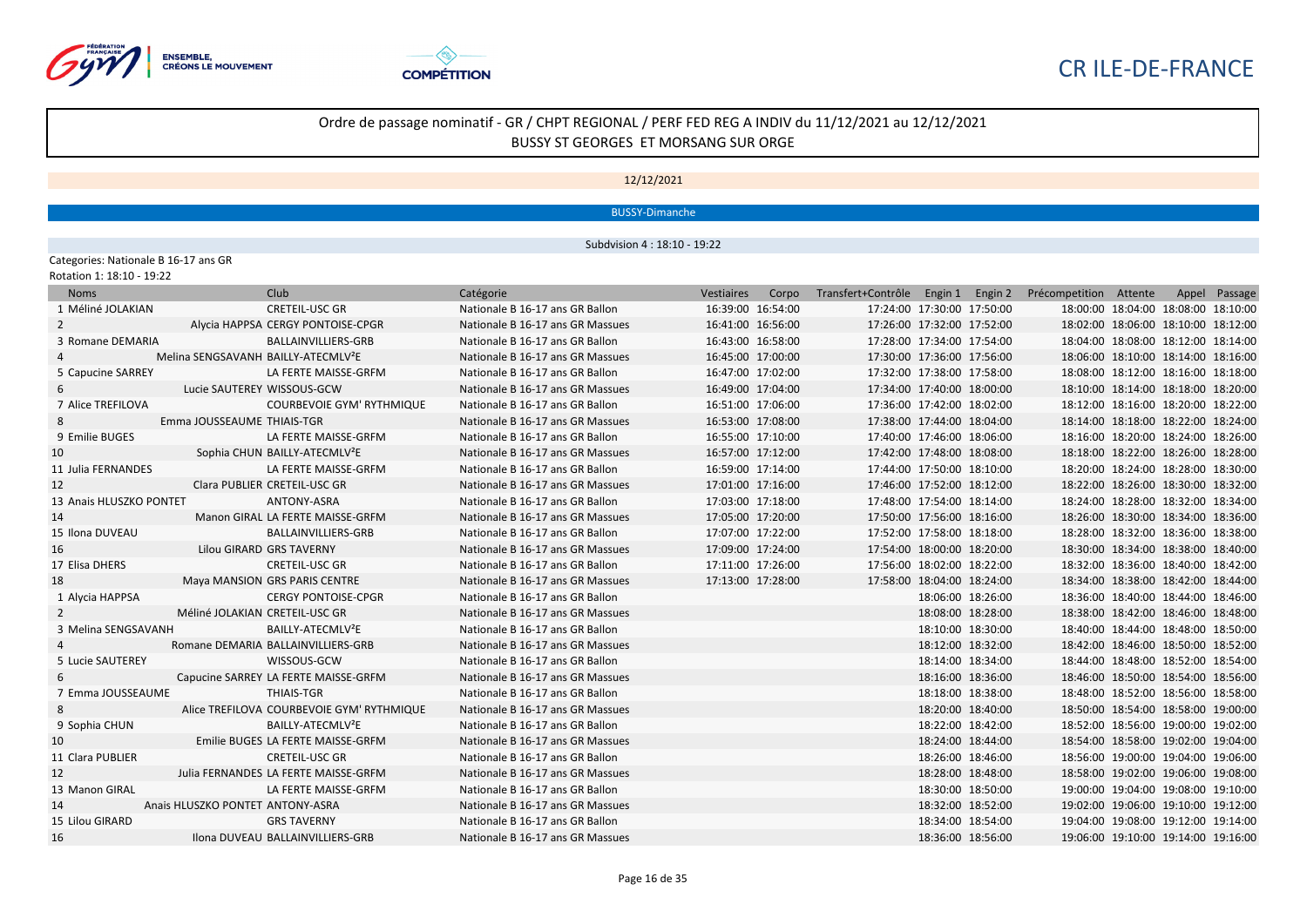



| 12/12/2021 |
|------------|
|------------|

|                 |                            | BUSSY-Dimanche                   |                   |                                     |
|-----------------|----------------------------|----------------------------------|-------------------|-------------------------------------|
| 17 Maya MANSION | GRS PARIS CENTRE           | Nationale B 16-17 ans GR Ballon  | 18:38:00 18:58:00 | 19:08:00 19:12:00 19:16:00 19:18:00 |
| 18              | Elisa DHERS_CRETEIL-USC GR | Nationale B 16-17 ans GR Massues | 18:40:00 19:00:00 | 19:10:00 19:14:00 19:18:00 19:20:00 |

Palmarès - 19:22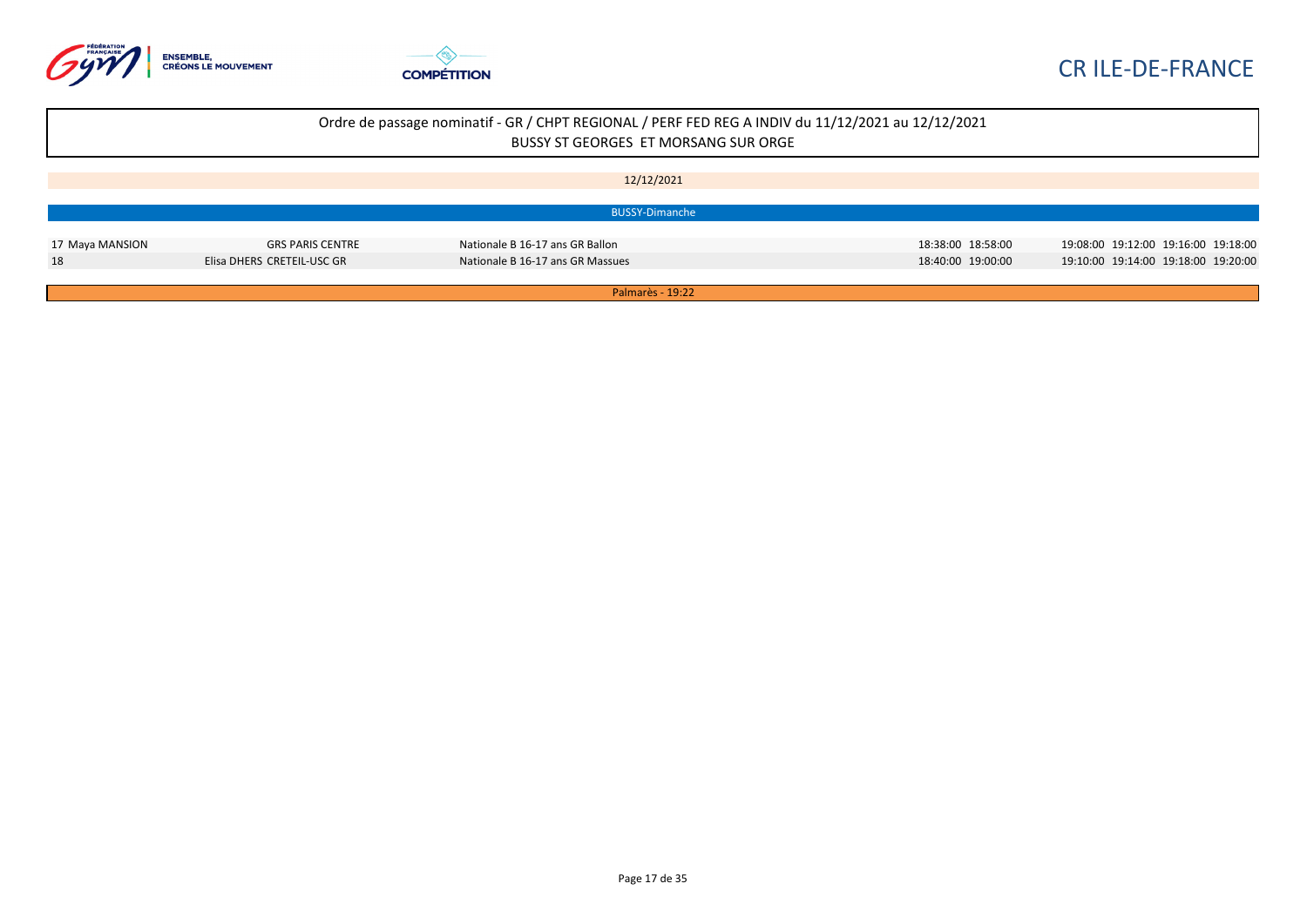



## Ordre de passage nominatif - GR / CHPT REGIONAL / PERF FED REG A INDIV du 11/12/2021 au 12/12/2021 BUSSY ST GEORGES ET MORSANG SUR ORGE

11/12/2021

MORSANG-Samedi

Matin - 10:00

Subdvision 1 : 10:00 - 12:40

#### Categories: Federale 12-13 ans GR,Régional A 12-13 ans

| Rotation 1: 10:00 - 12:40 |  |  |
|---------------------------|--|--|
|---------------------------|--|--|

| <b>Noms</b>                 | Club                                          |                             | Catégorie                     | Vestiaire | Corpo    | Engin (SS lancer) |                   | Transfert Lancers Transfert+contrôle | Précompet | Attente | Appel                      | Passage |
|-----------------------------|-----------------------------------------------|-----------------------------|-------------------------------|-----------|----------|-------------------|-------------------|--------------------------------------|-----------|---------|----------------------------|---------|
| 1 Eléa BANVOY               | <b>VOISINS LE BX-VGRS</b>                     |                             | Régional A 12-13 ans Cerceau  | 08:25:00  | 08:40:00 | 09:10:00          | 09:25:00 09:29:00 | 09:44:00                             | 09:50:00  |         | 09:54:00 09:58:00 10:00:00 |         |
| $\overline{2}$              | Lya TIBO SULLY SAINT MAUR-VGASM               |                             | Federale 12-13 ans GR Cerceau | 08:27:00  | 08:42:00 | 09:12:00          | 09:27:00 09:31:00 | 09:46:00                             | 09:52:00  |         | 09:56:00 10:00:00 10:02:00 |         |
| 3 Zoé DOUGADOS              | <b>GRS PARIS CENTRE</b>                       |                             | Régional A 12-13 ans Cerceau  | 08:29:00  | 08:44:00 | 09:14:00          | 09:29:00 09:33:00 | 09:48:00                             | 09:54:00  |         | 09:58:00 10:02:00 10:04:00 |         |
|                             | Louna DAMIAN - PEYRAS CLAMART GYM. 92         |                             | Federale 12-13 ans GR Cerceau | 08:31:00  | 08:46:00 | 09:16:00          | 09:31:00 09:35:00 | 09:50:00                             | 09:56:00  |         | 10:00:00 10:04:00 10:06:00 |         |
| 5 Imene GHANMI              | ARGENTEUIL-COMAGR                             |                             | Régional A 12-13 ans Cerceau  | 08:33:00  | 08:48:00 | 09:18:00          | 09:33:00 09:37:00 | 09:52:00                             | 09:58:00  |         | 10:02:00 10:06:00 10:08:00 |         |
| 6                           | Ines CLERC COURBEVOIE GYM' RYTHMIQUE          |                             | Federale 12-13 ans GR Cerceau | 08:35:00  | 08:50:00 | 09:20:00          | 09:35:00 09:39:00 | 09:54:00                             | 10:00:00  |         | 10:04:00 10:08:00 10:10:00 |         |
| 7 Maïssam SAIDI             | ARGENTEUIL-COMAGR                             |                             | Régional A 12-13 ans Cerceau  | 08:37:00  | 08:52:00 | 09:22:00          | 09:37:00 09:41:00 | 09:56:00                             | 10:02:00  |         | 10:06:00 10:10:00 10:12:00 |         |
| 8                           | Elise RAULIN CHEVREUSE GRS                    |                             | Federale 12-13 ans GR Cerceau | 08:39:00  | 08:54:00 | 09:24:00          | 09:39:00 09:43:00 | 09:58:00                             | 10:04:00  |         | 10:08:00 10:12:00 10:14:00 |         |
| 9 Lina FOUCART              | <b>SUCY-GR SUCY</b>                           |                             | Régional A 12-13 ans Cerceau  | 08:41:00  | 08:56:00 | 09:26:00          | 09:41:00 09:45:00 | 10:00:00                             | 10:06:00  |         | 10:10:00 10:14:00 10:16:00 |         |
| 10                          | Liliana SHEVCHENKO RUEIL ATHLETIC CLUB GRS    |                             | Federale 12-13 ans GR Cerceau | 08:43:00  | 08:58:00 | 09:28:00          | 09:43:00 09:47:00 | 10:02:00                             | 10:08:00  |         | 10:12:00 10:16:00 10:18:00 |         |
| 11 Sofia GHANMI             | ARGENTEUIL-COMAGR                             |                             | Régional A 12-13 ans Cerceau  | 08:45:00  | 09:00:00 | 09:30:00          | 09:45:00 09:49:00 | 10:04:00                             | 10:10:00  |         | 10:14:00 10:18:00 10:20:00 |         |
| 12                          | Victoire DESROUFFET COURBEVOIE GYM' RYTHMIQUE |                             | Federale 12-13 ans GR Cerceau | 08:47:00  | 09:02:00 | 09:32:00          | 09:47:00 09:51:00 | 10:06:00                             | 10:12:00  |         | 10:16:00 10:20:00 10:22:00 |         |
| 13 Mayra VARELA             |                                               | CREGY LES MEAUX-ACLSDCLM GR | Régional A 12-13 ans Cerceau  | 08:49:00  | 09:04:00 | 09:34:00          | 09:49:00 09:53:00 | 10:08:00                             | 10:14:00  |         | 10:18:00 10:22:00 10:24:00 |         |
| 14                          | Margot DAVID COURBEVOIE GYM' RYTHMIQUE        |                             | Federale 12-13 ans GR Cerceau | 08:51:00  | 09:06:00 | 09:36:00          | 09:51:00 09:55:00 | 10:10:00                             | 10:16:00  |         | 10:20:00 10:24:00 10:26:00 |         |
| 15 Shiryn DOGAN             | RAMBOUILLET-RSGR                              |                             | Régional A 12-13 ans Cerceau  | 08:53:00  | 09:08:00 | 09:38:00          | 09:53:00 09:57:00 | 10:12:00                             | 10:18:00  |         | 10:22:00 10:26:00 10:28:00 |         |
| 16                          | Sabrina THOMMERET NANTERRE-ESN                |                             | Federale 12-13 ans GR Cerceau | 08:55:00  | 09:10:00 | 09:40:00          | 09:55:00 09:59:00 | 10:14:00                             | 10:20:00  |         | 10:24:00 10:28:00 10:30:00 |         |
| 17 Mathilde IMBERT          | SAINT MAUR-VGASM                              |                             | Régional A 12-13 ans Cerceau  | 08:57:00  | 09:12:00 | 09:42:00          | 09:57:00 10:01:00 | 10:16:00                             | 10:22:00  |         | 10:26:00 10:30:00 10:32:00 |         |
| 18                          | Camille LUCHEZ ANTONY-ASRA                    |                             | Federale 12-13 ans GR Cerceau | 08:59:00  | 09:14:00 | 09:44:00          | 09:59:00 10:03:00 | 10:18:00                             | 10:24:00  |         | 10:28:00 10:32:00 10:34:00 |         |
| 19 Laura PIERSON LE BOULZEC | <b>GYM CLUB DU PERREUX</b>                    |                             | Régional A 12-13 ans Cerceau  | 09:01:00  | 09:16:00 | 09:46:00          | 10:01:00 10:05:00 | 10:20:00                             | 10:26:00  |         | 10:30:00 10:34:00 10:36:00 |         |
| 20                          | Daphne LE NAOU ISSY LES MOULINEAUX-IGRS       |                             | Federale 12-13 ans GR Cerceau | 09:03:00  | 09:18:00 | 09:48:00          | 10:03:00 10:07:00 | 10:22:00                             | 10:28:00  |         | 10:32:00 10:36:00 10:38:00 |         |
| 21 Sophia DUMA              | RIS ORANGIS-USRO GR                           |                             | Régional A 12-13 ans Cerceau  | 09:05:00  | 09:20:00 | 09:50:00          | 10:05:00 10:09:00 | 10:24:00                             | 10:30:00  |         | 10:34:00 10:38:00 10:40:00 |         |
| 22                          | Lola GOMBERT-GILLMANN GRS PARIS CENTRE        |                             | Federale 12-13 ans GR Cerceau | 09:07:00  | 09:22:00 | 09:52:00          | 10:07:00 10:11:00 | 10:26:00                             | 10:32:00  |         | 10:36:00 10:40:00 10:42:00 |         |
| 23 Iris WARNERY             | PARIS RYTHMIQUE                               |                             | Régional A 12-13 ans Cerceau  | 09:09:00  | 09:24:00 | 09:54:00          | 10:09:00 10:13:00 | 10:28:00                             | 10:34:00  |         | 10:38:00 10:42:00 10:44:00 |         |
| 24                          | Inès CARITG ISSY LES MOULINEAUX-IGRS          |                             | Federale 12-13 ans GR Cerceau | 09:11:00  | 09:26:00 | 09:56:00          | 10:11:00 10:15:00 | 10:30:00                             | 10:36:00  |         | 10:40:00 10:44:00 10:46:00 |         |
| 25 Amelie DESCOUBES         | <b>RIS ORANGIS-USRO GR</b>                    |                             | Régional A 12-13 ans Cerceau  | 09:13:00  | 09:28:00 | 09:58:00          | 10:13:00 10:17:00 | 10:32:00                             | 10:38:00  |         | 10:42:00 10:46:00 10:48:00 |         |
| 26                          | Kayla STROUKOFF SUCY-GR SUCY                  |                             | Federale 12-13 ans GR Cerceau | 09:15:00  | 09:30:00 | 10:00:00          | 10:15:00 10:19:00 | 10:34:00                             | 10:40:00  |         | 10:44:00 10:48:00 10:50:00 |         |
| 27 Neve PIQUOIS             | <b>IVRY S/ SEINE-USIGR</b>                    |                             | Régional A 12-13 ans Cerceau  | 09:17:00  | 09:32:00 | 10:02:00          | 10:17:00 10:21:00 | 10:36:00                             | 10:42:00  |         | 10:46:00 10:50:00 10:52:00 |         |
| 28                          | Lucile RUBIO NEVES LA FERTE MAISSE-GRFM       |                             | Federale 12-13 ans GR Cerceau | 09:19:00  | 09:34:00 | 10:04:00          | 10:19:00 10:23:00 | 10:38:00                             | 10:44:00  |         | 10:48:00 10:52:00 10:54:00 |         |
| 29 Erine CUVELIER           | <b>CORBEIL ESSONNES-ASCE</b>                  |                             | Régional A 12-13 ans Cerceau  | 09:21:00  | 09:36:00 | 10:06:00          | 10:21:00 10:25:00 | 10:40:00                             | 10:46:00  |         | 10:50:00 10:54:00 10:56:00 |         |
| 30                          | Andie GIRARD GRS TAVERNY                      |                             | Federale 12-13 ans GR Cerceau | 09:23:00  | 09:38:00 | 10:08:00          | 10:23:00 10:27:00 | 10:42:00                             | 10:48:00  |         | 10:52:00 10:56:00 10:58:00 |         |
| 31 Jade HUARD               | <b>VOISINS LE BX-VGRS</b>                     |                             | Régional A 12-13 ans Cerceau  | 09:25:00  | 09:40:00 | 10:10:00          | 10:25:00 10:29:00 | 10:44:00                             | 10:50:00  |         | 10:54:00 10:58:00 11:00:00 |         |
| 32                          | Eva BONAVENTURE LA FERTE MAISSE-GRFM          |                             | Federale 12-13 ans GR Cerceau | 09:27:00  | 09:42:00 | 10:12:00          | 10:27:00 10:31:00 | 10:46:00                             | 10:52:00  |         | 10:56:00 11:00:00 11:02:00 |         |
| 33 Chloé GUERIN             | RAMBOUILLET-RSGR                              |                             | Régional A 12-13 ans Cerceau  | 09:29:00  | 09:44:00 | 10:14:00          | 10:29:00 10:33:00 | 10:48:00                             | 10:54:00  |         | 10:58:00 11:02:00 11:04:00 |         |
| 34                          | Andreea GLINSCHI SAINT MAUR-VGASM             |                             | Federale 12-13 ans GR Cerceau | 09:31:00  | 09:46:00 | 10:16:00          | 10:31:00 10:35:00 | 10:50:00                             | 10:56:00  |         | 11:00:00 11:04:00 11:06:00 |         |
| 35 Tiziana BRUNEAU          | ST GERMAIN LES A-ASSGA                        |                             | Régional A 12-13 ans Cerceau  | 09:33:00  | 09:48:00 | 10:18:00          | 10:33:00 10:37:00 | 10:52:00                             | 10:58:00  |         | 11:02:00 11:06:00 11:08:00 |         |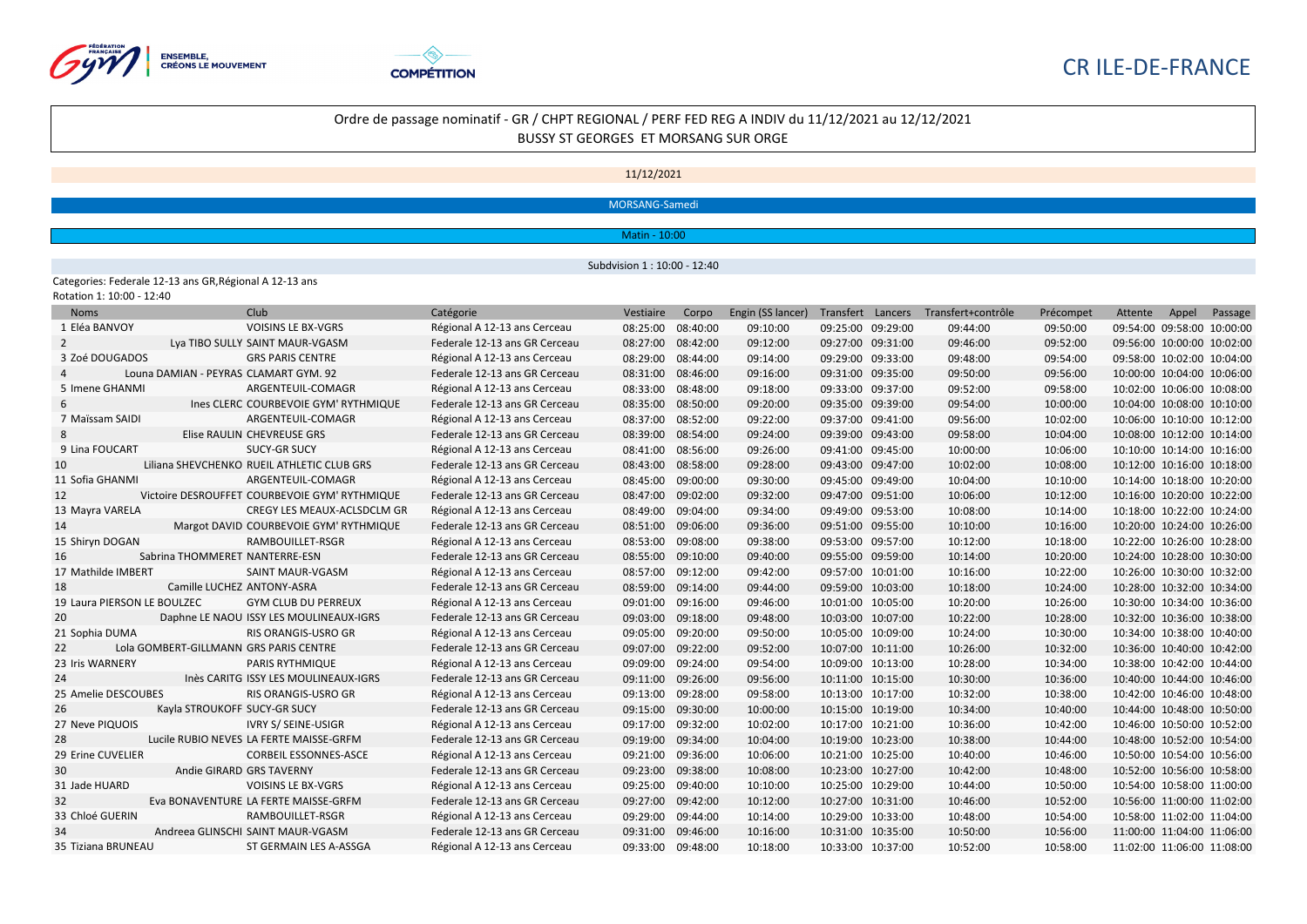



|                                 |                                               |                               | MORSANG-Samedi       |          |                   |          |          |                            |
|---------------------------------|-----------------------------------------------|-------------------------------|----------------------|----------|-------------------|----------|----------|----------------------------|
|                                 |                                               |                               |                      |          |                   |          |          |                            |
| 36                              | Lily GILLET GYM CLUB DU PERREUX               | Federale 12-13 ans GR Cerceau | 09:35:00 09:50:00    | 10:20:00 | 10:35:00 10:39:00 | 10:54:00 | 11:00:00 | 11:04:00 11:08:00 11:10:00 |
| 37 Clara RAZAKARIVONY           | <b>RUNGIS-AMAR GR</b>                         | Régional A 12-13 ans Cerceau  | 09:52:00<br>09:37:00 | 10:22:00 | 10:37:00 10:41:00 | 10:56:00 | 11:02:00 | 11:06:00 11:10:00 11:12:00 |
| 38                              | Lola POUSSIN L'ENTENTE CARRIEROISE            | Federale 12-13 ans GR Cerceau | 09:39:00 09:54:00    | 10:24:00 | 10:39:00 10:43:00 | 10:58:00 | 11:04:00 | 11:08:00 11:12:00 11:14:00 |
| 39 Soline DUGARDIN              | <b>BOIS COLOMBES-GR BCS</b>                   | Régional A 12-13 ans Cerceau  | 09:41:00 09:56:00    | 10:26:00 | 10:41:00 10:45:00 | 11:00:00 | 11:06:00 | 11:10:00 11:14:00 11:16:00 |
| 40                              | Quentin CHAZEAU GYM CLUB DU PERREUX           | Federale 12-13 ans GR Cerceau | 09:43:00 09:58:00    | 10:28:00 | 10:43:00 10:47:00 | 11:02:00 | 11:08:00 | 11:12:00 11:16:00 11:18:00 |
| 41 Tessa HOUARD                 | CLAMART GYM. 92                               | Régional A 12-13 ans Cerceau  | 09:45:00 10:00:00    | 10:30:00 | 10:45:00 10:49:00 | 11:04:00 | 11:10:00 | 11:14:00 11:18:00 11:20:00 |
| 42                              | Maya VIDEAU BALLAINVILLIERS-GRB               | Federale 12-13 ans GR Cerceau | 09:47:00 10:02:00    | 10:32:00 | 10:47:00 10:51:00 | 11:06:00 | 11:12:00 | 11:16:00 11:20:00 11:22:00 |
| 43 Apolonia TANDEAU DE MARSAC   | RUEIL ATHLETIC CLUB GRS                       | Régional A 12-13 ans Cerceau  | 09:49:00 10:04:00    | 10:34:00 | 10:49:00 10:53:00 | 11:08:00 | 11:14:00 | 11:18:00 11:22:00 11:24:00 |
| 44                              | Anna CHANSON L'ENTENTE CARRIEROISE            | Federale 12-13 ans GR Cerceau | 09:51:00 10:06:00    | 10:36:00 | 10:51:00 10:55:00 | 11:10:00 | 11:16:00 | 11:20:00 11:24:00 11:26:00 |
| 45 Hanaé SALAÜN                 | NOGENT S/ MARNE-ASC                           | Régional A 12-13 ans Cerceau  | 09:53:00<br>10:08:00 | 10:38:00 | 10:53:00 10:57:00 | 11:12:00 | 11:18:00 | 11:22:00 11:26:00 11:28:00 |
| 46                              | Aylin DRAGOS VIGNERON GRS PARIS CENTRE        | Federale 12-13 ans GR Cerceau | 09:55:00 10:10:00    | 10:40:00 | 10:55:00 10:59:00 | 11:14:00 | 11:20:00 | 11:24:00 11:28:00 11:30:00 |
| 47 Enolane TERRASSE             | RIS ORANGIS-USRO GR                           | Régional A 12-13 ans Cerceau  | 09:57:00 10:12:00    | 10:42:00 | 10:57:00 11:01:00 | 11:16:00 | 11:22:00 | 11:26:00 11:30:00 11:32:00 |
| 48                              | Ines CATZARAS GYM' PARIS 15                   | Federale 12-13 ans GR Cerceau | 09:59:00 10:14:00    | 10:44:00 | 10:59:00 11:03:00 | 11:18:00 | 11:24:00 | 11:28:00 11:32:00 11:34:00 |
| 49 Lea MALAGA                   | GYM' PARIS 15                                 | Régional A 12-13 ans Cerceau  | 10:01:00<br>10:16:00 | 10:46:00 | 11:01:00 11:05:00 | 11:20:00 | 11:26:00 | 11:30:00 11:34:00 11:36:00 |
| 50                              | Maelys GAUTHIER RIS ORANGIS-USRO GR           | Federale 12-13 ans GR Cerceau | 10:03:00 10:18:00    | 10:48:00 | 11:03:00 11:07:00 | 11:22:00 | 11:28:00 | 11:32:00 11:36:00 11:38:00 |
| 51 Sarah LAU                    | ST GERMAIN LES A-ASSGA                        | Régional A 12-13 ans Cerceau  | 10:05:00 10:20:00    | 10:50:00 | 11:05:00 11:09:00 | 11:24:00 | 11:30:00 | 11:34:00 11:38:00 11:40:00 |
| 52                              | Romane HAMELIN RUEIL ATHLETIC CLUB GRS        | Federale 12-13 ans GR Cerceau | 10:07:00 10:22:00    | 10:52:00 | 11:07:00 11:11:00 | 11:26:00 | 11:32:00 | 11:36:00 11:40:00 11:42:00 |
| 53 Celia GONGALVES              | <b>RUNGIS-AMAR GR</b>                         | Régional A 12-13 ans Cerceau  | 10:09:00<br>10:24:00 | 10:54:00 | 11:09:00 11:13:00 | 11:28:00 | 11:34:00 | 11:38:00 11:42:00 11:44:00 |
| 54                              | Camille VERGNAUD CHEVREUSE GRS                | Federale 12-13 ans GR Cerceau | 10:11:00 10:26:00    | 10:56:00 | 11:11:00 11:15:00 | 11:30:00 | 11:36:00 | 11:40:00 11:44:00 11:46:00 |
| 55 Cassy PEPKE                  | <b>VOISINS LE BX-VGRS</b>                     | Régional A 12-13 ans Cerceau  | 10:13:00 10:28:00    | 10:58:00 | 11:13:00 11:17:00 | 11:32:00 | 11:38:00 | 11:42:00 11:46:00 11:48:00 |
| 56                              | Clara ESTRADE CLUB GYMNIQUE ERMONT            | Federale 12-13 ans GR Cerceau | 10:15:00 10:30:00    | 11:00:00 | 11:15:00 11:19:00 | 11:34:00 | 11:40:00 | 11:44:00 11:48:00 11:50:00 |
| 57 Lauryne PROPHETE             | CREGY LES MEAUX-ACLSDCLM GR                   | Régional A 12-13 ans Cerceau  | 10:17:00<br>10:32:00 | 11:02:00 | 11:17:00 11:21:00 | 11:36:00 | 11:42:00 | 11:46:00 11:50:00 11:52:00 |
| 58                              | Eléonore ASCHER RUEIL ATHLETIC CLUB GRS       | Federale 12-13 ans GR Cerceau | 10:19:00 10:34:00    | 11:04:00 | 11:19:00 11:23:00 | 11:38:00 | 11:44:00 | 11:48:00 11:52:00 11:54:00 |
| 59 Louise DASSONVILLE--VECCHIES | ST GERMAIN LES A-ASSGA                        | Régional A 12-13 ans Cerceau  | 10:21:00 10:36:00    | 11:06:00 | 11:21:00 11:25:00 | 11:40:00 | 11:46:00 | 11:50:00 11:54:00 11:56:00 |
| 60                              | Marie BOTTIN SUCY-GR SUCY                     | Federale 12-13 ans GR Cerceau | 10:23:00 10:38:00    | 11:08:00 | 11:23:00 11:27:00 | 11:42:00 | 11:48:00 | 11:52:00 11:56:00 11:58:00 |
| 61 Roxane DA SILVA              | PONTAULT COMBAULT-UMSPC GR                    | Régional A 12-13 ans Cerceau  | 10:25:00<br>10:40:00 | 11:10:00 | 11:25:00 11:29:00 | 11:44:00 | 11:50:00 | 11:54:00 11:58:00 12:00:00 |
| 62                              | Maelyss WORICK-RALIN ISSY LES MOULINEAUX-IGRS | Federale 12-13 ans GR Cerceau | 10:27:00 10:42:00    | 11:12:00 | 11:27:00 11:31:00 | 11:46:00 | 11:52:00 | 11:56:00 12:00:00 12:02:00 |
| 63 Arina VACHERAND              | <b>GRS PARIS CENTRE</b>                       | Régional A 12-13 ans Cerceau  | 10:29:00 10:44:00    | 11:14:00 | 11:29:00 11:33:00 | 11:48:00 | 11:54:00 | 11:58:00 12:02:00 12:04:00 |
| 64                              | Maia BICHOT COURBEVOIE GYM' RYTHMIQUE         | Federale 12-13 ans GR Cerceau | 10:31:00 10:46:00    | 11:16:00 | 11:31:00 11:35:00 | 11:50:00 | 11:56:00 | 12:00:00 12:04:00 12:06:00 |
| 65 Emilie PETITJEAN             | <b>VOISINS LE BX-VGRS</b>                     | Régional A 12-13 ans Cerceau  | 10:33:00 10:48:00    | 11:18:00 | 11:33:00 11:37:00 | 11:52:00 | 11:58:00 | 12:02:00 12:06:00 12:08:00 |
| 66                              | Lucile MORISON RAMBOUILLET-RSGR               | Federale 12-13 ans GR Cerceau | 10:35:00<br>10:50:00 | 11:20:00 | 11:35:00 11:39:00 | 11:54:00 | 12:00:00 | 12:04:00 12:08:00 12:10:00 |
| 67 Elisabeth ROULEAU            | PARAY VIEILLE POSTE-GRP                       | Régional A 12-13 ans Cerceau  | 10:37:00 10:52:00    | 11:22:00 | 11:37:00 11:41:00 | 11:56:00 | 12:02:00 | 12:06:00 12:10:00 12:12:00 |
| 68                              | Pearl BRETON--SOMERVILLE GRS PARIS CENTRE     | Federale 12-13 ans GR Cerceau | 10:39:00 10:54:00    | 11:24:00 | 11:39:00 11:43:00 | 11:58:00 | 12:04:00 | 12:08:00 12:12:00 12:14:00 |
| 69 Lola POIRIER                 | <b>GYM CLUB DU PERREUX</b>                    | Régional A 12-13 ans Cerceau  | 10:41:00 10:56:00    | 11:26:00 | 11:41:00 11:45:00 | 12:00:00 | 12:06:00 | 12:10:00 12:14:00 12:16:00 |
| 70                              | Justine ROLLIN BALLAINVILLIERS-GRB            | Federale 12-13 ans GR Cerceau | 10:43:00<br>10:58:00 | 11:28:00 | 11:43:00 11:47:00 | 12:02:00 | 12:08:00 | 12:12:00 12:16:00 12:18:00 |
| 71 Norma BRISARD                | <b>GRS PARIS CENTRE</b>                       | Régional A 12-13 ans Cerceau  | 10:45:00 11:00:00    | 11:30:00 | 11:45:00 11:49:00 | 12:04:00 | 12:10:00 | 12:14:00 12:18:00 12:20:00 |
| 72                              | Louise ARINGOLI BALLAINVILLIERS-GRB           | Federale 12-13 ans GR Cerceau | 10:47:00 11:02:00    | 11:32:00 | 11:47:00 11:51:00 | 12:06:00 | 12:12:00 | 12:16:00 12:20:00 12:22:00 |
| 73 Jade MOLIERE                 | RUEIL ATHLETIC CLUB GRS                       | Régional A 12-13 ans Cerceau  | 10:49:00 11:04:00    | 11:34:00 | 11:49:00 11:53:00 | 12:08:00 | 12:14:00 | 12:18:00 12:22:00 12:24:00 |
| 74                              | Manon LAFARGUE CLUB ATHLETIQUE DE VITRY       | Federale 12-13 ans GR Cerceau | 10:51:00 11:06:00    | 11:36:00 | 11:51:00 11:55:00 | 12:10:00 | 12:16:00 | 12:20:00 12:24:00 12:26:00 |
| 75 Fanny CAUNEAU                | CLAMART GYM. 92                               | Régional A 12-13 ans Cerceau  | 10:53:00 11:08:00    | 11:38:00 | 11:53:00 11:57:00 | 12:12:00 | 12:18:00 | 12:22:00 12:26:00 12:28:00 |
| 76                              | Tahli Joy MEDMAN GYM' PARIS 15                | Federale 12-13 ans GR Cerceau | 10:55:00 11:10:00    | 11:40:00 | 11:55:00 11:59:00 | 12:14:00 | 12:20:00 | 12:24:00 12:28:00 12:30:00 |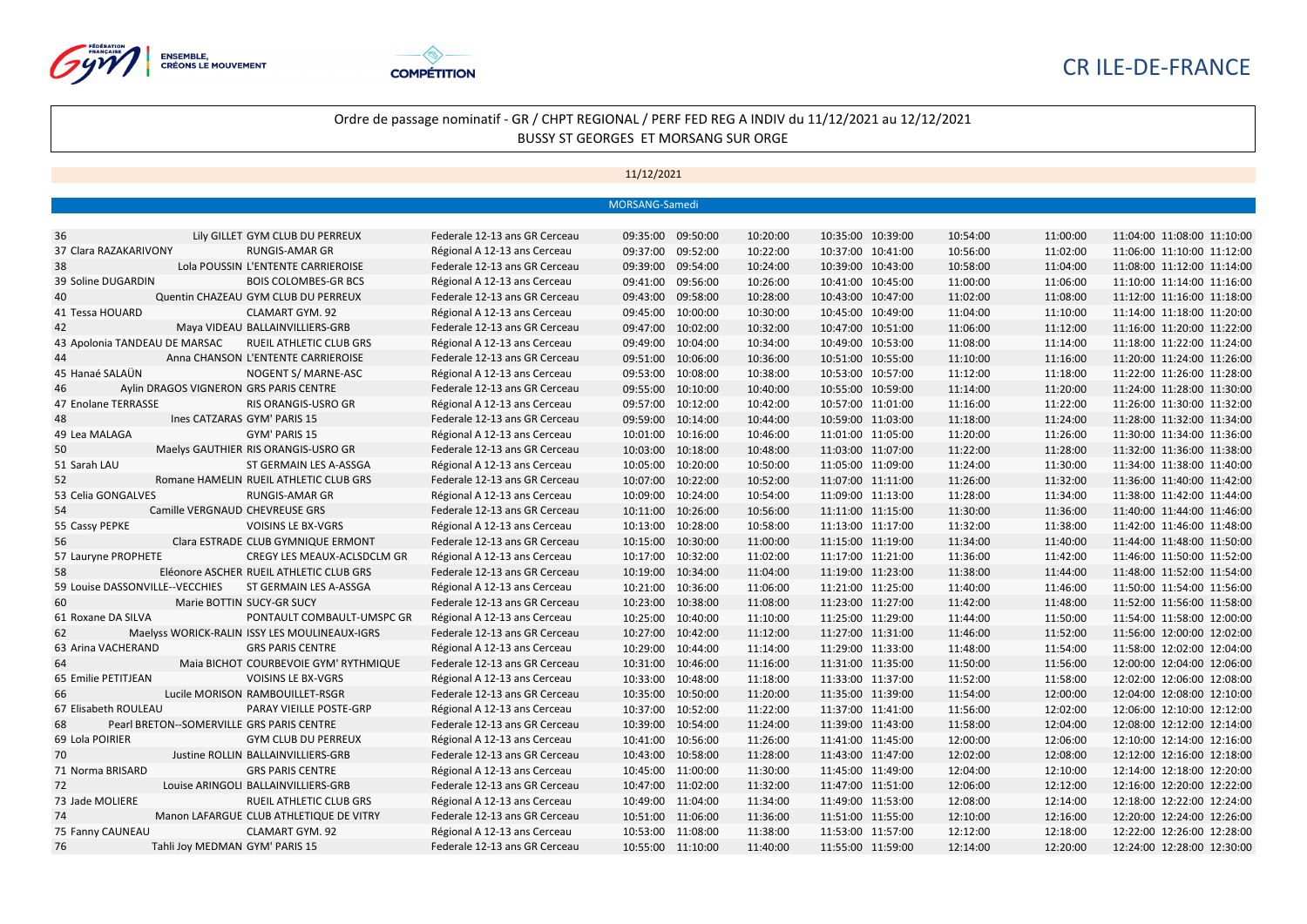



|                   |                          |                               | 11/12/2021        |          |                   |          |          |                            |
|-------------------|--------------------------|-------------------------------|-------------------|----------|-------------------|----------|----------|----------------------------|
|                   |                          |                               |                   |          |                   |          |          |                            |
|                   |                          |                               | MORSANG-Samedi    |          |                   |          |          |                            |
|                   |                          |                               |                   |          |                   |          |          |                            |
| 77 Alix PEYRIGUER | NOGENT S/ MARNE-ASC      | Régional A 12-13 ans Cerceau  | 10:57:00 11:12:00 | 11:42:00 | 11:57:00 12:01:00 | 12:16:00 | 12:22:00 | 12:26:00 12:30:00 12:32:00 |
| 78                | Camille GALAND ANTONY GR | Federale 12-13 ans GR Cerceau | 10:59:00 11:14:00 | 11:44:00 | 11:59:00 12:03:00 | 12:18:00 | 12:24:00 | 12:28:00 12:32:00 12:34:00 |
|                   |                          |                               |                   |          |                   |          |          |                            |
|                   |                          |                               | Palmarès - 12:40  |          |                   |          |          |                            |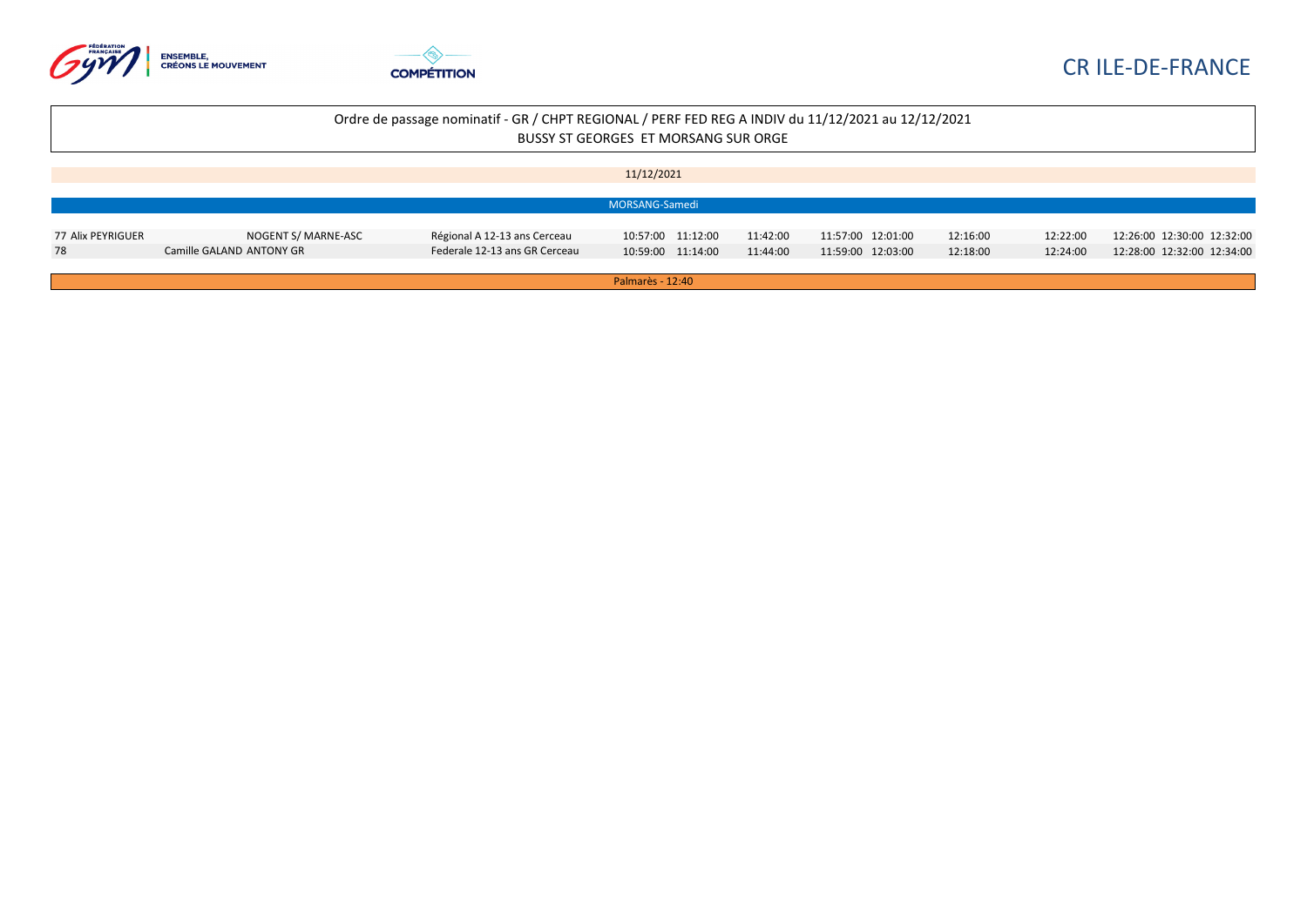



## Ordre de passage nominatif - GR / CHPT REGIONAL / PERF FED REG A INDIV du 11/12/2021 au 12/12/2021 BUSSY ST GEORGES ET MORSANG SUR ORGE

11/12/2021

MORSANG-Samedi

Après-midi - 14:00

Subdvision 1 : 14:00 - 16:00

Categories: Régional A 10-11 ans,Régional A 16-17 ans

| <b>Noms</b>               |                                 | Club                                     | Catégorie                        | Vestiaires        | Corpo    | Engin (SS lancer) |                   | Transfert Lancers Transfert+contrôle | Précompetition | Attente                    | Appel | Passage                    |
|---------------------------|---------------------------------|------------------------------------------|----------------------------------|-------------------|----------|-------------------|-------------------|--------------------------------------|----------------|----------------------------|-------|----------------------------|
| 1 Lina APEDJINOU          |                                 | PARAY VIEILLE POSTE-GRP                  | Régional A 10-11 ans Ballon      | 12:25:00 12:40:00 |          | 13:10:00          | 13:25:00 13:29:00 | 13:44:00                             | 13:50:00       | 13:54:00 13:58:00 14:00:00 |       |                            |
| $\overline{2}$            |                                 | Elysée LEROY GRS CHATILLON 92            | Régional A 16-17 ans Engin Libre | 12:27:00 12:42:00 |          | 13:12:00          | 13:27:00 13:31:00 | 13:46:00                             | 13:52:00       | 13:56:00 14:00:00 14:02:00 |       |                            |
| 3 YOUNA LE FESSANT        |                                 | RAMBOUILLET-RSGR                         | Régional A 10-11 ans Ballon      | 12:29:00          | 12:44:00 | 13:14:00          | 13:29:00 13:33:00 | 13:48:00                             | 13:54:00       | 13:58:00 14:02:00 14:04:00 |       |                            |
|                           |                                 | Iris BARJOU ST CLOUD-UASSC               | Régional A 16-17 ans Engin Libre | 12:31:00 12:46:00 |          | 13:16:00          | 13:31:00 13:35:00 | 13:50:00                             | 13:56:00       | 14:00:00 14:04:00 14:06:00 |       |                            |
| 5 Ines DHONT              |                                 | <b>MENNECY GR</b>                        | Régional A 10-11 ans Ballon      | 12:33:00 12:48:00 |          | 13:18:00          | 13:33:00 13:37:00 | 13:52:00                             | 13:58:00       | 14:02:00 14:06:00 14:08:00 |       |                            |
| 6                         |                                 | Coline HUBERDEAU BRIIS SS FORGES-ABGRS   | Régional A 16-17 ans Engin Libre | 12:35:00 12:50:00 |          | 13:20:00          | 13:35:00 13:39:00 | 13:54:00                             | 14:00:00       | 14:04:00 14:08:00 14:10:00 |       |                            |
| 7 Lily KO                 |                                 | <b>VOISINS LE BX-VGRS</b>                | Régional A 10-11 ans Ballon      | 12:37:00 12:52:00 |          | 13:22:00          | 13:37:00 13:41:00 | 13:56:00                             | 14:02:00       | 14:06:00 14:10:00 14:12:00 |       |                            |
|                           |                                 | Liza ROSIER BRIIS SS FORGES-ABGRS        | Régional A 16-17 ans Engin Libre | 12:39:00          | 12:54:00 | 13:24:00          | 13:39:00 13:43:00 | 13:58:00                             | 14:04:00       | 14:08:00 14:12:00 14:14:00 |       |                            |
| 9 Kelya MICHEE            |                                 | CREGY LES MEAUX-ACLSDCLM GR              | Régional A 10-11 ans Ballon      | 12:41:00 12:56:00 |          | 13:26:00          | 13:41:00 13:45:00 | 14:00:00                             | 14:06:00       | 14:10:00 14:14:00 14:16:00 |       |                            |
| 10                        | Maelys LE LHUERN MORSANG GR     |                                          | Régional A 16-17 ans Engin Libre | 12:43:00          | 12:58:00 | 13:28:00          | 13:43:00 13:47:00 | 14:02:00                             | 14:08:00       | 14:12:00 14:16:00 14:18:00 |       |                            |
| 11 Safa AABBAOUI          |                                 | ARGENTEUIL-COMAGR                        | Régional A 10-11 ans Ballon      | 12:45:00 13:00:00 |          | 13:30:00          | 13:45:00 13:49:00 | 14:04:00                             | 14:10:00       | 14:14:00 14:18:00 14:20:00 |       |                            |
| 12                        |                                 | Quiterie BERT BOIS COLOMBES-GR BCS       | Régional A 16-17 ans Engin Libre | 12:47:00          | 13:02:00 | 13:32:00          | 13:47:00 13:51:00 | 14:06:00                             | 14:12:00       | 14:16:00 14:20:00 14:22:00 |       |                            |
| 13 Alba GANDON            |                                 | ST GERMAIN LES A-ASSGA                   | Régional A 10-11 ans Ballon      | 12:49:00          | 13:04:00 | 13:34:00          | 13:49:00 13:53:00 | 14:08:00                             | 14:14:00       | 14:18:00 14:22:00 14:24:00 |       |                            |
| 14                        |                                 | Vaia TSIGIANNIS GRS PARIS CENTRE         | Régional A 16-17 ans Engin Libre | 12:51:00          | 13:06:00 | 13:36:00          | 13:51:00 13:55:00 | 14:10:00                             | 14:16:00       | 14:20:00 14:24:00 14:26:00 |       |                            |
| 15 Zoda ZARE-DELINOTTE    |                                 | LES DEMOISELLES DES LILAS                | Régional A 10-11 ans Ballon      | 12:53:00          | 13:08:00 | 13:38:00          | 13:53:00 13:57:00 | 14:12:00                             | 14:18:00       | 14:22:00 14:26:00 14:28:00 |       |                            |
| 16                        |                                 | Ines CHASTE GRS PARIS CENTRE             | Régional A 16-17 ans Engin Libre | 12:55:00          | 13:10:00 | 13:40:00          | 13:55:00 13:59:00 | 14:14:00                             | 14:20:00       | 14:24:00 14:28:00 14:30:00 |       |                            |
| 17 LEANA QUINTINO FOLGADO |                                 | RAMBOUILLET-RSGR                         | Régional A 10-11 ans Ballon      | 12:57:00 13:12:00 |          | 13:42:00          | 13:57:00 14:01:00 | 14:16:00                             | 14:22:00       | 14:26:00 14:30:00 14:32:00 |       |                            |
| 18                        |                                 | Lola BRIALIX SAINT MAUR-VGASM            | Régional A 16-17 ans Engin Libre | 12:59:00 13:14:00 |          | 13:44:00          | 13:59:00 14:03:00 | 14:18:00                             | 14:24:00       |                            |       | 14:28:00 14:32:00 14:34:00 |
| 19 Manel BENCHERGUI       |                                 | CHELLES-AGC                              | Régional A 10-11 ans Ballon      | 13:01:00 13:16:00 |          | 13:46:00          | 14:01:00 14:05:00 | 14:20:00                             | 14:26:00       | 14:30:00 14:34:00 14:36:00 |       |                            |
| 20                        | Capucine EMERIQUE CHEVREUSE GRS |                                          | Régional A 16-17 ans Engin Libre | 13:03:00          | 13:18:00 | 13:48:00          | 14:03:00 14:07:00 | 14:22:00                             | 14:28:00       | 14:32:00 14:36:00 14:38:00 |       |                            |
| 21 Léana MOATTI           |                                 | <b>TREMBLAY-TAC GR</b>                   | Régional A 10-11 ans Ballon      | 13:05:00          | 13:20:00 | 13:50:00          | 14:05:00 14:09:00 | 14:24:00                             | 14:30:00       | 14:34:00 14:38:00 14:40:00 |       |                            |
| 22                        |                                 | Julie BORRALLO RUNGIS-AMAR GR            | Régional A 16-17 ans Engin Libre | 13:07:00          | 13:22:00 | 13:52:00          | 14:07:00 14:11:00 | 14:26:00                             | 14:32:00       | 14:36:00 14:40:00 14:42:00 |       |                            |
| 23 Romane DE SOUSA        |                                 | CREGY LES MEAUX-ACLSDCLM GR              | Régional A 10-11 ans Ballon      | 13:09:00          | 13:24:00 | 13:54:00          | 14:09:00 14:13:00 | 14:28:00                             | 14:34:00       | 14:38:00 14:42:00 14:44:00 |       |                            |
| 24                        |                                 | Lina DRIOUCH GYM CLUB DU PERREUX         | Régional A 16-17 ans Engin Libre | 13:11:00          | 13:26:00 | 13:56:00          | 14:11:00 14:15:00 | 14:30:00                             | 14:36:00       | 14:40:00 14:44:00 14:46:00 |       |                            |
| 25 Maelys BRUNON          |                                 | <b>RUEIL ATHLETIC CLUB GRS</b>           | Régional A 10-11 ans Ballon      | 13:13:00 13:28:00 |          | 13:58:00          | 14:13:00 14:17:00 | 14:32:00                             | 14:38:00       | 14:42:00 14:46:00 14:48:00 |       |                            |
| 26                        |                                 | Carole RICHER BOIS COLOMBES-GR BCS       | Régional A 16-17 ans Engin Libre | 13:15:00          | 13:30:00 | 14:00:00          | 14:15:00 14:19:00 | 14:34:00                             | 14:40:00       | 14:44:00 14:48:00 14:50:00 |       |                            |
| 27 Maëva THOMAS           |                                 | <b>MENNECY GR</b>                        | Régional A 10-11 ans Ballon      | 13:17:00 13:32:00 |          | 14:02:00          | 14:17:00 14:21:00 | 14:36:00                             | 14:42:00       |                            |       | 14:46:00 14:50:00 14:52:00 |
| 28                        |                                 | Ayna BOUCHEKOUT GRS PARIS CENTRE         | Régional A 16-17 ans Engin Libre | 13:19:00          | 13:34:00 | 14:04:00          | 14:19:00 14:23:00 | 14:38:00                             | 14:44:00       | 14:48:00 14:52:00 14:54:00 |       |                            |
| 29 Leonie NORMAND         |                                 | <b>RUEIL ATHLETIC CLUB GRS</b>           | Régional A 10-11 ans Ballon      | 13:21:00 13:36:00 |          | 14:06:00          | 14:21:00 14:25:00 | 14:40:00                             | 14:46:00       | 14:50:00 14:54:00 14:56:00 |       |                            |
| 30                        |                                 | Théa TSIGIANNIS GRS PARIS CENTRE         | Régional A 16-17 ans Engin Libre | 13:23:00 13:38:00 |          | 14:08:00          | 14:23:00 14:27:00 | 14:42:00                             | 14:48:00       | 14:52:00 14:56:00 14:58:00 |       |                            |
| 31 Aïcha YAMINE           |                                 | <b>RIS ORANGIS-USRO GR</b>               | Régional A 10-11 ans Ballon      | 13:25:00 13:40:00 |          | 14:10:00          | 14:25:00 14:29:00 | 14:44:00                             | 14:50:00       | 14:54:00 14:58:00 15:00:00 |       |                            |
| 32                        | Melene BARRET MORSANG GR        |                                          | Régional A 16-17 ans Engin Libre | 13:27:00          | 13:42:00 | 14:12:00          | 14:27:00 14:31:00 | 14:46:00                             | 14:52:00       | 14:56:00 15:00:00 15:02:00 |       |                            |
| 33 Emilie GUERIN          |                                 | RAMBOUILLET-RSGR                         | Régional A 10-11 ans Ballon      | 13:29:00          | 13:44:00 | 14:14:00          | 14:29:00 14:33:00 | 14:48:00                             | 14:54:00       | 14:58:00 15:02:00 15:04:00 |       |                            |
| 34                        |                                 | Clémence ATANGANE MEDOU GRS PARIS CENTRE | Régional A 16-17 ans Engin Libre | 13:31:00          | 13:46:00 | 14:16:00          | 14:31:00 14:35:00 | 14:50:00                             | 14:56:00       |                            |       | 15:00:00 15:04:00 15:06:00 |
| 35 Tess TATTEGRAIN        |                                 | LA FERTE S/S JOUARRE-AFG                 | Régional A 10-11 ans Ballon      | 13:33:00 13:48:00 |          | 14:18:00          | 14:33:00 14:37:00 | 14:52:00                             | 14:58:00       | 15:02:00 15:06:00 15:08:00 |       |                            |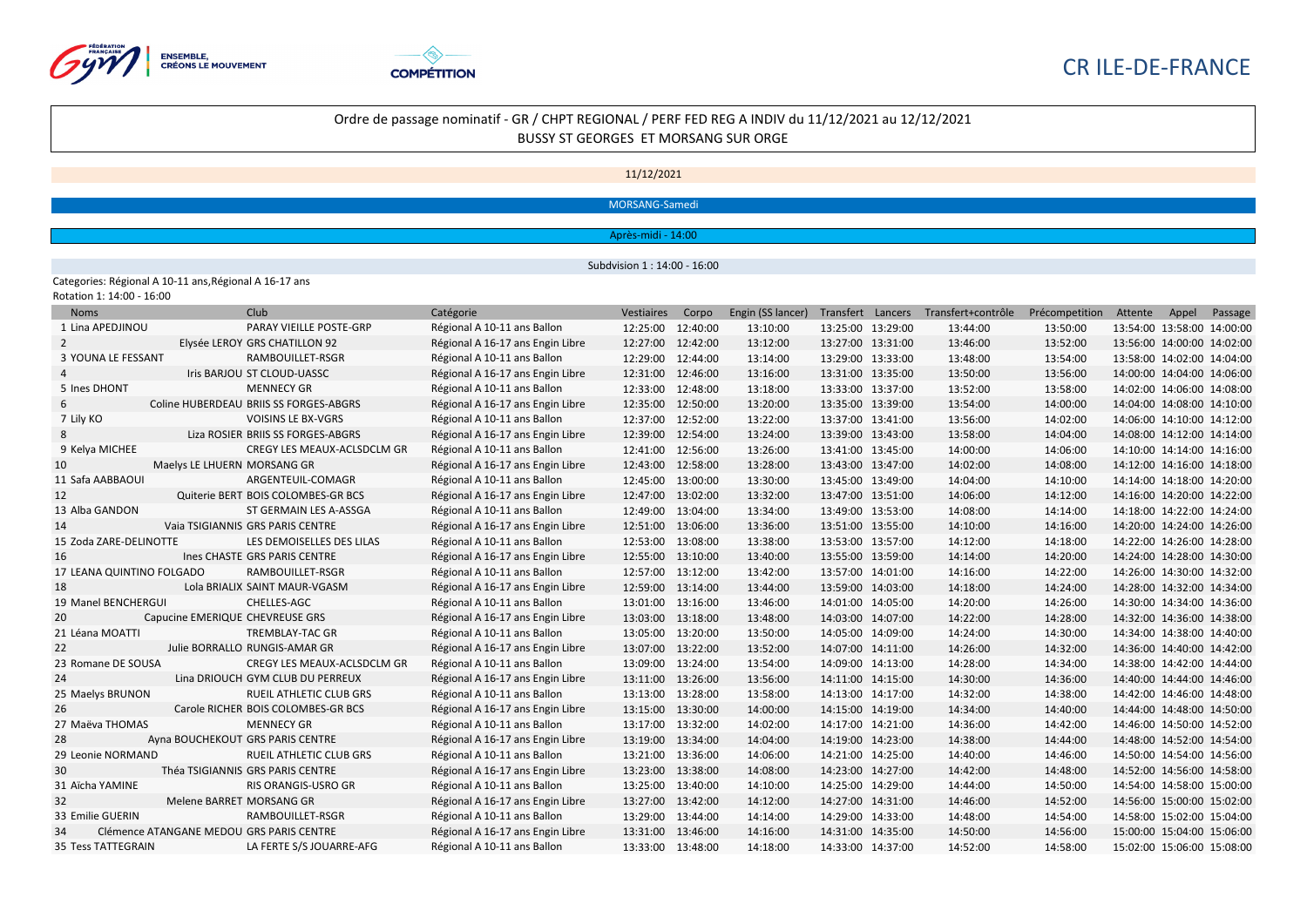



### 11/12/2021

|                      |                                            |                                  | MORSANG-Samedi    |                   |          |                   |          |          |                            |
|----------------------|--------------------------------------------|----------------------------------|-------------------|-------------------|----------|-------------------|----------|----------|----------------------------|
|                      |                                            |                                  |                   |                   |          |                   |          |          |                            |
| 36                   | Ondine LUBRANO GYM CLUB DU PERREUX         | Régional A 16-17 ans Engin Libre | 13:35:00 13:50:00 |                   | 14:20:00 | 14:35:00 14:39:00 | 14:54:00 | 15:00:00 | 15:04:00 15:08:00 15:10:00 |
| 37 Maëlle PAILLARGUE | RAMBOUILLET-RSGR                           | Régional A 10-11 ans Ballon      | 13:37:00 13:52:00 |                   | 14:22:00 | 14:37:00 14:41:00 | 14:56:00 | 15:02:00 | 15:06:00 15:10:00 15:12:00 |
| 38                   | Sharon HANON GRS PARIS CENTRE              | Régional A 16-17 ans Engin Libre | 13:39:00 13:54:00 |                   | 14:24:00 | 14:39:00 14:43:00 | 14:58:00 | 15:04:00 | 15:08:00 15:12:00 15:14:00 |
| 39 Lucia LERIQUE     | <b>GRS PARIS CENTRE</b>                    | Régional A 10-11 ans Ballon      | 13:41:00 13:56:00 |                   | 14:26:00 | 14:41:00 14:45:00 | 15:00:00 | 15:06:00 | 15:10:00 15:14:00 15:16:00 |
| 40                   | Emeline SARTORI GYM CLUB DU PERREUX        | Régional A 16-17 ans Engin Libre | 13:43:00 13:58:00 |                   | 14:28:00 | 14:43:00 14:47:00 | 15:02:00 | 15:08:00 | 15:12:00 15:16:00 15:18:00 |
| 41 Maymounna SOW     | RIS ORANGIS-USRO GR                        | Régional A 10-11 ans Ballon      | 13:45:00 14:00:00 |                   | 14:30:00 | 14:45:00 14:49:00 | 15:04:00 | 15:10:00 | 15:14:00 15:18:00 15:20:00 |
| 42                   | Charlotte OLEJNICZAK GYM CLUB DU PERREUX   | Régional A 16-17 ans Engin Libre | 13:47:00          | 14:02:00          | 14:32:00 | 14:47:00 14:51:00 | 15:06:00 | 15:12:00 | 15:16:00 15:20:00 15:22:00 |
| 43 Julie HOAREAU     | TREMBLAY-TAC GR                            | Régional A 10-11 ans Ballon      | 13:49:00 14:04:00 |                   | 14:34:00 | 14:49:00 14:53:00 | 15:08:00 | 15:14:00 | 15:18:00 15:22:00 15:24:00 |
| 44                   | Zoé WEIGEL VOISINS LE BX-VGRS              | Régional A 16-17 ans Engin Libre | 13:51:00 14:06:00 |                   | 14:36:00 | 14:51:00 14:55:00 | 15:10:00 | 15:16:00 | 15:20:00 15:24:00 15:26:00 |
| 45 Celia BEN OTHMAN  | <b>CLUB GYMNIQUE ERMONT</b>                | Régional A 10-11 ans Ballon      | 13:53:00 14:08:00 |                   | 14:38:00 | 14:53:00 14:57:00 | 15:12:00 | 15:18:00 | 15:22:00 15:26:00 15:28:00 |
| 46                   | Maya GBAGUIDI ALIA VOISINS LE BX-VGRS      | Régional A 16-17 ans Engin Libre | 13:55:00          | 14:10:00          | 14:40:00 | 14:55:00 14:59:00 | 15:14:00 | 15:20:00 | 15:24:00 15:28:00 15:30:00 |
| 47 Angélina RIBEYRON | ST GERMAIN LES A-ASSGA                     | Régional A 10-11 ans Ballon      | 13:57:00 14:12:00 |                   | 14:42:00 | 14:57:00 15:01:00 | 15:16:00 | 15:22:00 | 15:26:00 15:30:00 15:32:00 |
| 48                   | Ana ASTRUC GRS CHATILLON 92                | Régional A 16-17 ans Engin Libre | 13:59:00 14:14:00 |                   | 14:44:00 | 14:59:00 15:03:00 | 15:18:00 | 15:24:00 | 15:28:00 15:32:00 15:34:00 |
| 49 Siena GUIOVANNA   | TREMBLAY-TAC GR                            | Régional A 10-11 ans Ballon      | 14:01:00 14:16:00 |                   | 14:46:00 | 15:01:00 15:05:00 | 15:20:00 | 15:26:00 | 15:30:00 15:34:00 15:36:00 |
| 50                   | Laure CARRÉ SAINT MAUR-VGASM               | Régional A 16-17 ans Engin Libre | 14:03:00          | 14:18:00          | 14:48:00 | 15:03:00 15:07:00 | 15:22:00 | 15:28:00 | 15:32:00 15:36:00 15:38:00 |
| 51 Romy LE MAGUER    | <b>TREMBLAY-TAC GR</b>                     | Régional A 10-11 ans Ballon      | 14:05:00 14:20:00 |                   | 14:50:00 | 15:05:00 15:09:00 | 15:24:00 | 15:30:00 | 15:34:00 15:38:00 15:40:00 |
| 52                   | Alix PLANCHAT SLIWKA BRIIS SS FORGES-ABGRS | Régional A 16-17 ans Engin Libre | 14:07:00 14:22:00 |                   | 14:52:00 | 15:07:00 15:11:00 | 15:26:00 | 15:32:00 | 15:36:00 15:40:00 15:42:00 |
| 53 Maud MARQUES      | LA FERTE S/S JOUARRE-AFG                   | Régional A 10-11 ans Ballon      | 14:09:00          | 14:24:00          | 14:54:00 | 15:09:00 15:13:00 | 15:28:00 | 15:34:00 | 15:38:00 15:42:00 15:44:00 |
| 54                   | Marion GARNIER LE RUBAN VOLANT-VAUREAL     | Régional A 16-17 ans Engin Libre | 14:11:00          | 14:26:00          | 14:56:00 | 15:11:00 15:15:00 | 15:30:00 | 15:36:00 | 15:40:00 15:44:00 15:46:00 |
| 55 Maelle GRANGE     | CHELLES-AGC                                | Régional A 10-11 ans Ballon      | 14:13:00          | 14:28:00          | 14:58:00 | 15:13:00 15:17:00 | 15:32:00 | 15:38:00 | 15:42:00 15:46:00 15:48:00 |
| 56                   | Sirine BENJEMAA RUEIL ATHLETIC CLUB GRS    | Régional A 16-17 ans Engin Libre | 14:15:00 14:30:00 |                   | 15:00:00 | 15:15:00 15:19:00 | 15:34:00 | 15:40:00 | 15:44:00 15:48:00 15:50:00 |
| 57 Jeanne VIALA      | <b>GRS PARIS CENTRE</b>                    | Régional A 10-11 ans Ballon      | 14:17:00          | 14:32:00          | 15:02:00 | 15:17:00 15:21:00 | 15:36:00 | 15:42:00 | 15:46:00 15:50:00 15:52:00 |
| 58                   | Barbara MURCA RAMBOUILLET-RSGR             | Régional A 16-17 ans Engin Libre | 14:19:00          | 14:34:00          | 15:04:00 | 15:19:00 15:23:00 | 15:38:00 | 15:44:00 | 15:48:00 15:52:00 15:54:00 |
| 59 Alexandra GLAPIAK | GYM' PARIS 15                              | Régional A 10-11 ans Ballon      | 14:21:00          | 14:36:00          | 15:06:00 | 15:21:00 15:25:00 | 15:40:00 | 15:46:00 | 15:50:00 15:54:00 15:56:00 |
| 60                   | Lina CARPENTIER CHELLES-AGC                | Régional A 16-17 ans Engin Libre |                   | 14:23:00 14:38:00 | 15:08:00 | 15:23:00 15:27:00 | 15:42:00 | 15:48:00 | 15:52:00 15:56:00 15:58:00 |

Palmarès - 16:00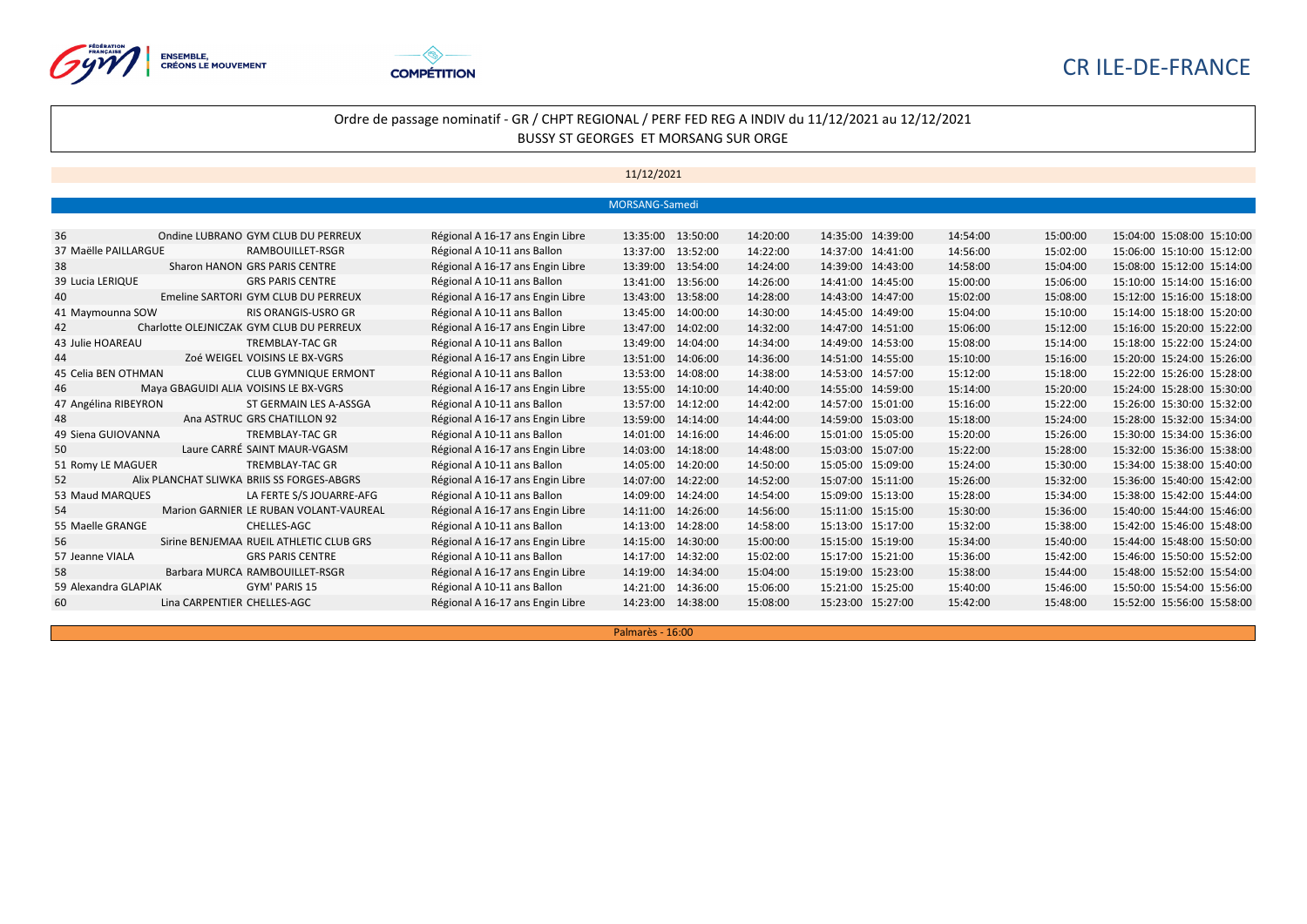



## Ordre de passage nominatif - GR / CHPT REGIONAL / PERF FED REG A INDIV du 11/12/2021 au 12/12/2021 BUSSY ST GEORGES ET MORSANG SUR ORGE

11/12/2021

MORSANG-Samedi

Subdvision 2 : 16:40 - 18:00

Categories: Nationale B 14-15 ans GR Rotation 1: 16:40 - 18:00

| 10.00 - 10. <del>1</del> 0 - 10.00 |                                                 |                                  |                   |                   |                   |                                      |                                      |                            |  |
|------------------------------------|-------------------------------------------------|----------------------------------|-------------------|-------------------|-------------------|--------------------------------------|--------------------------------------|----------------------------|--|
| <b>Noms</b>                        | Club                                            | Catégorie                        | Vestiaires Corpo  | Engin (SS lancer) |                   | Transfert Lancers Transfert+contrôle | Précompetition Attente Appel Passage |                            |  |
| 1 Aure CANU                        | RAMBOUILLET-RSGR                                | Nationale B 14-15 ans GR Cerceau | 15:05:00 15:20:00 | 15:50:00          | 16:05:00 16:09:00 | 16:24:00                             | 16:30:00                             | 16:34:00 16:38:00 16:40:00 |  |
| $\overline{2}$                     | Aurelie CONAN GRS TAVERNY                       | Nationale B 14-15 ans GR Massues | 15:07:00 15:22:00 | 15:52:00          | 16:07:00 16:11:00 | 16:26:00                             | 16:32:00                             | 16:36:00 16:40:00 16:42:00 |  |
| 3 Violette KRASZEWSKI              | CREGY LES MEAUX-ACLSDCLM GR                     | Nationale B 14-15 ans GR Cerceau | 15:09:00 15:24:00 | 15:54:00          | 16:09:00 16:13:00 | 16:28:00                             | 16:34:00                             | 16:38:00 16:42:00 16:44:00 |  |
| 4                                  | Inès BARRIA RUEIL ATHLETIC CLUB GRS             | Nationale B 14-15 ans GR Massues | 15:11:00 15:26:00 | 15:56:00          | 16:11:00 16:15:00 | 16:30:00                             | 16:36:00                             | 16:40:00 16:44:00 16:46:00 |  |
| 5 Anna HOCHLAF                     | LA FERTE MAISSE-GRFM                            | Nationale B 14-15 ans GR Cerceau | 15:13:00 15:28:00 | 15:58:00          | 16:13:00 16:17:00 | 16:32:00                             | 16:38:00                             | 16:42:00 16:46:00 16:48:00 |  |
| 6                                  | Candice MUTHIAH RUEIL ATHLETIC CLUB GRS         | Nationale B 14-15 ans GR Massues | 15:15:00 15:30:00 | 16:00:00          | 16:15:00 16:19:00 | 16:34:00                             | 16:40:00                             | 16:44:00 16:48:00 16:50:00 |  |
| 7 Ines CANDEIAS                    | <b>CORBEIL ESSONNES-ASCE</b>                    | Nationale B 14-15 ans GR Cerceau | 15:17:00 15:32:00 | 16:02:00          | 16:17:00 16:21:00 | 16:36:00                             | 16:42:00                             | 16:46:00 16:50:00 16:52:00 |  |
| 8                                  | Léa DARY ISSY LES MOULINEAUX-IGRS               | Nationale B 14-15 ans GR Massues | 15:19:00 15:34:00 | 16:04:00          | 16:19:00 16:23:00 | 16:38:00                             | 16:44:00                             | 16:48:00 16:52:00 16:54:00 |  |
| 9 Léonie MABANDA POIVET            | <b>MENNECY GR</b>                               | Nationale B 14-15 ans GR Cerceau | 15:21:00 15:36:00 | 16:06:00          | 16:21:00 16:25:00 | 16:40:00                             | 16:46:00                             | 16:50:00 16:54:00 16:56:00 |  |
| 10                                 | Emma victoria PAPADIAMANDIS GRS PARIS CENTRE    | Nationale B 14-15 ans GR Massues | 15:23:00 15:38:00 | 16:08:00          | 16:23:00 16:27:00 | 16:42:00                             | 16:48:00                             | 16:52:00 16:56:00 16:58:00 |  |
| 11 Juliette BRAXMEYER              | ST GERMAIN LES A-ASSGA                          | Nationale B 14-15 ans GR Cerceau | 15:25:00 15:40:00 | 16:10:00          | 16:25:00 16:29:00 | 16:44:00                             | 16:50:00                             | 16:54:00 16:58:00 17:00:00 |  |
| 12                                 | Manel KIES ISSY LES MOULINEAUX-IGRS             | Nationale B 14-15 ans GR Massues | 15:27:00 15:42:00 | 16:12:00          | 16:27:00 16:31:00 | 16:46:00                             | 16:52:00                             | 16:56:00 17:00:00 17:02:00 |  |
| 13 Nina CHAN                       | <b>GRS PARIS CENTRE</b>                         | Nationale B 14-15 ans GR Cerceau | 15:29:00 15:44:00 | 16:14:00          | 16:29:00 16:33:00 | 16:48:00                             | 16:54:00                             | 16:58:00 17:02:00 17:04:00 |  |
| 14                                 | Eoline DOUILLARD ANTONY-ASRA                    | Nationale B 14-15 ans GR Massues | 15:31:00 15:46:00 | 16:16:00          | 16:31:00 16:35:00 | 16:50:00                             | 16:56:00                             | 17:00:00 17:04:00 17:06:00 |  |
| 15 Stella PONTAL                   | BAILLY-ATECMLV <sup>2</sup> E                   | Nationale B 14-15 ans GR Cerceau | 15:33:00 15:48:00 | 16:18:00          | 16:33:00 16:37:00 | 16:52:00                             | 16:58:00                             | 17:02:00 17:06:00 17:08:00 |  |
| 16                                 | Claire GUERINEAU ANTONY-ASRA                    | Nationale B 14-15 ans GR Massues | 15:35:00 15:50:00 | 16:20:00          | 16:35:00 16:39:00 | 16:54:00                             | 17:00:00                             | 17:04:00 17:08:00 17:10:00 |  |
| 17 Angele BARBIER-GRISEL           | RUEIL ATHLETIC CLUB GRS                         | Nationale B 14-15 ans GR Cerceau | 15:37:00 15:52:00 | 16:22:00          | 16:37:00 16:41:00 | 16:56:00                             | 17:02:00                             | 17:06:00 17:10:00 17:12:00 |  |
| 18                                 | Salomé MOREAU BOIS COLOMBES-GR BCS              | Nationale B 14-15 ans GR Massues | 15:39:00 15:54:00 | 16:24:00          | 16:39:00 16:43:00 | 16:58:00                             | 17:04:00                             | 17:08:00 17:12:00 17:14:00 |  |
| 19 Léonie TARANTINO                | <b>GRS PARIS CENTRE</b>                         | Nationale B 14-15 ans GR Cerceau | 15:41:00 15:56:00 | 16:26:00          | 16:41:00 16:45:00 | 17:00:00                             | 17:06:00                             | 17:10:00 17:14:00 17:16:00 |  |
| 20                                 | Nils LEMERCIER LA FERTE S/S JOUARRE-AFG         | Nationale B 14-15 ans GR Massues | 15:43:00 15:58:00 | 16:28:00          | 16:43:00 16:47:00 | 17:02:00                             | 17:08:00                             | 17:12:00 17:16:00 17:18:00 |  |
| 1 Aurelie CONAN                    | <b>GRS TAVERNY</b>                              | Nationale B 14-15 ans GR Cerceau |                   |                   | 16:45:00 16:49:00 | 17:04:00                             | 17:10:00                             | 17:14:00 17:18:00 17:20:00 |  |
| 2                                  | Aure CANU RAMBOUILLET-RSGR                      | Nationale B 14-15 ans GR Massues |                   |                   | 16:47:00 16:51:00 | 17:06:00                             | 17:12:00                             | 17:16:00 17:20:00 17:22:00 |  |
| 3 Inès BARRIA                      | RUEIL ATHLETIC CLUB GRS                         | Nationale B 14-15 ans GR Cerceau |                   |                   | 16:49:00 16:53:00 | 17:08:00                             | 17:14:00                             | 17:18:00 17:22:00 17:24:00 |  |
|                                    | Violette KRASZEWSKI CREGY LES MEAUX-ACLSDCLM GR | Nationale B 14-15 ans GR Massues |                   |                   | 16:51:00 16:55:00 | 17:10:00                             | 17:16:00                             | 17:20:00 17:24:00 17:26:00 |  |
| 5 Candice MUTHIAH                  | RUEIL ATHLETIC CLUB GRS                         | Nationale B 14-15 ans GR Cerceau |                   |                   | 16:53:00 16:57:00 | 17:12:00                             | 17:18:00                             | 17:22:00 17:26:00 17:28:00 |  |
| 6                                  | Anna HOCHLAF LA FERTE MAISSE-GRFM               | Nationale B 14-15 ans GR Massues |                   |                   | 16:55:00 16:59:00 | 17:14:00                             | 17:20:00                             | 17:24:00 17:28:00 17:30:00 |  |
| 7 Léa DARY                         | <b>ISSY LES MOULINEAUX-IGRS</b>                 | Nationale B 14-15 ans GR Cerceau |                   |                   | 16:57:00 17:01:00 | 17:16:00                             | 17:22:00                             | 17:26:00 17:30:00 17:32:00 |  |
| 8                                  | Ines CANDEIAS CORBEIL ESSONNES-ASCE             | Nationale B 14-15 ans GR Massues |                   |                   | 16:59:00 17:03:00 | 17:18:00                             | 17:24:00                             | 17:28:00 17:32:00 17:34:00 |  |
| 9 Emma victoria PAPADIAMANDIS      | <b>GRS PARIS CENTRE</b>                         | Nationale B 14-15 ans GR Cerceau |                   |                   | 17:01:00 17:05:00 | 17:20:00                             | 17:26:00                             | 17:30:00 17:34:00 17:36:00 |  |
| 10                                 | Léonie MABANDA POIVET MENNECY GR                | Nationale B 14-15 ans GR Massues |                   |                   | 17:03:00 17:07:00 | 17:22:00                             | 17:28:00                             | 17:32:00 17:36:00 17:38:00 |  |
| 11 Manel KIES                      | <b>ISSY LES MOULINEAUX-IGRS</b>                 | Nationale B 14-15 ans GR Cerceau |                   |                   | 17:05:00 17:09:00 | 17:24:00                             | 17:30:00                             | 17:34:00 17:38:00 17:40:00 |  |
| 12                                 | Juliette BRAXMEYER ST GERMAIN LES A-ASSGA       | Nationale B 14-15 ans GR Massues |                   |                   | 17:07:00 17:11:00 | 17:26:00                             | 17:32:00                             | 17:36:00 17:40:00 17:42:00 |  |
| 13 Eoline DOUILLARD                | ANTONY-ASRA                                     | Nationale B 14-15 ans GR Cerceau |                   |                   | 17:09:00 17:13:00 | 17:28:00                             | 17:34:00                             | 17:38:00 17:42:00 17:44:00 |  |
| 14                                 | Nina CHAN GRS PARIS CENTRE                      | Nationale B 14-15 ans GR Massues |                   |                   | 17:11:00 17:15:00 | 17:30:00                             | 17:36:00                             | 17:40:00 17:44:00 17:46:00 |  |
| 15 Claire GUERINEAU                | ANTONY-ASRA                                     | Nationale B 14-15 ans GR Cerceau |                   |                   | 17:13:00 17:17:00 | 17:32:00                             | 17:38:00                             | 17:42:00 17:46:00 17:48:00 |  |
| 16                                 | Stella PONTAL BAILLY-ATECMLV <sup>2</sup> E     | Nationale B 14-15 ans GR Massues |                   |                   | 17:15:00 17:19:00 | 17:34:00                             | 17:40:00                             | 17:44:00 17:48:00 17:50:00 |  |
| 17 Salomé MOREAU                   | <b>BOIS COLOMBES-GR BCS</b>                     | Nationale B 14-15 ans GR Cerceau |                   |                   | 17:17:00 17:21:00 | 17:36:00                             | 17:42:00                             | 17:46:00 17:50:00 17:52:00 |  |
|                                    |                                                 |                                  |                   |                   |                   |                                      |                                      |                            |  |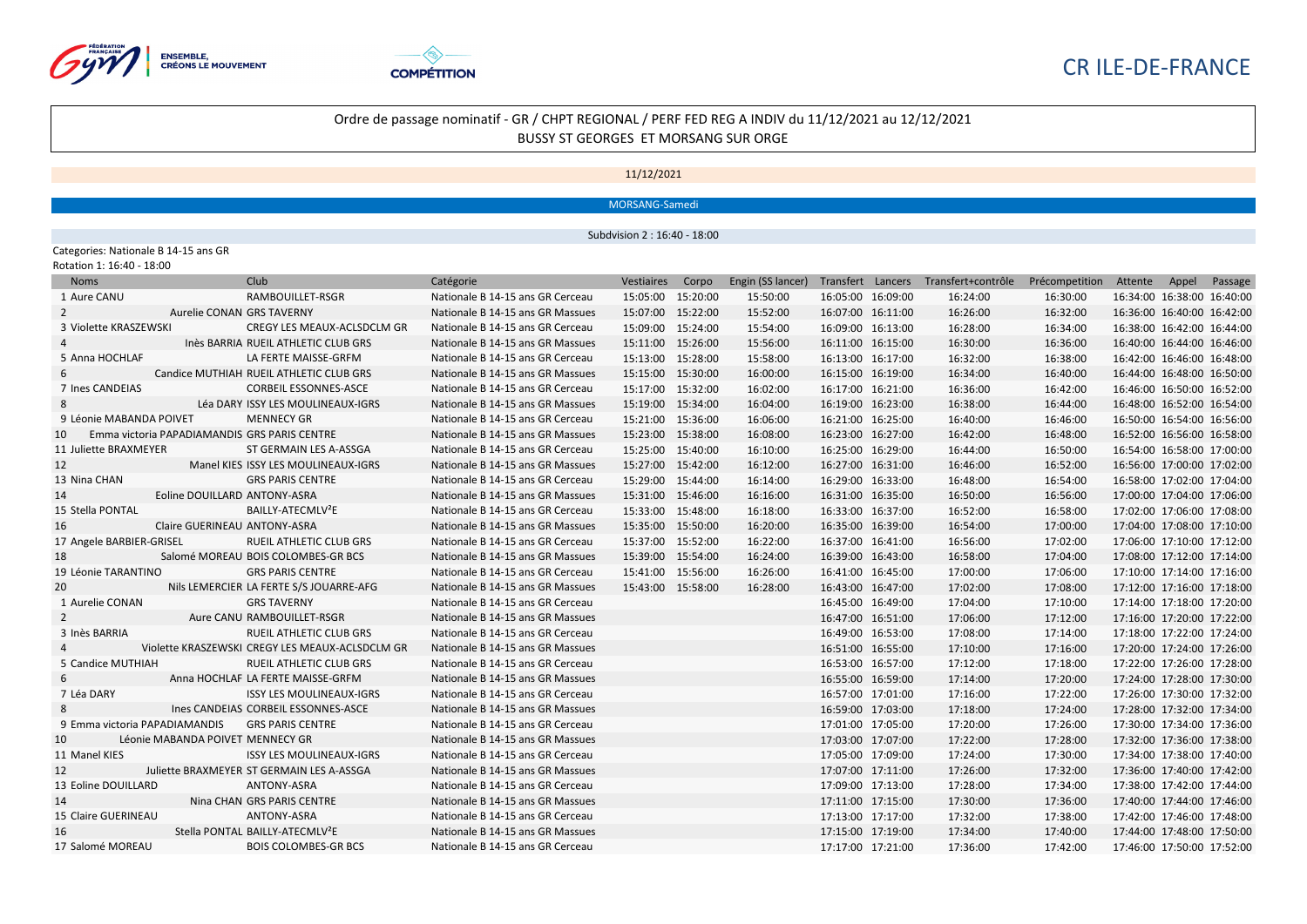



| 11/12/2021 |  |  |
|------------|--|--|
|------------|--|--|

|                   |                                               | MORSANG-Samedi                   |                   |          |          |                            |
|-------------------|-----------------------------------------------|----------------------------------|-------------------|----------|----------|----------------------------|
| 18                | Angele BARBIER-GRISEL RUEIL ATHLETIC CLUB GRS | Nationale B 14-15 ans GR Massues | 17:19:00 17:23:00 | 17:38:00 | 17:44:00 | 17:48:00 17:52:00 17:54:00 |
| 19 Nils LEMERCIER | LA FERTE S/S JOUARRE-AFG                      | Nationale B 14-15 ans GR Cerceau | 17:21:00 17:25:00 | 17:40:00 | 17:46:00 | 17:50:00 17:54:00 17:56:00 |
| 20                | Léonie TARANTINO GRS PARIS CENTRE             | Nationale B 14-15 ans GR Massues | 17:23:00 17:27:00 | 17:42:00 | 17:48:00 | 17:52:00 17:56:00 17:58:00 |

Palmarès - 18:00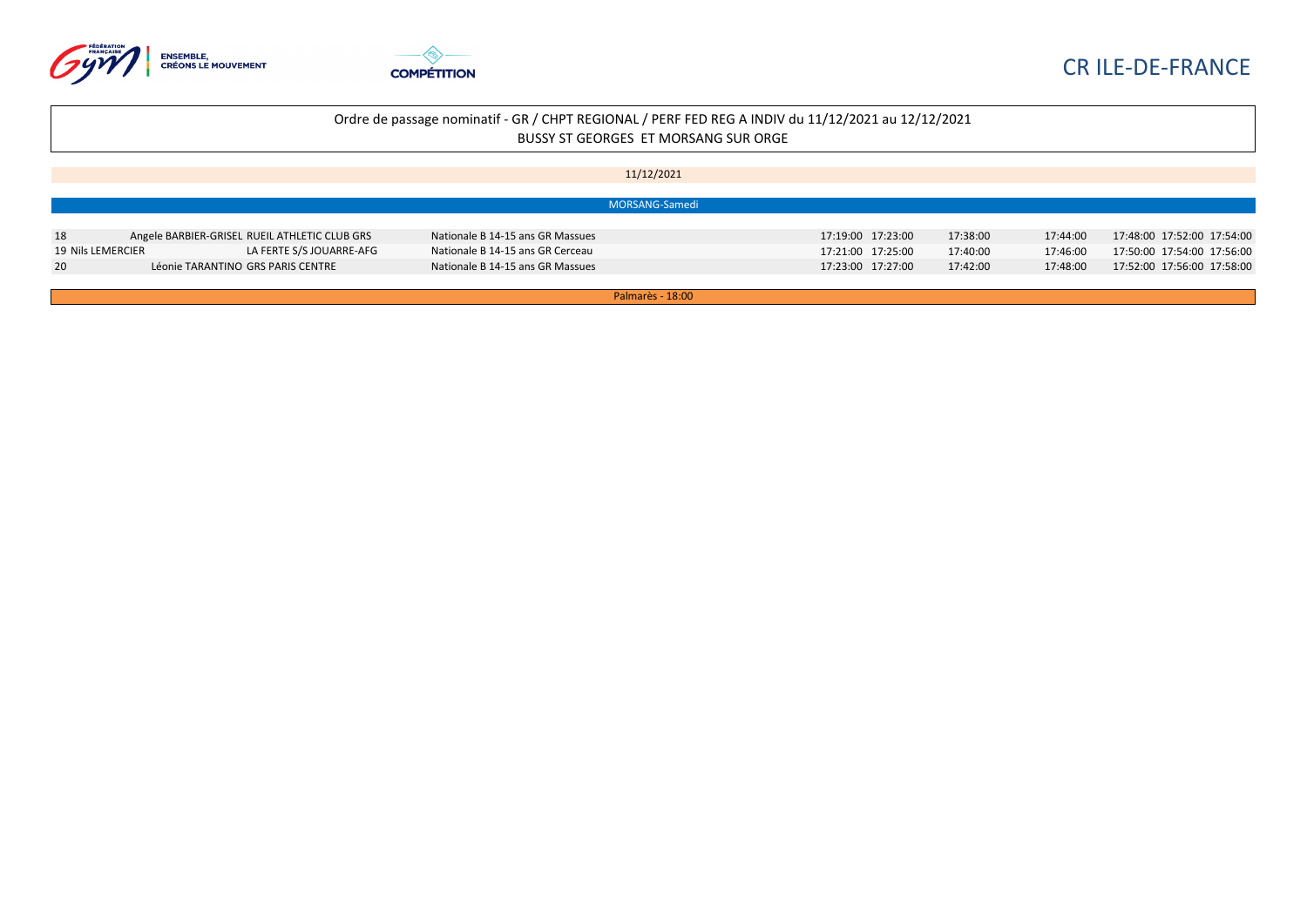



## Ordre de passage nominatif - GR / CHPT REGIONAL / PERF FED REG A INDIV du 11/12/2021 au 12/12/2021 BUSSY ST GEORGES ET MORSANG SUR ORGE

11/12/2021

MORSANG-Samedi

Subdvision 3 : 18:30 - 21:10

Categories: Federale 16-17 ans GR,Nationale C 16-17 ans GR Rotation 1: 18:30 - 21:10

| <b>Noms</b>                                  | Club                                       | Catégorie                        | Vestiaires        | Corpo    | Engin (SS lancer) |                   | Transfert Lancers Transfert+contrôle | Précompetition | Attente                    | Appel | Passage |
|----------------------------------------------|--------------------------------------------|----------------------------------|-------------------|----------|-------------------|-------------------|--------------------------------------|----------------|----------------------------|-------|---------|
| 1 Justine VAHE                               | RAMBOUILLET-RSGR                           | Federale 16-17 ans GR Corde      | 16:55:00 17:10:00 |          | 17:40:00          | 17:55:00 17:59:00 | 18:14:00                             | 18:20:00       | 18:24:00 18:28:00 18:30:00 |       |         |
| $\overline{2}$                               | Mathilde FRESNEAU VOISINS LE BX-VGRS       | Nationale C 16-17 ans GR Massues | 16:57:00 17:12:00 |          | 17:42:00          | 17:57:00 18:01:00 | 18:16:00                             | 18:22:00       | 18:26:00 18:30:00 18:32:00 |       |         |
| 3 Charlotte THOMAS                           | NOGENT S/ MARNE-ASC                        | Federale 16-17 ans GR Corde      | 16:59:00 17:14:00 |          | 17:44:00          | 17:59:00 18:03:00 | 18:18:00                             | 18:24:00       | 18:28:00 18:32:00 18:34:00 |       |         |
| Sophia GOUGAM THIAIS-TGR                     |                                            | Nationale C 16-17 ans GR Massues | 17:01:00 17:16:00 |          | 17:46:00          | 18:01:00 18:05:00 | 18:20:00                             | 18:26:00       | 18:30:00 18:34:00 18:36:00 |       |         |
| 5 Adeline GALLIN MARTEL                      | LA FERTE MAISSE-GRFM                       | Federale 16-17 ans GR Corde      | 17:03:00 17:18:00 |          | 17:48:00          | 18:03:00 18:07:00 | 18:22:00                             | 18:28:00       | 18:32:00 18:36:00 18:38:00 |       |         |
| Swan VITAL-SOUILHAC GRS PARIS CENTRE<br>-6   |                                            | Nationale C 16-17 ans GR Massues | 17:05:00 17:20:00 |          | 17:50:00          | 18:05:00 18:09:00 | 18:24:00                             | 18:30:00       | 18:34:00 18:38:00 18:40:00 |       |         |
| 7 Lou marie PERIN                            | SUCY-GR SUCY                               | Federale 16-17 ans GR Corde      | 17:07:00 17:22:00 |          | 17:52:00          | 18:07:00 18:11:00 | 18:26:00                             | 18:32:00       | 18:36:00 18:40:00 18:42:00 |       |         |
| 8                                            | Charlotte LEPAGE BOIS COLOMBES-GR BCS      | Nationale C 16-17 ans GR Massues | 17:09:00 17:24:00 |          | 17:54:00          | 18:09:00 18:13:00 | 18:28:00                             | 18:34:00       | 18:38:00 18:42:00 18:44:00 |       |         |
| 9 Justine VERTENEUILLE                       | RAMBOUILLET-RSGR                           | Federale 16-17 ans GR Corde      | 17:11:00 17:26:00 |          | 17:56:00          | 18:11:00 18:15:00 | 18:30:00                             | 18:36:00       | 18:40:00 18:44:00 18:46:00 |       |         |
| 10<br>Anais ZANG-ATANGANA GYM' PARIS 15      |                                            | Nationale C 16-17 ans GR Massues | 17:13:00 17:28:00 |          | 17:58:00          | 18:13:00 18:17:00 | 18:32:00                             | 18:38:00       | 18:42:00 18:46:00 18:48:00 |       |         |
| 11 Anna SABOT                                | <b>MENNECY GR</b>                          | Federale 16-17 ans GR Corde      | 17:15:00 17:30:00 |          | 18:00:00          | 18:15:00 18:19:00 | 18:34:00                             | 18:40:00       | 18:44:00 18:48:00 18:50:00 |       |         |
| 12<br>Gabriela PIRES THIAIS-TGR              |                                            | Nationale C 16-17 ans GR Massues | 17:17:00 17:32:00 |          | 18:02:00          | 18:17:00 18:21:00 | 18:36:00                             | 18:42:00       | 18:46:00 18:50:00 18:52:00 |       |         |
| 13 Lucie JOUANNET                            | <b>CLAMART GYM. 92</b>                     | Federale 16-17 ans GR Corde      | 17:19:00 17:34:00 |          | 18:04:00          | 18:19:00 18:23:00 | 18:38:00                             | 18:44:00       | 18:48:00 18:52:00 18:54:00 |       |         |
| 14                                           | Deva XAVIER BOIS COLOMBES-GR BCS           | Nationale C 16-17 ans GR Massues | 17:21:00 17:36:00 |          | 18:06:00          | 18:21:00 18:25:00 | 18:40:00                             | 18:46:00       | 18:50:00 18:54:00 18:56:00 |       |         |
| 15 Maeline LEGENDRE                          | LA FERTE MAISSE-GRFM                       | Federale 16-17 ans GR Corde      | 17:23:00 17:38:00 |          | 18:08:00          | 18:23:00 18:27:00 | 18:42:00                             | 18:48:00       | 18:52:00 18:56:00 18:58:00 |       |         |
| 16                                           | Ymane NDJIKEU-JEAN PARAY VIEILLE POSTE-GRP | Nationale C 16-17 ans GR Massues | 17:25:00          | 17:40:00 | 18:10:00          | 18:25:00 18:29:00 | 18:44:00                             | 18:50:00       | 18:54:00 18:58:00 19:00:00 |       |         |
| 17 Eline VETEL                               | <b>ANTONY-ASRA</b>                         | Federale 16-17 ans GR Corde      | 17:27:00          | 17:42:00 | 18:12:00          | 18:27:00 18:31:00 | 18:46:00                             | 18:52:00       | 18:56:00 19:00:00 19:02:00 |       |         |
| 18                                           | Charlotte PRONGUE BALLAINVILLIERS-GRB      | Nationale C 16-17 ans GR Massues | 17:29:00          | 17:44:00 | 18:14:00          | 18:29:00 18:33:00 | 18:48:00                             | 18:54:00       | 18:58:00 19:02:00 19:04:00 |       |         |
| 19 Noemie ROBIC                              | NOGENT S/ MARNE-ASC                        | Federale 16-17 ans GR Corde      | 17:31:00 17:46:00 |          | 18:16:00          | 18:31:00 18:35:00 | 18:50:00                             | 18:56:00       | 19:00:00 19:04:00 19:06:00 |       |         |
| 20                                           | Camille LECUYER RUEIL ATHLETIC CLUB GRS    | Nationale C 16-17 ans GR Massues | 17:33:00 17:48:00 |          | 18:18:00          | 18:33:00 18:37:00 | 18:52:00                             | 18:58:00       | 19:02:00 19:06:00 19:08:00 |       |         |
| 21 Thais REPINCAY                            | ANTONY-ASRA                                | Federale 16-17 ans GR Corde      | 17:35:00 17:50:00 |          | 18:20:00          | 18:35:00 18:39:00 | 18:54:00                             | 19:00:00       | 19:04:00 19:08:00 19:10:00 |       |         |
| 22                                           | Manon LASSERRE VOISINS LE BX-VGRS          | Nationale C 16-17 ans GR Massues | 17:37:00 17:52:00 |          | 18:22:00          | 18:37:00 18:41:00 | 18:56:00                             | 19:02:00       | 19:06:00 19:10:00 19:12:00 |       |         |
| 23 Matilde GUILLAUMAT                        | PONTAULT COMBAULT-UMSPC GR                 | Federale 16-17 ans GR Corde      | 17:39:00 17:54:00 |          | 18:24:00          | 18:39:00 18:43:00 | 18:58:00                             | 19:04:00       | 19:08:00 19:12:00 19:14:00 |       |         |
| Mélanie MANGIN MEYER ARGENTEUIL-COMAGR<br>24 |                                            | Nationale C 16-17 ans GR Massues | 17:41:00 17:56:00 |          | 18:26:00          | 18:41:00 18:45:00 | 19:00:00                             | 19:06:00       | 19:10:00 19:14:00 19:16:00 |       |         |
| 25 Carla RIO                                 | <b>ANTONY GR</b>                           | Federale 16-17 ans GR Corde      | 17:43:00 17:58:00 |          | 18:28:00          | 18:43:00 18:47:00 | 19:02:00                             | 19:08:00       | 19:12:00 19:16:00 19:18:00 |       |         |
| Clarisse DELALLEAU CHEVREUSE GRS<br>26       |                                            | Nationale C 16-17 ans GR Massues | 17:45:00          | 18:00:00 | 18:30:00          | 18:45:00 18:49:00 | 19:04:00                             | 19:10:00       | 19:14:00 19:18:00 19:20:00 |       |         |
| 27 Lylou BENVENISTE                          | NOGENT S/ MARNE-ASC                        | Federale 16-17 ans GR Corde      | 17:47:00          | 18:02:00 | 18:32:00          | 18:47:00 18:51:00 | 19:06:00                             | 19:12:00       | 19:16:00 19:20:00 19:22:00 |       |         |
| Garance BRANCHET GYM' PARIS 15<br>28         |                                            | Nationale C 16-17 ans GR Massues | 17:49:00          | 18:04:00 | 18:34:00          | 18:49:00 18:53:00 | 19:08:00                             | 19:14:00       | 19:18:00 19:22:00 19:24:00 |       |         |
| 29 Lou COUSINIE                              | <b>BOIS COLOMBES-GR BCS</b>                | Federale 16-17 ans GR Corde      | 17:51:00          | 18:06:00 | 18:36:00          | 18:51:00 18:55:00 | 19:10:00                             | 19:16:00       | 19:20:00 19:24:00 19:26:00 |       |         |
| 30                                           | Lily EL NAGGAR ISSY LES MOULINEAUX-IGRS    | Nationale C 16-17 ans GR Massues | 17:53:00          | 18:08:00 | 18:38:00          | 18:53:00 18:57:00 | 19:12:00                             | 19:18:00       | 19:22:00 19:26:00 19:28:00 |       |         |
| 31 Margaux USINIER                           | PONTAULT COMBAULT-UMSPC GR                 | Federale 16-17 ans GR Corde      | 17:55:00          | 18:10:00 | 18:40:00          | 18:55:00 18:59:00 | 19:14:00                             | 19:20:00       | 19:24:00 19:28:00 19:30:00 |       |         |
| Charlyne IBTATEN CRETEIL-USC GR<br>32        |                                            | Nationale C 16-17 ans GR Massues | 17:57:00          | 18:12:00 | 18:42:00          | 18:57:00 19:01:00 | 19:16:00                             | 19:22:00       | 19:26:00 19:30:00 19:32:00 |       |         |
| 33 Elsa KARSENTY                             | PONTAULT COMBAULT-UMSPC GR                 | Federale 16-17 ans GR Corde      | 17:59:00          | 18:14:00 | 18:44:00          | 18:59:00 19:03:00 | 19:18:00                             | 19:24:00       | 19:28:00 19:32:00 19:34:00 |       |         |
| 34                                           | Léa LAMIOT ARGENTEUIL-COMAGR               | Nationale C 16-17 ans GR Massues | 18:01:00          | 18:16:00 | 18:46:00          | 19:01:00 19:05:00 | 19:20:00                             | 19:26:00       | 19:30:00 19:34:00 19:36:00 |       |         |
| 35 Celia BRIAND                              | BALLAINVILLIERS-GRB                        | Federale 16-17 ans GR Corde      | 18:03:00          | 18:18:00 | 18:48:00          | 19:03:00 19:07:00 | 19:22:00                             | 19:28:00       | 19:32:00 19:36:00 19:38:00 |       |         |
| 36                                           | Erine ALDUC RAMBOUILLET-RSGR               | Nationale C 16-17 ans GR Massues | 18:05:00          | 18:20:00 | 18:50:00          | 19:05:00 19:09:00 | 19:24:00                             | 19:30:00       | 19:34:00 19:38:00 19:40:00 |       |         |
| 37 Elea BORDI                                | <b>CORBEIL ESSONNES-ASCE</b>               | Federale 16-17 ans GR Corde      | 18:07:00          | 18:22:00 | 18:52:00          | 19:07:00 19:11:00 | 19:26:00                             | 19:32:00       | 19:36:00 19:40:00 19:42:00 |       |         |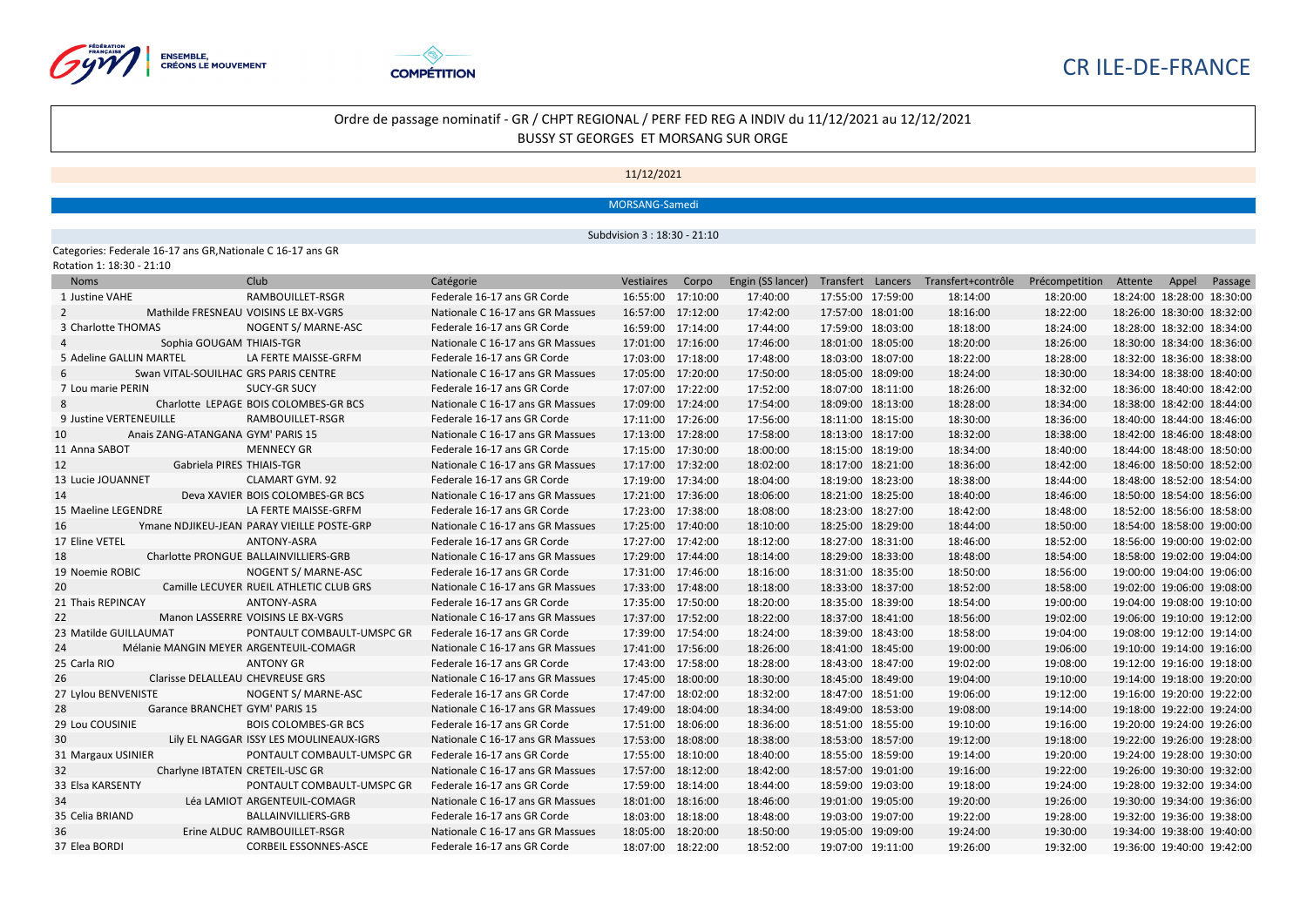



|                                                            |                                                              | MORSANG-Samedi |                   |          |                   |          |          |                            |
|------------------------------------------------------------|--------------------------------------------------------------|----------------|-------------------|----------|-------------------|----------|----------|----------------------------|
|                                                            |                                                              |                |                   |          |                   |          |          |                            |
| 38<br>Eva SOUTIERE MORSANG GR                              | Nationale C 16-17 ans GR Massues                             |                | 18:09:00 18:24:00 | 18:54:00 | 19:09:00 19:13:00 | 19:28:00 | 19:34:00 | 19:38:00 19:42:00 19:44:00 |
| 39 Charlotte BEAUGRAND<br>BALLAINVILLIERS-GRB              | Federale 16-17 ans GR Corde                                  |                | 18:11:00 18:26:00 | 18:56:00 | 19:11:00 19:15:00 | 19:30:00 | 19:36:00 | 19:40:00 19:44:00 19:46:00 |
| 40<br>Noémie CARON GRS TAVERNY                             | Nationale C 16-17 ans GR Massues                             |                | 18:13:00 18:28:00 | 18:58:00 | 19:13:00 19:17:00 | 19:32:00 | 19:38:00 | 19:42:00 19:46:00 19:48:00 |
| 41 Swanny-Lou LEBRETON<br><b>GRS GLACIERE XIII PARIS</b>   | Federale 16-17 ans GR Corde                                  |                | 18:15:00 18:30:00 | 19:00:00 | 19:15:00 19:19:00 | 19:34:00 | 19:40:00 | 19:44:00 19:48:00 19:50:00 |
| 42<br>Marie GAUDINIERE MONTIGNY LE BX-MLBG                 | Nationale C 16-17 ans GR Massues                             |                | 18:17:00 18:32:00 | 19:02:00 | 19:17:00 19:21:00 | 19:36:00 | 19:42:00 | 19:46:00 19:50:00 19:52:00 |
| 43 Margaux GOUBIN<br>L'ANCIENNE DE PARIS                   | Federale 16-17 ans GR Corde                                  |                | 18:19:00 18:34:00 | 19:04:00 | 19:19:00 19:23:00 | 19:38:00 | 19:44:00 | 19:48:00 19:52:00 19:54:00 |
| 44<br>Anaïs MARCEL COURBEVOIE GYM' RYTHMIQUE               | Nationale C 16-17 ans GR Massues                             |                | 18:21:00 18:36:00 | 19:06:00 | 19:21:00 19:25:00 | 19:40:00 | 19:46:00 | 19:50:00 19:54:00 19:56:00 |
| 45 Elsa LECANTE<br>LA FERTE MAISSE-GRFM                    | Federale 16-17 ans GR Corde                                  |                | 18:23:00 18:38:00 | 19:08:00 | 19:23:00 19:27:00 | 19:42:00 | 19:48:00 | 19:52:00 19:56:00 19:58:00 |
| Leanne BOULANGER PARAY VIEILLE POSTE-GRP<br>46             | Nationale C 16-17 ans GR Massues                             |                | 18:25:00 18:40:00 | 19:10:00 | 19:25:00 19:29:00 | 19:44:00 | 19:50:00 | 19:54:00 19:58:00 20:00:00 |
| 47 Julie MESSINA<br>CLAMART GYM. 92                        | Federale 16-17 ans GR Corde                                  |                | 18:27:00 18:42:00 | 19:12:00 | 19:27:00 19:31:00 | 19:46:00 | 19:52:00 | 19:56:00 20:00:00 20:02:00 |
| 48<br>Amélie CUVELIER ARGENTEUIL-COMAGR                    | Nationale C 16-17 ans GR Massues                             |                | 18:29:00 18:44:00 | 19:14:00 | 19:29:00 19:33:00 | 19:48:00 | 19:54:00 | 19:58:00 20:02:00 20:04:00 |
| 49 Lana LECUYER<br><b>THIAIS-TGR</b>                       | Federale 16-17 ans GR Corde                                  |                | 18:31:00 18:46:00 | 19:16:00 | 19:31:00 19:35:00 | 19:50:00 | 19:56:00 | 20:00:00 20:04:00 20:06:00 |
| 50<br>Elina SIRIU MENNECY GR                               | Nationale C 16-17 ans GR Massues                             |                | 18:33:00 18:48:00 | 19:18:00 | 19:33:00 19:37:00 | 19:52:00 | 19:58:00 | 20:02:00 20:06:00 20:08:00 |
| 51 Léna MARCEK                                             | RUEIL ATHLETIC CLUB GRS<br>Federale 16-17 ans GR Corde       |                | 18:35:00 18:50:00 | 19:20:00 | 19:35:00 19:39:00 | 19:54:00 | 20:00:00 | 20:04:00 20:08:00 20:10:00 |
| 52<br>Juliette FLOBERT SUCY-GR SUCY                        | Nationale C 16-17 ans GR Massues                             |                | 18:37:00 18:52:00 | 19:22:00 | 19:37:00 19:41:00 | 19:56:00 | 20:02:00 | 20:06:00 20:10:00 20:12:00 |
| 53 Clémence COLLAS<br>BALLAINVILLIERS-GRB                  | Federale 16-17 ans GR Corde                                  |                | 18:39:00 18:54:00 | 19:24:00 | 19:39:00 19:43:00 | 19:58:00 | 20:04:00 | 20:08:00 20:12:00 20:14:00 |
| Pauline AURIGNAC ARGENTEUIL-COMAGR<br>54                   | Nationale C 16-17 ans GR Massues                             |                | 18:41:00 18:56:00 | 19:26:00 | 19:41:00 19:45:00 | 20:00:00 | 20:06:00 | 20:10:00 20:14:00 20:16:00 |
| 55 Marine RETULLI<br>LA FERTE MAISSE-GRFM                  | Federale 16-17 ans GR Corde                                  |                | 18:43:00 18:58:00 | 19:28:00 | 19:43:00 19:47:00 | 20:02:00 | 20:08:00 | 20:12:00 20:16:00 20:18:00 |
| 56<br>Ambre CHAPUS THIAIS-TGR                              | Nationale C 16-17 ans GR Massues                             |                | 18:45:00 19:00:00 | 19:30:00 | 19:45:00 19:49:00 | 20:04:00 | 20:10:00 | 20:14:00 20:18:00 20:20:00 |
| 57 Juliette GROBON                                         | PONTAULT COMBAULT-UMSPC GR<br>Federale 16-17 ans GR Corde    |                | 18:47:00 19:02:00 | 19:32:00 | 19:47:00 19:51:00 | 20:06:00 | 20:12:00 | 20:16:00 20:20:00 20:22:00 |
| 58<br>Lise MASSON BALLAINVILLIERS-GRB                      | Nationale C 16-17 ans GR Massues                             |                | 18:49:00 19:04:00 | 19:34:00 | 19:49:00 19:53:00 | 20:08:00 | 20:14:00 | 20:18:00 20:22:00 20:24:00 |
| 59 Sophia lou STELLA<br>ANTONY GR                          | Federale 16-17 ans GR Corde                                  |                | 18:51:00 19:06:00 | 19:36:00 | 19:51:00 19:55:00 | 20:10:00 | 20:16:00 | 20:20:00 20:24:00 20:26:00 |
| 60<br>Camille LERAY MENNECY GR                             | Nationale C 16-17 ans GR Massues                             |                | 18:53:00 19:08:00 | 19:38:00 | 19:53:00 19:57:00 | 20:12:00 | 20:18:00 | 20:22:00 20:26:00 20:28:00 |
| 61 Domitille LE RUYET<br>BALLAINVILLIERS-GRB               | Federale 16-17 ans GR Corde                                  |                | 18:55:00 19:10:00 | 19:40:00 | 19:55:00 19:59:00 | 20:14:00 | 20:20:00 | 20:24:00 20:28:00 20:30:00 |
| Rouslana GAWRA VILLEPINTOISE-GRV<br>62                     | Nationale C 16-17 ans GR Massues                             |                | 18:57:00 19:12:00 | 19:42:00 | 19:57:00 20:01:00 | 20:16:00 | 20:22:00 | 20:26:00 20:30:00 20:32:00 |
| 63 Victorine TERRIERE<br><b>BOIS COLOMBES-GR BCS</b>       | Federale 16-17 ans GR Corde                                  |                | 18:59:00 19:14:00 | 19:44:00 | 19:59:00 20:03:00 | 20:18:00 | 20:24:00 | 20:28:00 20:32:00 20:34:00 |
| 64<br>Clélia LEGRAS-DECAUCHY BAILLY-ATECMLV <sup>2</sup> E | Nationale C 16-17 ans GR Massues                             |                | 19:01:00 19:16:00 | 19:46:00 | 20:01:00 20:05:00 | 20:20:00 | 20:26:00 | 20:30:00 20:34:00 20:36:00 |
| 65 Elisa DI BARTOLO<br><b>ANTONY-ASRA</b>                  | Federale 16-17 ans GR Corde                                  |                | 19:03:00 19:18:00 | 19:48:00 | 20:03:00 20:07:00 | 20:22:00 | 20:28:00 | 20:32:00 20:36:00 20:38:00 |
| 66<br>Adeline DEGROIDE VILLEPINTOISE-GRV                   | Nationale C 16-17 ans GR Massues                             |                | 19:05:00 19:20:00 | 19:50:00 | 20:05:00 20:09:00 | 20:24:00 | 20:30:00 | 20:34:00 20:38:00 20:40:00 |
| 67 Lilou CLEMENT                                           | <b>CORBEIL ESSONNES-ASCE</b><br>Federale 16-17 ans GR Corde  |                | 19:07:00 19:22:00 | 19:52:00 | 20:07:00 20:11:00 | 20:26:00 | 20:32:00 | 20:36:00 20:40:00 20:42:00 |
| 68<br>Chloé BEREAU SCA 2000 EVRY                           | Nationale C 16-17 ans GR Massues                             |                | 19:09:00 19:24:00 | 19:54:00 | 20:09:00 20:13:00 | 20:28:00 | 20:34:00 | 20:38:00 20:42:00 20:44:00 |
| 69 Chanelle BAWU<br>ARGENTEUIL-COMAGR                      | Federale 16-17 ans GR Corde                                  |                | 19:11:00 19:26:00 | 19:56:00 | 20:11:00 20:15:00 | 20:30:00 | 20:36:00 | 20:40:00 20:44:00 20:46:00 |
| Marion BOUEDEC GYM' PARIS 15<br>70                         | Nationale C 16-17 ans GR Massues                             |                | 19:13:00 19:28:00 | 19:58:00 | 20:13:00 20:17:00 | 20:32:00 | 20:38:00 | 20:42:00 20:46:00 20:48:00 |
| 71 Julia SORIAUX-ZONTA<br><b>MENNECY GR</b>                | Federale 16-17 ans GR Corde                                  |                | 19:15:00 19:30:00 | 20:00:00 | 20:15:00 20:19:00 | 20:34:00 | 20:40:00 | 20:44:00 20:48:00 20:50:00 |
| 72<br>Cassandre PERNOLLET GRS TAVERNY                      | Nationale C 16-17 ans GR Massues                             |                | 19:17:00 19:32:00 | 20:02:00 | 20:17:00 20:21:00 | 20:36:00 | 20:42:00 | 20:46:00 20:50:00 20:52:00 |
| 73 Marion COURTES<br><b>SUCY-GR SUCY</b>                   | Federale 16-17 ans GR Corde                                  |                | 19:19:00 19:34:00 | 20:04:00 | 20:19:00 20:23:00 | 20:38:00 | 20:44:00 | 20:48:00 20:52:00 20:54:00 |
| 74<br>Aureane DAMASE ARGENTEUIL-COMAGR                     | Nationale C 16-17 ans GR Massues                             |                | 19:21:00 19:36:00 | 20:06:00 | 20:21:00 20:25:00 | 20:40:00 | 20:46:00 | 20:50:00 20:54:00 20:56:00 |
| 75 Charlène LECOURT<br><b>MENNECY GR</b>                   | Federale 16-17 ans GR Corde                                  |                | 19:23:00 19:38:00 | 20:08:00 | 20:23:00 20:27:00 | 20:42:00 | 20:48:00 | 20:52:00 20:56:00 20:58:00 |
| 76<br>Julie GOSGNACH CHEVREUSE GRS                         | Nationale C 16-17 ans GR Massues                             |                | 19:25:00 19:40:00 | 20:10:00 | 20:25:00 20:29:00 | 20:44:00 | 20:50:00 | 20:54:00 20:58:00 21:00:00 |
| 77 Justine HOUSSIAUX                                       | <b>FOSSES MARLY LA V-AGFM</b><br>Federale 16-17 ans GR Corde |                | 19:27:00 19:42:00 | 20:12:00 | 20:27:00 20:31:00 | 20:46:00 | 20:52:00 | 20:56:00 21:00:00 21:02:00 |
| Pauline BASTOS NOGENT S/ MARNE-ASC<br>78                   | Nationale C 16-17 ans GR Massues                             |                | 19:29:00 19:44:00 | 20:14:00 | 20:29:00 20:33:00 | 20:48:00 | 20:54:00 | 20:58:00 21:02:00 21:04:00 |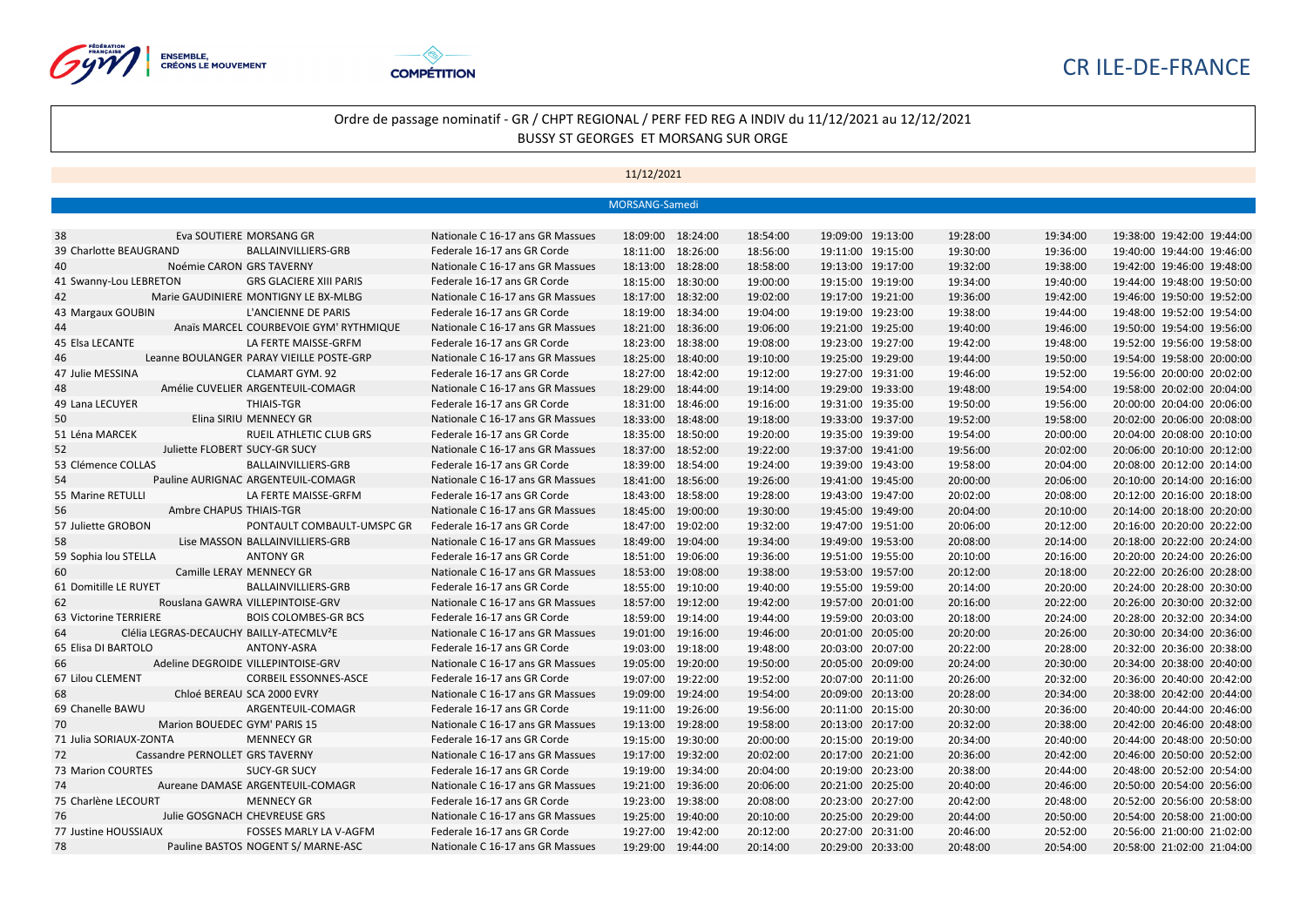



|                 |                         |                                  | 11/12/2021         |          |                   |          |          |                            |
|-----------------|-------------------------|----------------------------------|--------------------|----------|-------------------|----------|----------|----------------------------|
|                 |                         |                                  |                    |          |                   |          |          |                            |
|                 |                         |                                  | MORSANG-Samedi     |          |                   |          |          |                            |
|                 |                         |                                  |                    |          |                   |          |          |                            |
| 79 Maëlys ADENS | ANTONY-ASRA             | Federale 16-17 ans GR Corde      | 19:31:00  19:46:00 | 20:16:00 | 20:31:00 20:35:00 | 20:50:00 | 20:56:00 | 21:00:00 21:04:00 21:06:00 |
| 80              | Eva FRANCOIS THIAIS-TGR | Nationale C 16-17 ans GR Massues | 19:33:00 19:48:00  | 20:18:00 | 20:33:00 20:37:00 | 20:52:00 | 20:58:00 | 21:02:00 21:06:00 21:08:00 |
|                 |                         |                                  |                    |          |                   |          |          |                            |
|                 |                         |                                  | Palmarès - 21:10   |          |                   |          |          |                            |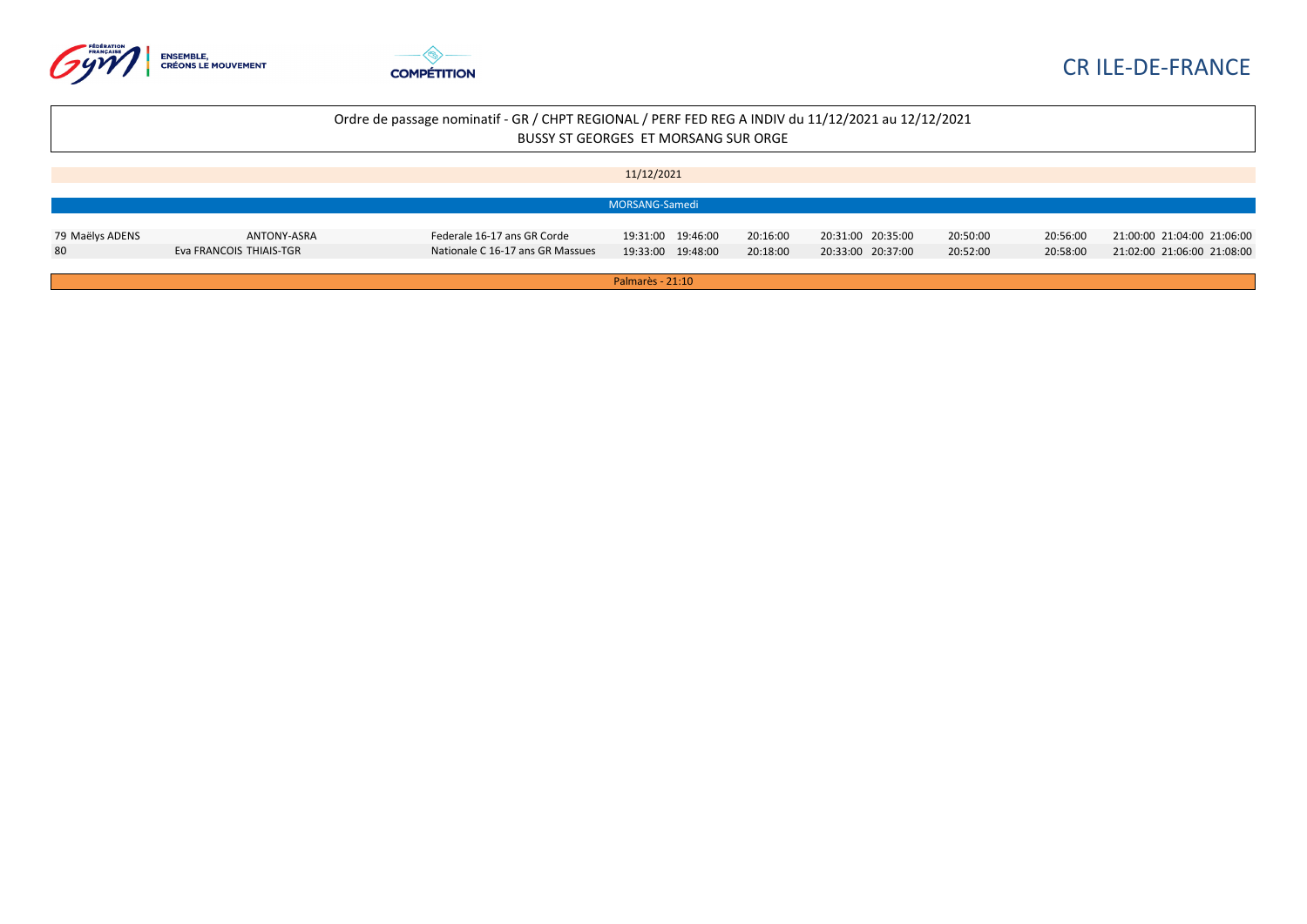



#### 12/12/2021

MORSANG-Dimanche

Matin - 10:00

Subdvision 1 : 10:00 - 11:20

Categories: Nationale 11 ans GR Rotation 1: 10:00 - 11:20

Noms Club Catégorie Vestiaires Corpo Engin (ss lancer) Transfert Lancers Transfert+Contrôle Précompetition Attente Appel Passage Lina DJEBAR THIAIS-TGR Nationale 11 ans GR Mains Libres 08:25:00 08:40:00 09:10:00 09:25:00 09:29:00 09:44:00 09:50:00 09:54:00 09:58:00 10:00:00 Anna PHILIPPS SUCY-GR SUCY Nationale 11 ans GR Massues 08:27:00 08:42:00 09:12:00 09:27:00 09:31:00 09:46:00 09:52:00 09:56:00 10:00:00 10:02:00 Victorine TEILLET RUEIL ATHLETIC CLUB GRS Nationale 11 ans GR Mains Libres 08:29:00 08:44:00 09:14:00 09:29:00 09:33:00 09:48:00 09:54:00 09:58:00 10:02:00 10:04:00 Djazz DOURNAUX NOGENT S/ MARNE-ASC Nationale 11 ans GR Massues 08:31:00 08:46:00 09:16:00 09:31:00 09:35:00 09:50:00 09:56:00 10:00:00 10:04:00 10:06:00 Natasha BROUWET NOGENT S/ MARNE-ASC Nationale 11 ans GR Mains Libres 08:33:00 08:48:00 09:18:00 09:33:00 09:37:00 09:52:00 09:58:00 10:02:00 10:06:00 10:08:00 Louise BERTRAND-ALEXANDRE CRETEIL-USC GR Nationale 11 ans GR Massues 08:35:00 08:50:00 09:20:00 09:35:00 09:39:00 09:54:00 10:00:00 10:04:00 10:08:00 10:10:00 Lou BUSSIERE BAILLY-ATECMLV²E Nationale 11 ans GR Mains Libres 08:37:00 08:52:00 09:22:00 09:37:00 09:41:00 09:56:00 10:02:00 10:06:00 10:10:00 10:12:00 Yelisaveta SHAPOVALOVA GRS PARIS CENTRE Nationale 11 ans GR Massues 08:39:00 08:54:00 09:24:00 09:39:00 09:43:00 09:58:00 10:04:00 10:08:00 10:12:00 10:14:00 Julia MAVROÏDIS CRETEIL-USC GR Nationale 11 ans GR Mains Libres 08:41:00 08:56:00 09:26:00 09:41:00 09:45:00 10:00:00 10:06:00 10:10:00 10:14:00 10:16:00 Alexandrina BRAILEAN CLUB ATHLETIQUE DE VITRY Nationale 11 ans GR Massues 08:43:00 08:58:00 09:28:00 09:43:00 09:47:00 10:02:00 10:08:00 10:12:00 10:16:00 10:18:00 Loane VOIROL BAILLY-ATECMLV²E Nationale 11 ans GR Mains Libres 08:45:00 09:00:00 09:30:00 09:45:00 09:49:00 10:04:00 10:10:00 10:14:00 10:18:00 10:20:00 Romy AYALON JEGOUX BALLAINVILLIERS-GRB Nationale 11 ans GR Massues 08:47:00 09:02:00 09:32:00 09:47:00 09:51:00 10:06:00 10:12:00 10:16:00 10:20:00 10:22:00 Lisa MELIOT-COTIN BALLAINVILLIERS-GRB Nationale 11 ans GR Mains Libres 08:49:00 09:04:00 09:34:00 09:49:00 09:53:00 10:08:00 10:14:00 10:18:00 10:22:00 10:24:00 Tess rose CHANU PONTAULT COMBAULT-UMSPC GR Nationale 11 ans GR Massues 08:51:00 09:06:00 09:36:00 09:51:00 09:55:00 10:10:00 10:16:00 10:20:00 10:24:00 10:26:00 Julianna VYNCKE CRETEIL-USC GR Nationale 11 ans GR Mains Libres 08:53:00 09:08:00 09:38:00 09:53:00 09:57:00 10:12:00 10:18:00 10:22:00 10:26:00 10:28:00 Jane HENOCQUE LA FERTE MAISSE-GRFM Nationale 11 ans GR Massues 08:55:00 09:10:00 09:40:00 09:55:00 09:59:00 10:14:00 10:20:00 10:24:00 10:28:00 10:30:00 Tayla BOUCHEKOUT GRS PARIS CENTRE Nationale 11 ans GR Mains Libres 08:57:00 09:12:00 09:42:00 09:57:00 10:01:00 10:16:00 10:22:00 10:26:00 10:30:00 10:32:00 Cassandre VIATOR--FAUDOT CLUB ATHLETIQUE DE VITRY Nationale 11 ans GR Massues 08:59:00 09:14:00 09:44:00 09:59:00 10:03:00 10:18:00 10:24:00 10:28:00 10:32:00 10:34:00 Anna PHILIPPS SUCY-GR SUCY Nationale 11 ans GR Mains Libres 10:01:00 10:05:00 10:20:00 10:26:00 10:30:00 10:34:00 10:36:00 2 Lina DJEBAR THIAIS-TGR Nationale 11 ans GR Massues 10:03:00 10:07:00 10:07:00 10:22:00 10:28:00 10:38:00 10:38:00 10:38:00 10:38:00 10:38:00 10:38:00 10:08:00 10:08:00 10:08:00 10:38:00 10:08:00 10:38:00 10:38:00 10:38:0 Djazz DOURNAUX NOGENT S/ MARNE-ASC Nationale 11 ans GR Mains Libres 10:05:00 10:09:00 10:24:00 10:30:00 10:34:00 10:38:00 10:40:00 Victorine TEILLET RUEIL ATHLETIC CLUB GRS Nationale 11 ans GR Massues 10:07:00 10:11:00 10:26:00 10:32:00 10:36:00 10:40:00 10:42:00 Louise BERTRAND-ALEXANDRE CRETEIL-USC GR Nationale 11 ans GR Mains Libres 10:09:00 10:13:00 10:28:00 10:34:00 10:38:00 10:42:00 10:44:00 Natasha BROUWET NOGENT S/ MARNE-ASC Nationale 11 ans GR Massues 10:11:00 10:15:00 10:30:00 10:36:00 10:40:00 10:44:00 10:46:00 Yelisaveta SHAPOVALOVA GRS PARIS CENTRE Nationale 11 ans GR Mains Libres 10:13:00 10:17:00 10:32:00 10:38:00 10:42:00 10:46:00 10:48:00 Lou BUSSIERE BAILLY-ATECMLV²E Nationale 11 ans GR Massues 10:15:00 10:19:00 10:34:00 10:40:00 10:44:00 10:48:00 10:50:00 Alexandrina BRAILEAN CLUB ATHLETIQUE DE VITRY Nationale 11 ans GR Mains Libres 10:17:00 10:21:00 10:36:00 10:42:00 10:46:00 10:50:00 10:52:00 Julia MAVROÏDIS CRETEIL-USC GR Nationale 11 ans GR Massues 10:19:00 10:23:00 10:38:00 10:44:00 10:48:00 10:52:00 10:54:00 Romy AYALON JEGOUX BALLAINVILLIERS-GRB Nationale 11 ans GR Mains Libres 10:21:00 10:25:00 10:40:00 10:46:00 10:50:00 10:54:00 10:56:00 Loane VOIROL BAILLY-ATECMLV²E Nationale 11 ans GR Massues 10:23:00 10:27:00 10:42:00 10:48:00 10:52:00 10:56:00 10:58:00 Tess rose CHANU PONTAULT COMBAULT-UMSPC GR Nationale 11 ans GR Mains Libres 10:25:00 10:29:00 10:44:00 10:50:00 10:54:00 10:58:00 11:00:00 Lisa MELIOT-COTIN BALLAINVILLIERS-GRB Nationale 11 ans GR Massues 10:27:00 10:31:00 10:46:00 10:52:00 10:56:00 11:00:00 11:02:00 Jane HENOCQUE LA FERTE MAISSE-GRFM Nationale 11 ans GR Mains Libres 10:29:00 10:33:00 10:48:00 10:54:00 10:58:00 11:02:00 11:04:00 Julianna VYNCKE CRETEIL-USC GR Nationale 11 ans GR Massues 10:31:00 10:35:00 10:50:00 10:56:00 11:00:00 11:04:00 11:06:00 Cassandre VIATOR--FAUDOT CLUB ATHLETIQUE DE VITRY Nationale 11 ans GR Mains Libres 10:33:00 10:37:00 10:52:00 10:58:00 11:02:00 11:06:00 11:08:00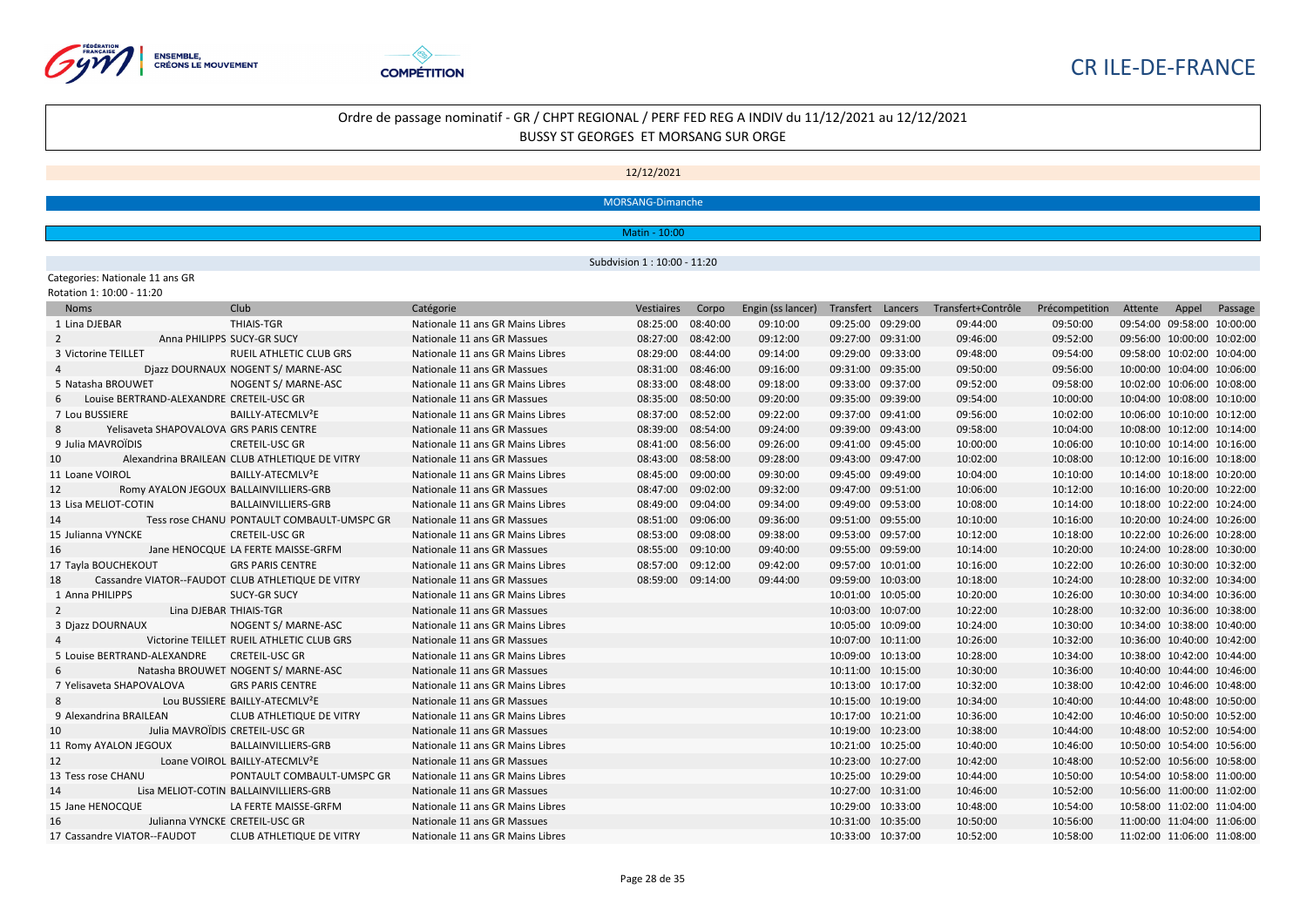



|    |                                   | Ordre de passage nominatif - GR / CHPT REGIONAL / PERF FED REG A INDIV du 11/12/2021 au 12/12/2021 | BUSSY ST GEORGES ET MORSANG SUR ORGE |                   |          |          |                            |
|----|-----------------------------------|----------------------------------------------------------------------------------------------------|--------------------------------------|-------------------|----------|----------|----------------------------|
|    |                                   |                                                                                                    | 12/12/2021                           |                   |          |          |                            |
|    |                                   |                                                                                                    | MORSANG-Dimanche                     |                   |          |          |                            |
| 18 | Tayla BOUCHEKOUT GRS PARIS CENTRE | Nationale 11 ans GR Massues                                                                        |                                      | 10:35:00 10:39:00 | 10:54:00 | 11:00:00 | 11:04:00 11:08:00 11:10:00 |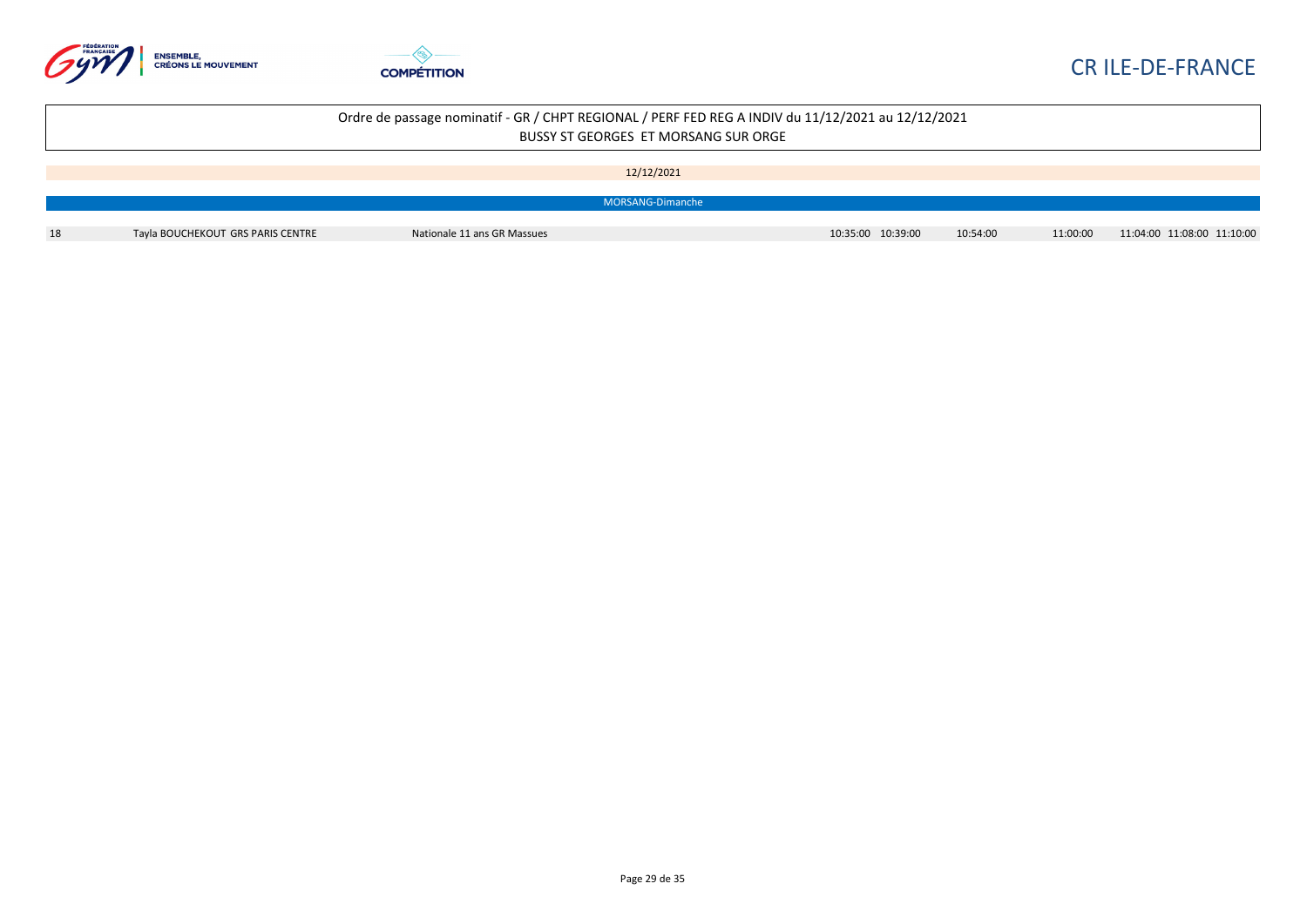



12/12/2021

MORSANG-Dimanche

Subdvision 2 : 11:20 - 12:40

#### Categories: Nationale 10 ans GR

| Rotation 1: 11:20 - 12:40 |  |  |  |
|---------------------------|--|--|--|
|---------------------------|--|--|--|

| <b>Noms</b>              | Club                                      | Catégorie                        | Vestiaires        | Corpo    | Engin (ss lancer) |                   | Transfert Lancers Transfert+Contrôle | Précompetition | Attente                    | Appel Passage |
|--------------------------|-------------------------------------------|----------------------------------|-------------------|----------|-------------------|-------------------|--------------------------------------|----------------|----------------------------|---------------|
| 1 Alessia ANTIPPAS       | WISSOUS-GCW                               | Nationale 10 ans GR Mains Libres | 09:45:00 10:00:00 |          | 10:30:00          | 10:45:00 10:49:00 | 11:04:00                             | 11:10:00       | 11:14:00 11:18:00 11:20:00 |               |
|                          | Mina YASUMOTO GYM' PARIS 15               | Nationale 10 ans GR Massues      | 09:47:00 10:02:00 |          | 10:32:00          | 10:47:00 10:51:00 | 11:06:00                             | 11:12:00       | 11:16:00 11:20:00 11:22:00 |               |
| 3 Rébecca LURO           | <b>BOIS COLOMBES-GR BCS</b>               | Nationale 10 ans GR Mains Libres | 09:49:00 10:04:00 |          | 10:34:00          | 10:49:00 10:53:00 | 11:08:00                             | 11:14:00       | 11:18:00 11:22:00 11:24:00 |               |
|                          | Enaella LEZINEAU ST GERMAIN LES A-ASSGA   | Nationale 10 ans GR Massues      | 09:51:00 10:06:00 |          | 10:36:00          | 10:51:00 10:55:00 | 11:10:00                             | 11:16:00       | 11:20:00 11:24:00 11:26:00 |               |
| 5 Alexandra JANSSEN      | <b>GRS PARIS CENTRE</b>                   | Nationale 10 ans GR Mains Libres | 09:53:00 10:08:00 |          | 10:38:00          | 10:53:00 10:57:00 | 11:12:00                             | 11:18:00       | 11:22:00 11:26:00 11:28:00 |               |
|                          | Marta KUCHEROVA GRS PARIS CENTRE          | Nationale 10 ans GR Massues      | 09:55:00 10:10:00 |          | 10:40:00          | 10:55:00 10:59:00 | 11:14:00                             | 11:20:00       | 11:24:00 11:28:00 11:30:00 |               |
| 7 Maëlys GUILLAUME       | <b>CORBEIL ESSONNES-ASCE</b>              | Nationale 10 ans GR Mains Libres | 09:57:00 10:12:00 |          | 10:42:00          | 10:57:00 11:01:00 | 11:16:00                             | 11:22:00       | 11:26:00 11:30:00 11:32:00 |               |
| 8                        | Lily MARTY ISSY LES MOULINEAUX-IGRS       | Nationale 10 ans GR Massues      | 09:59:00 10:14:00 |          | 10:44:00          | 10:59:00 11:03:00 | 11:18:00                             | 11:24:00       | 11:28:00 11:32:00 11:34:00 |               |
| 9 Milana BERZANE         | <b>ISSY LES MOULINEAUX-IGRS</b>           | Nationale 10 ans GR Mains Libres | 10:01:00 10:16:00 |          | 10:46:00          | 11:01:00 11:05:00 | 11:20:00                             | 11:26:00       | 11:30:00 11:34:00 11:36:00 |               |
| 10                       | Eva DUHAMEL GRS PARIS CENTRE              | Nationale 10 ans GR Massues      | 10:03:00 10:18:00 |          | 10:48:00          | 11:03:00 11:07:00 | 11:22:00                             | 11:28:00       | 11:32:00 11:36:00 11:38:00 |               |
| 11 Kanëlya-Joyce PIETRUS | WISSOUS-GCW                               | Nationale 10 ans GR Mains Libres | 10:05:00 10:20:00 |          | 10:50:00          | 11:05:00 11:09:00 | 11:24:00                             | 11:30:00       | 11:34:00 11:38:00 11:40:00 |               |
| 12                       | Sarah AIT LMATI BOIS COLOMBES-GR BCS      | Nationale 10 ans GR Massues      | 10:07:00 10:22:00 |          | 10:52:00          | 11:07:00 11:11:00 | 11:26:00                             | 11:32:00       | 11:36:00 11:40:00 11:42:00 |               |
| 13 Margot ROUSSEAU       | <b>BOIS COLOMBES-GR BCS</b>               | Nationale 10 ans GR Mains Libres | 10:09:00 10:24:00 |          | 10:54:00          | 11:09:00 11:13:00 | 11:28:00                             | 11:34:00       | 11:38:00 11:42:00 11:44:00 |               |
| 14                       | Lila BOUAZZA LES DEMOISELLES DES LILAS    | Nationale 10 ans GR Massues      | 10:11:00 10:26:00 |          | 10:56:00          | 11:11:00 11:15:00 | 11:30:00                             | 11:36:00       | 11:40:00 11:44:00 11:46:00 |               |
| 15 Eglantine CHAPPAZ     | NOGENT S/ MARNE-ASC                       | Nationale 10 ans GR Mains Libres | 10:13:00          | 10:28:00 | 10:58:00          | 11:13:00 11:17:00 | 11:32:00                             | 11:38:00       | 11:42:00 11:46:00 11:48:00 |               |
| 16                       | Lana OMONT ISSY LES MOULINEAUX-IGRS       | Nationale 10 ans GR Massues      | 10:15:00          | 10:30:00 | 11:00:00          | 11:15:00 11:19:00 | 11:34:00                             | 11:40:00       | 11:44:00 11:48:00 11:50:00 |               |
| 17 Charline FONTANILLES  | PONTAULT COMBAULT-UMSPC GR                | Nationale 10 ans GR Mains Libres | 10:17:00          | 10:32:00 | 11:02:00          | 11:17:00 11:21:00 | 11:36:00                             | 11:42:00       | 11:46:00 11:50:00 11:52:00 |               |
| 18                       | Eva DOS SANTOS PONTAULT COMBAULT-UMSPC GR | Nationale 10 ans GR Massues      | 10:19:00          | 10:34:00 | 11:04:00          | 11:19:00 11:23:00 | 11:38:00                             | 11:44:00       | 11:48:00 11:52:00 11:54:00 |               |
| 19 Lola GILBERT          | NOGENT S/ MARNE-ASC                       | Nationale 10 ans GR Mains Libres | 10:21:00          | 10:36:00 | 11:06:00          | 11:21:00 11:25:00 | 11:40:00                             | 11:46:00       | 11:50:00 11:54:00 11:56:00 |               |
| 20                       | Lilou PERDRIAT WISSOUS-GCW                | Nationale 10 ans GR Massues      | 10:23:00 10:38:00 |          | 11:08:00          | 11:23:00 11:27:00 | 11:42:00                             | 11:48:00       | 11:52:00 11:56:00 11:58:00 |               |
| 1 Mina YASUMOTO          | GYM' PARIS 15                             | Nationale 10 ans GR Mains Libres |                   |          | 11:10:00          | 11:25:00 11:29:00 | 11:44:00                             | 11:50:00       | 11:54:00 11:58:00 12:00:00 |               |
|                          | Alessia ANTIPPAS WISSOUS-GCW              | Nationale 10 ans GR Massues      |                   |          | 11:12:00          | 11:27:00 11:31:00 | 11:46:00                             | 11:52:00       | 11:56:00 12:00:00 12:02:00 |               |
| 3 Enaella LEZINEAU       | ST GERMAIN LES A-ASSGA                    | Nationale 10 ans GR Mains Libres |                   |          | 11:14:00          | 11:29:00 11:33:00 | 11:48:00                             | 11:54:00       | 11:58:00 12:02:00 12:04:00 |               |
|                          | Rébecca LURO BOIS COLOMBES-GR BCS         | Nationale 10 ans GR Massues      |                   |          | 11:16:00          | 11:31:00 11:35:00 | 11:50:00                             | 11:56:00       | 12:00:00 12:04:00 12:06:00 |               |
| 5 Marta KUCHEROVA        | <b>GRS PARIS CENTRE</b>                   | Nationale 10 ans GR Mains Libres |                   |          | 11:18:00          | 11:33:00 11:37:00 | 11:52:00                             | 11:58:00       | 12:02:00 12:06:00 12:08:00 |               |
| 6                        | Alexandra JANSSEN GRS PARIS CENTRE        | Nationale 10 ans GR Massues      |                   |          | 11:20:00          | 11:35:00 11:39:00 | 11:54:00                             | 12:00:00       | 12:04:00 12:08:00 12:10:00 |               |
| 7 Lily MARTY             | <b>ISSY LES MOULINEAUX-IGRS</b>           | Nationale 10 ans GR Mains Libres |                   |          | 11:22:00          | 11:37:00 11:41:00 | 11:56:00                             | 12:02:00       | 12:06:00 12:10:00 12:12:00 |               |
| 8                        | Maëlys GUILLAUME CORBEIL ESSONNES-ASCE    | Nationale 10 ans GR Massues      |                   |          | 11:24:00          | 11:39:00 11:43:00 | 11:58:00                             | 12:04:00       | 12:08:00 12:12:00 12:14:00 |               |
| 9 Eva DUHAMEL            | <b>GRS PARIS CENTRE</b>                   | Nationale 10 ans GR Mains Libres |                   |          | 11:26:00          | 11:41:00 11:45:00 | 12:00:00                             | 12:06:00       | 12:10:00 12:14:00 12:16:00 |               |
| 10                       | Milana BERZANE ISSY LES MOULINEAUX-IGRS   | Nationale 10 ans GR Massues      |                   |          | 11:28:00          | 11:43:00 11:47:00 | 12:02:00                             | 12:08:00       | 12:12:00 12:16:00 12:18:00 |               |
| 11 Sarah AIT LMATI       | <b>BOIS COLOMBES-GR BCS</b>               | Nationale 10 ans GR Mains Libres |                   |          | 11:30:00          | 11:45:00 11:49:00 | 12:04:00                             | 12:10:00       | 12:14:00 12:18:00 12:20:00 |               |
| 12                       | Kanëlya-Joyce PIETRUS WISSOUS-GCW         | Nationale 10 ans GR Massues      |                   |          | 11:32:00          | 11:47:00 11:51:00 | 12:06:00                             | 12:12:00       | 12:16:00 12:20:00 12:22:00 |               |
| 13 Lila BOUAZZA          | LES DEMOISELLES DES LILAS                 | Nationale 10 ans GR Mains Libres |                   |          | 11:34:00          | 11:49:00 11:53:00 | 12:08:00                             | 12:14:00       | 12:18:00 12:22:00 12:24:00 |               |
| 14                       | Margot ROUSSEAU BOIS COLOMBES-GR BCS      | Nationale 10 ans GR Massues      |                   |          | 11:36:00          | 11:51:00 11:55:00 | 12:10:00                             | 12:16:00       | 12:20:00 12:24:00 12:26:00 |               |
| 15 Lana OMONT            | <b>ISSY LES MOULINEAUX-IGRS</b>           | Nationale 10 ans GR Mains Libres |                   |          | 11:38:00          | 11:53:00 11:57:00 | 12:12:00                             | 12:18:00       | 12:22:00 12:26:00 12:28:00 |               |
| 16                       | Eglantine CHAPPAZ NOGENT S/ MARNE-ASC     | Nationale 10 ans GR Massues      |                   |          | 11:40:00          | 11:55:00 11:59:00 | 12:14:00                             | 12:20:00       | 12:24:00 12:28:00 12:30:00 |               |
| 17 Eva DOS SANTOS        | PONTAULT COMBAULT-UMSPC GR                | Nationale 10 ans GR Mains Libres |                   |          | 11:42:00          | 11:57:00 12:01:00 | 12:16:00                             | 12:22:00       | 12:26:00 12:30:00 12:32:00 |               |
|                          |                                           |                                  |                   |          |                   |                   |                                      |                |                            |               |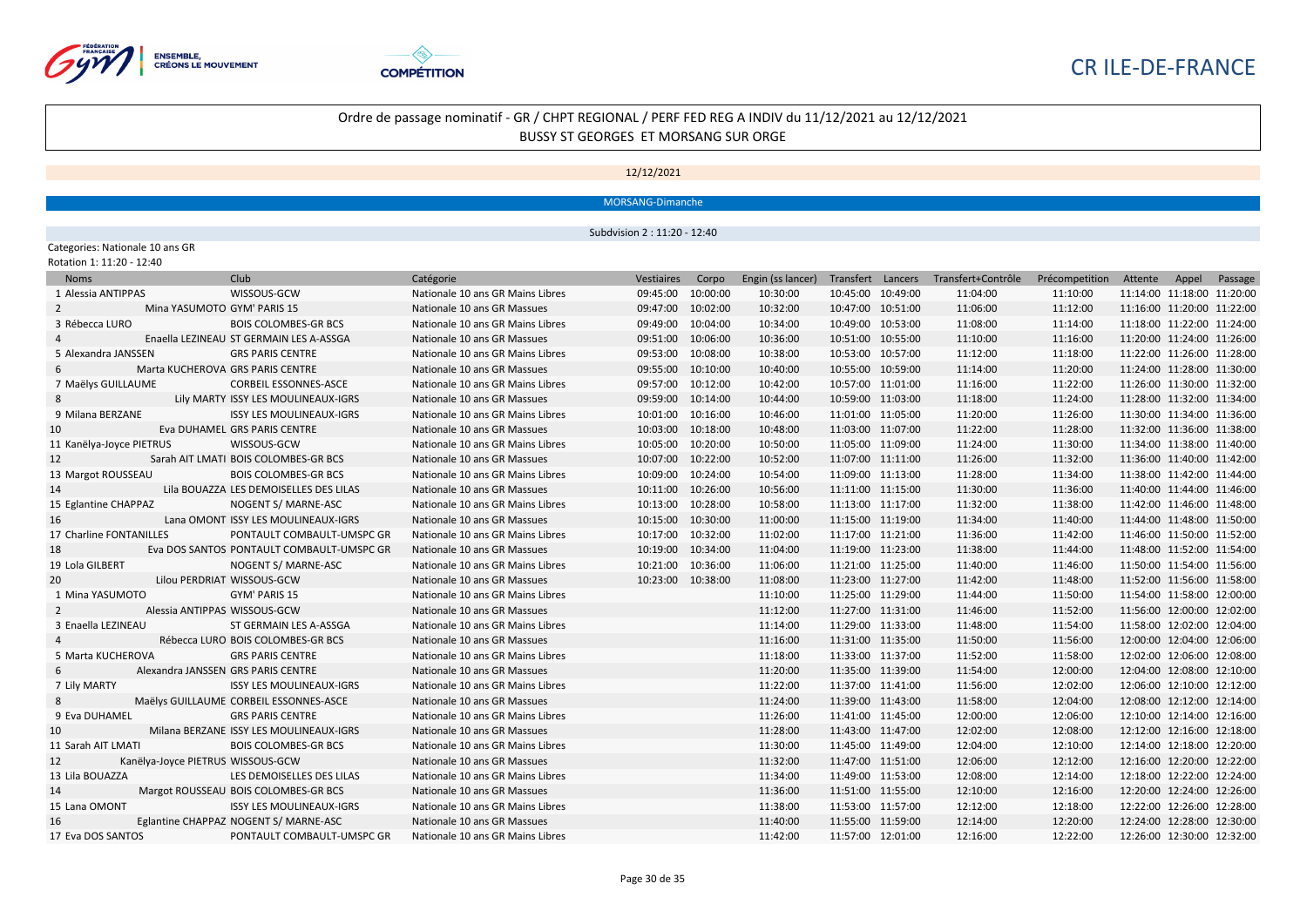



|                   |                                                 |                                  | 12/12/2021       |          |                   |          |          |                            |
|-------------------|-------------------------------------------------|----------------------------------|------------------|----------|-------------------|----------|----------|----------------------------|
|                   |                                                 |                                  |                  |          |                   |          |          |                            |
|                   |                                                 |                                  | MORSANG-Dimanche |          |                   |          |          |                            |
|                   |                                                 |                                  |                  |          |                   |          |          |                            |
| 18                | Charline FONTANILLES PONTAULT COMBAULT-UMSPC GR | Nationale 10 ans GR Massues      |                  | 11:44:00 | 11:59:00 12:03:00 | 12:18:00 | 12:24:00 | 12:28:00 12:32:00 12:34:00 |
| 19 Lilou PERDRIAT | WISSOUS-GCW                                     | Nationale 10 ans GR Mains Libres |                  | 11:46:00 | 12:01:00 12:05:00 | 12:20:00 | 12:26:00 | 12:30:00 12:34:00 12:36:00 |
| 20                | Lola GILBERT NOGENT S/ MARNE-ASC                | Nationale 10 ans GR Massues      |                  | 11:48:00 | 12:03:00 12:07:00 | 12:22:00 | 12:28:00 | 12:32:00 12:36:00 12:38:00 |
|                   |                                                 |                                  |                  |          |                   |          |          |                            |
|                   |                                                 |                                  | Palmarès - 12:40 |          |                   |          |          |                            |

Page 31 de 35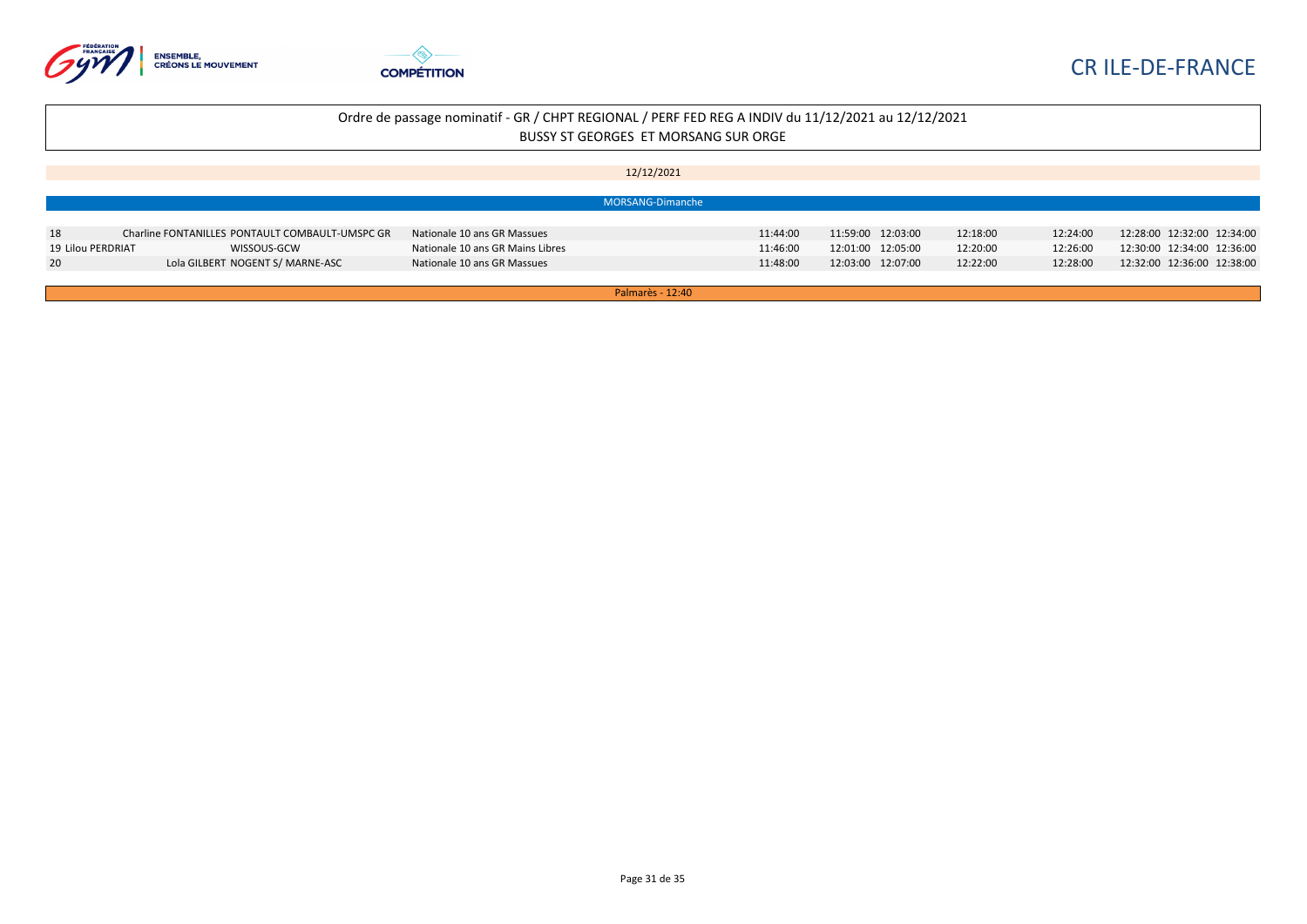



#### 12/12/2021

MORSANG-Dimanche

Après-midi - 14:00

Subdvision 1 : 14:00 - 15:20

Categories: Nationale 7-9 ans GR,Régional A 18 ans et +

Rotation 1: 14:00 - 15:20

| <b>Noms</b>              |                           | Club                                     | Catégorie                          | Vestiaires        | Corpo    | Engin (ss lancer) | Transfert Lancers | Transfert+Contrôle | Précompetition | Attente                    | Appel | Passage |
|--------------------------|---------------------------|------------------------------------------|------------------------------------|-------------------|----------|-------------------|-------------------|--------------------|----------------|----------------------------|-------|---------|
| 1 Mathilde LEFORT        |                           | <b>RUEIL ATHLETIC CLUB GRS</b>           | Nationale 7-9 ans GR Mains Libres  | 12:25:00          | 12:40:00 | 13:10:00          | 13:25:00 13:29:00 | 13:44:00           | 13:50:00       | 13:54:00 13:58:00 14:00:00 |       |         |
| $\mathcal{P}$            | Eline BRASSART MORSANG GR |                                          | Régional A 18 ans et + Engin Libre | 12:27:00          | 12:42:00 | 13:12:00          | 13:27:00 13:31:00 | 13:46:00           | 13:52:00       | 13:56:00 14:00:00 14:02:00 |       |         |
| 3 Carmen HAMMICHE        |                           | LES DEMOISELLES DES LILAS                | Nationale 7-9 ans GR Mains Libres  | 12:29:00          | 12:44:00 | 13:14:00          | 13:29:00 13:33:00 | 13:48:00           | 13:54:00       | 13:58:00 14:02:00 14:04:00 |       |         |
|                          |                           | Gabrielle VERNET PARIS RYTHMIQUE         | Régional A 18 ans et + Engin Libre | 12:31:00          | 12:46:00 | 13:16:00          | 13:31:00 13:35:00 | 13:50:00           | 13:56:00       | 14:00:00 14:04:00 14:06:00 |       |         |
| 5 Viktoria PODKOLZINA    |                           | <b>GRS PARIS CENTRE</b>                  | Nationale 7-9 ans GR Mains Libres  | 12:33:00          | 12:48:00 | 13:18:00          | 13:33:00 13:37:00 | 13:52:00           | 13:58:00       | 14:02:00 14:06:00 14:08:00 |       |         |
|                          |                           | Sophie NOEL RAMBOUILLET-RSGR             | Régional A 18 ans et + Engin Libre | 12:35:00          | 12:50:00 | 13:20:00          | 13:35:00 13:39:00 | 13:54:00           | 14:00:00       | 14:04:00 14:08:00 14:10:00 |       |         |
| 7 Loreva ROQUELAURE      |                           | BAILLY-ATECMLV <sup>2</sup> E            | Nationale 7-9 ans GR Mains Libres  | 12:37:00          | 12:52:00 | 13:22:00          | 13:37:00 13:41:00 | 13:56:00           | 14:02:00       | 14:06:00 14:10:00 14:12:00 |       |         |
|                          |                           | Sofia DOS SANTOS RAMBOUILLET-RSGR        | Régional A 18 ans et + Engin Libre | 12:39:00          | 12:54:00 | 13:24:00          | 13:39:00 13:43:00 | 13:58:00           | 14:04:00       | 14:08:00 14:12:00 14:14:00 |       |         |
| 9 Julie LEFEBVRE         |                           | WISSOUS-GCW                              | Nationale 7-9 ans GR Mains Libres  | 12:41:00          | 12:56:00 | 13:26:00          | 13:41:00 13:45:00 | 14:00:00           | 14:06:00       | 14:10:00 14:14:00 14:16:00 |       |         |
| 10                       |                           | Charlotte LAPIERRE VOISINS LE BX-VGRS    | Régional A 18 ans et + Engin Libre | 12:43:00          | 12:58:00 | 13:28:00          | 13:43:00 13:47:00 | 14:02:00           | 14:08:00       | 14:12:00 14:16:00 14:18:00 |       |         |
| 11 Elizaveta GOMON       |                           | <b>GRS PARIS CENTRE</b>                  | Nationale 7-9 ans GR Mains Libres  | 12:45:00          | 13:00:00 | 13:30:00          | 13:45:00 13:49:00 | 14:04:00           | 14:10:00       | 14:14:00 14:18:00 14:20:00 |       |         |
| 12                       |                           | Ophélia FABRE GRS GLACIERE XIII PARIS    | Régional A 18 ans et + Engin Libre | 12:47:00          | 13:02:00 | 13:32:00          | 13:47:00 13:51:00 | 14:06:00           | 14:12:00       | 14:16:00 14:20:00 14:22:00 |       |         |
| 13 Gabrielle SCHEERLINCK |                           | RUEIL ATHLETIC CLUB GRS                  | Nationale 7-9 ans GR Mains Libres  | 12:49:00          | 13:04:00 | 13:34:00          | 13:49:00 13:53:00 | 14:08:00           | 14:14:00       | 14:18:00 14:22:00 14:24:00 |       |         |
| 14                       | Solène ARTERO MENNECY GR  |                                          | Régional A 18 ans et + Engin Libre | 12:51:00          | 13:06:00 | 13:36:00          | 13:51:00 13:55:00 | 14:10:00           | 14:16:00       | 14:20:00 14:24:00 14:26:00 |       |         |
| 15 Chloe FORESTALI       |                           | <b>GRS PARIS CENTRE</b>                  | Nationale 7-9 ans GR Mains Libres  | 12:53:00          | 13:08:00 | 13:38:00          | 13:53:00 13:57:00 | 14:12:00           | 14:18:00       | 14:22:00 14:26:00 14:28:00 |       |         |
| 16                       |                           | Laura BOURBOULON GRS GLACIERE XIII PARIS | Régional A 18 ans et + Engin Libre | 12:55:00          | 13:10:00 | 13:40:00          | 13:55:00 13:59:00 | 14:14:00           | 14:20:00       | 14:24:00 14:28:00 14:30:00 |       |         |
| 17 Yaël BERNARD YATH     |                           | WISSOUS-GCW                              | Nationale 7-9 ans GR Mains Libres  | 12:57:00          | 13:12:00 | 13:42:00          | 13:57:00 14:01:00 | 14:16:00           | 14:22:00       | 14:26:00 14:30:00 14:32:00 |       |         |
| 18                       | Noémie CHOLLET MORSANG GR |                                          | Régional A 18 ans et + Engin Libre | 12:59:00          | 13:14:00 | 13:44:00          | 13:59:00 14:03:00 | 14:18:00           | 14:24:00       | 14:28:00 14:32:00 14:34:00 |       |         |
| 19 Léonie FREITAS        |                           | BAILLY-ATECMLV <sup>2</sup> E            | Nationale 7-9 ans GR Mains Libres  | 13:01:00          | 13:16:00 | 13:46:00          | 14:01:00 14:05:00 | 14:20:00           | 14:26:00       | 14:30:00 14:34:00 14:36:00 |       |         |
| 20                       |                           | Rose GUYOT CABRISI BRIIS SS FORGES-ABGRS | Régional A 18 ans et + Engin Libre | 13:03:00          | 13:18:00 | 13:48:00          | 14:03:00 14:07:00 | 14:22:00           | 14:28:00       | 14:32:00 14:36:00 14:38:00 |       |         |
| 21 Kim-liên VACHOT       |                           | <b>CERGY PONTOISE-CPGR</b>               | Nationale 7-9 ans GR Mains Libres  | 13:05:00          | 13:20:00 | 13:50:00          | 14:05:00 14:09:00 | 14:24:00           | 14:30:00       | 14:34:00 14:38:00 14:40:00 |       |         |
| 22                       |                           | Julia FERREIRA CLUB GYMNIQUE AULNAYSIEN  | Régional A 18 ans et + Engin Libre | 13:07:00          | 13:22:00 | 13:52:00          | 14:07:00 14:11:00 | 14:26:00           | 14:32:00       | 14:36:00 14:40:00 14:42:00 |       |         |
| 23 Billie MAUNOURY       |                           | LES DEMOISELLES DES LILAS                | Nationale 7-9 ans GR Mains Libres  | 13:09:00          | 13:24:00 | 13:54:00          | 14:09:00 14:13:00 | 14:28:00           | 14:34:00       | 14:38:00 14:42:00 14:44:00 |       |         |
| 24                       | Manon BOURDEAU MENNECY GR |                                          | Régional A 18 ans et + Engin Libre | 13:11:00          | 13:26:00 | 13:56:00          | 14:11:00 14:15:00 | 14:30:00           | 14:36:00       | 14:40:00 14:44:00 14:46:00 |       |         |
| 25 Lora HUART SIGISCAR   |                           | WISSOUS-GCW                              | Nationale 7-9 ans GR Mains Libres  | 13:13:00          | 13:28:00 | 13:58:00          | 14:13:00 14:17:00 | 14:32:00           | 14:38:00       | 14:42:00 14:46:00 14:48:00 |       |         |
| 26                       |                           | Sarah HEDDAK CLUB GYMNIQUE AULNAYSIEN    | Régional A 18 ans et + Engin Libre | 13:15:00          | 13:30:00 | 14:00:00          | 14:15:00 14:19:00 | 14:34:00           | 14:40:00       | 14:44:00 14:48:00 14:50:00 |       |         |
| 27 Osanna CORREIA        |                           | <b>CORBEIL ESSONNES-ASCE</b>             | Nationale 7-9 ans GR Mains Libres  | 13:17:00 13:32:00 |          | 14:02:00          | 14:17:00 14:21:00 | 14:36:00           | 14:42:00       | 14:46:00 14:50:00 14:52:00 |       |         |
| 28                       |                           | Ceylia CHENUIL ST CLOUD-UASSC            | Régional A 18 ans et + Engin Libre | 13:19:00 13:34:00 |          | 14:04:00          | 14:19:00 14:23:00 | 14:38:00           | 14:44:00       | 14:48:00 14:52:00 14:54:00 |       |         |
| 29 Loreva ROQUELAURE     |                           | BAILLY-ATECMLV <sup>2</sup> E            | Nationale 7-9 ans GR Massues       |                   |          | 14:06:00          | 14:21:00 14:25:00 | 14:40:00           | 14:46:00       | 14:50:00 14:54:00 14:56:00 |       |         |
| 30                       |                           | Julia LEBORNE GRS GLACIERE XIII PARIS    | Régional A 18 ans et + Engin Libre | 13:23:00 13:38:00 |          | 14:08:00          | 14:23:00 14:27:00 | 14:42:00           | 14:48:00       | 14:52:00 14:56:00 14:58:00 |       |         |
| 31 Chloe FORESTALI       |                           | <b>GRS PARIS CENTRE</b>                  | Nationale 7-9 ans GR Massues       |                   |          | 14:10:00          | 14:25:00 14:29:00 | 14:44:00           | 14:50:00       | 14:54:00 14:58:00 15:00:00 |       |         |
| 32                       |                           | Phoebe ACHOUR GYM AGRES VELIZY           | Régional A 18 ans et + Engin Libre | 13:27:00 13:42:00 |          | 14:12:00          | 14:27:00 14:31:00 | 14:46:00           | 14:52:00       | 14:56:00 15:00:00 15:02:00 |       |         |
| 33 Elizaveta GOMON       |                           | <b>GRS PARIS CENTRE</b>                  | Nationale 7-9 ans GR Massues       |                   |          | 14:14:00          | 14:29:00 14:33:00 | 14:48:00           | 14:54:00       | 14:58:00 15:02:00 15:04:00 |       |         |
| 34                       |                           | <b>Ilona ROUX MENNECY GR</b>             | Régional A 18 ans et + Engin Libre | 13:31:00 13:46:00 |          | 14:16:00          | 14:31:00 14:35:00 | 14:50:00           | 14:56:00       | 15:00:00 15:04:00 15:06:00 |       |         |
| 35 Léonie FREITAS        |                           | BAILLY-ATECMLV <sup>2</sup> E            | Nationale 7-9 ans GR Massues       |                   |          | 14:18:00          | 14:33:00 14:37:00 | 14:52:00           | 14:58:00       | 15:02:00 15:06:00 15:08:00 |       |         |
|                          |                           |                                          |                                    |                   |          |                   |                   |                    |                |                            |       |         |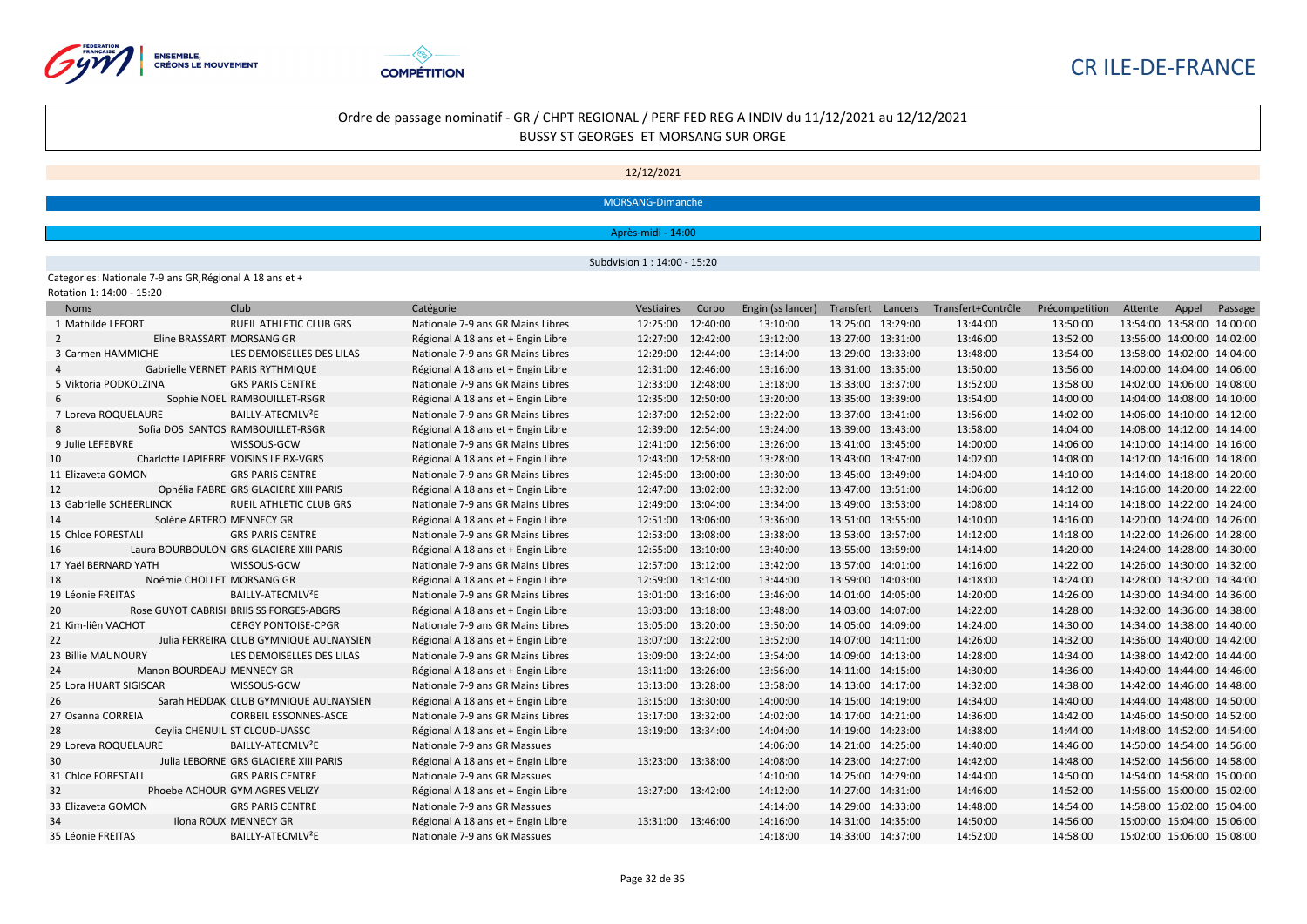



|    | MORSANG-Dimanche                          |                                    |                   |          |                   |          |          |                            |  |
|----|-------------------------------------------|------------------------------------|-------------------|----------|-------------------|----------|----------|----------------------------|--|
|    |                                           |                                    |                   |          |                   |          |          |                            |  |
| 36 | Shana FABRA MORSANG GR                    | Régional A 18 ans et + Engin Libre | 13:35:00 13:50:00 | 14:20:00 | 14:35:00 14:39:00 | 14:54:00 | 15:00:00 | 15:04:00 15:08:00 15:10:00 |  |
| 37 |                                           |                                    | 13:37:00 13:52:00 | 14:22:00 | 14:37:00 14:41:00 | 14:56:00 | 15:02:00 | 15:06:00 15:10:00 15:12:00 |  |
| 38 | Annabel DESSAUX BOIS COLOMBES-GR BCS      | Régional A 18 ans et + Engin Libre | 13:39:00 13:54:00 | 14:24:00 | 14:39:00 14:43:00 | 14:58:00 | 15:04:00 | 15:08:00 15:12:00 15:14:00 |  |
| 39 |                                           |                                    | 13:41:00 13:56:00 | 14:26:00 | 14:41:00 14:45:00 | 15:00:00 | 15:06:00 | 15:10:00 15:14:00 15:16:00 |  |
| 40 | Séléna DELMOTTE LES DEMOISELLES DES LILAS | Régional A 18 ans et + Engin Libre | 13:43:00 13:58:00 | 14:28:00 | 14:43:00 14:47:00 | 15:02:00 | 15:08:00 | 15:12:00 15:16:00 15:18:00 |  |
|    |                                           |                                    |                   |          |                   |          |          |                            |  |
|    | Palmarès - 15:20                          |                                    |                   |          |                   |          |          |                            |  |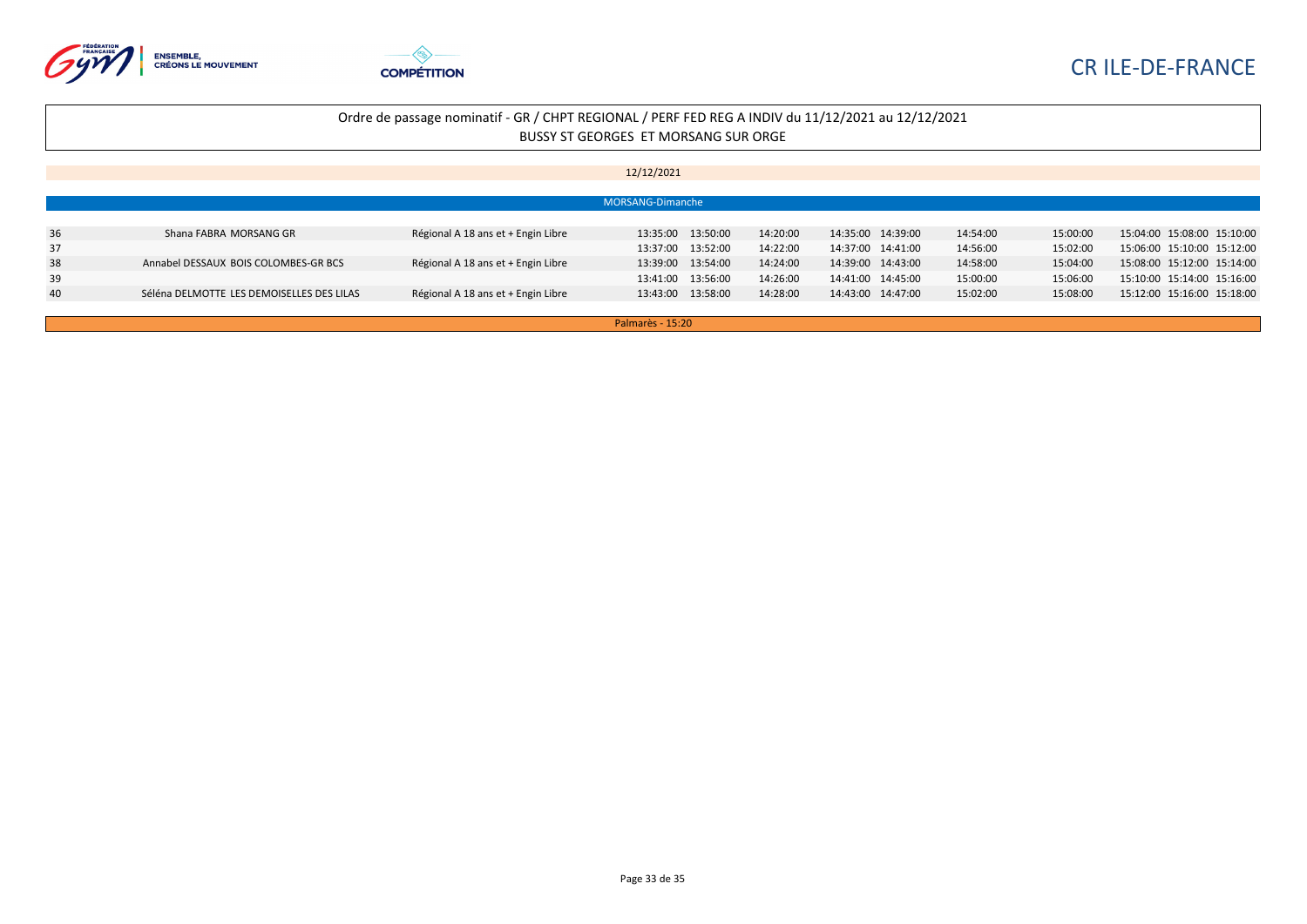



12/12/2021

MORSANG-Dimanche

Subdvision 3 : 16:00 - 18:00

#### Categories: Nationale B 18 ans et plus GR

| Rotation 1: 16:00 - 18:00  |                                         |                                           |                   |          |                   |                   |                    |                |                            |                   |         |
|----------------------------|-----------------------------------------|-------------------------------------------|-------------------|----------|-------------------|-------------------|--------------------|----------------|----------------------------|-------------------|---------|
| <b>Noms</b>                | Club                                    | Catégorie                                 | Vestiaires        | Corpo    | Engin (ss lancer) | Transfert Lancers | Transfert+Contrôle | Précompetition | Attente                    | Appel             | Passage |
| 1 Justine PRONGUE          | BALLAINVILLIERS-GRB                     | Nationale B 18 ans et plus GR Ruban       | 14:25:00          | 14:40:00 | 15:10:00          | 15:25:00 15:29:00 | 15:44:00           | 15:50:00       | 15:54:00 15:58:00 16:00:00 |                   |         |
| $\overline{2}$             | Lilia KAMOUN IMAGYMS - BUSSY            | Nationale B 18 ans et plus GR Engin Libre | 14:27:00          | 14:42:00 | 15:12:00          | 15:27:00 15:31:00 | 15:46:00           | 15:52:00       | 15:56:00 16:00:00 16:02:00 |                   |         |
| 3 Fany GAYCHET             | <b>CERGY PONTOISE-CPGR</b>              | Nationale B 18 ans et plus GR Ruban       | 14:29:00          | 14:44:00 | 15:14:00          | 15:29:00 15:33:00 | 15:48:00           | 15:54:00       | 15:58:00 16:02:00 16:04:00 |                   |         |
| Diane VILANDRAU THIAIS-TGR |                                         | Nationale B 18 ans et plus GR Engin Libre | 14:31:00          | 14:46:00 | 15:16:00          | 15:31:00 15:35:00 | 15:50:00           | 15:56:00       | 16:00:00 16:04:00 16:06:00 |                   |         |
| 5 Nolwenn PRONGUE          | BALLAINVILLIERS-GRB                     | Nationale B 18 ans et plus GR Ruban       | 14:33:00          | 14:48:00 | 15:18:00          | 15:33:00 15:37:00 | 15:52:00           | 15:58:00       | 16:02:00 16:06:00 16:08:00 |                   |         |
|                            | Andréa PACURARIU RAMBOUILLET-RSGR       | Nationale B 18 ans et plus GR Engin Libre | 14:35:00          | 14:50:00 | 15:20:00          | 15:35:00 15:39:00 | 15:54:00           | 16:00:00       | 16:04:00 16:08:00 16:10:00 |                   |         |
| 7 Eva ADNANE               | <b>SUCY-GR SUCY</b>                     | Nationale B 18 ans et plus GR Ruban       | 14:37:00          | 14:52:00 | 15:22:00          | 15:37:00 15:41:00 | 15:56:00           | 16:02:00       | 16:06:00 16:10:00 16:12:00 |                   |         |
| 8                          | Alicia LEGENDRE LA FERTE MAISSE-GRFM    | Nationale B 18 ans et plus GR Engin Libre | 14:39:00          | 14:54:00 | 15:24:00          | 15:39:00 15:43:00 | 15:58:00           | 16:04:00       | 16:08:00 16:12:00 16:14:00 |                   |         |
| 9 Marcelline MAILLET       | CORBEIL ESSONNES-ASCE                   | Nationale B 18 ans et plus GR Ruban       | 14:41:00          | 14:56:00 | 15:26:00          | 15:41:00 15:45:00 | 16:00:00           | 16:06:00       | 16:10:00 16:14:00 16:16:00 |                   |         |
| 10                         | Fiona ZONTA LA FERTE MAISSE-GRFM        | Nationale B 18 ans et plus GR Engin Libre | 14:43:00          | 14:58:00 | 15:28:00          | 15:43:00 15:47:00 | 16:02:00           | 16:08:00       | 16:12:00 16:16:00 16:18:00 |                   |         |
| 11 Maelys MICHEL           | <b>GRS PARIS CENTRE</b>                 | Nationale B 18 ans et plus GR Ruban       | 14:45:00          | 15:00:00 | 15:30:00          | 15:45:00 15:49:00 | 16:04:00           | 16:10:00       | 16:14:00 16:18:00 16:20:00 |                   |         |
| 12                         | Caroline GREMARE BALLAINVILLIERS-GRB    | Nationale B 18 ans et plus GR Engin Libre | 14:47:00          | 15:02:00 | 15:32:00          | 15:47:00 15:51:00 | 16:06:00           | 16:12:00       | 16:16:00 16:20:00 16:22:00 |                   |         |
| 13 Oceane MICHEL           | <b>ISSY LES MOULINEAUX-IGRS</b>         | Nationale B 18 ans et plus GR Ruban       | 14:49:00          | 15:04:00 | 15:34:00          | 15:49:00 15:53:00 | 16:08:00           | 16:14:00       | 16:18:00 16:22:00 16:24:00 |                   |         |
| 14                         | Marie LACHAMBRE CERGY PONTOISE-CPGR     | Nationale B 18 ans et plus GR Engin Libre | 14:51:00          | 15:06:00 | 15:36:00          | 15:51:00 15:55:00 | 16:10:00           | 16:16:00       | 16:20:00 16:24:00 16:26:00 |                   |         |
| 15 Laura SEYS              | <b>CRETEIL-USC GR</b>                   | Nationale B 18 ans et plus GR Ruban       | 14:53:00          | 15:08:00 | 15:38:00          | 15:53:00 15:57:00 | 16:12:00           | 16:18:00       | 16:22:00 16:26:00 16:28:00 |                   |         |
| 16                         | Zoe MOUTH COURBEVOIE GYM' RYTHMIQUE     | Nationale B 18 ans et plus GR Engin Libre | 14:55:00          | 15:10:00 | 15:40:00          | 15:55:00 15:59:00 | 16:14:00           | 16:20:00       | 16:24:00 16:28:00 16:30:00 |                   |         |
| 17 Maëlys MARIN            | <b>THIAIS-TGR</b>                       | Nationale B 18 ans et plus GR Ruban       | 14:57:00 15:12:00 |          | 15:42:00          | 15:57:00 16:01:00 | 16:16:00           | 16:22:00       | 16:26:00 16:30:00 16:32:00 |                   |         |
| 18                         | Ambre VALLET GRS PARIS CENTRE           | Nationale B 18 ans et plus GR Engin Libre | 14:59:00          | 15:14:00 | 15:44:00          | 15:59:00 16:03:00 | 16:18:00           | 16:24:00       | 16:28:00 16:32:00 16:34:00 |                   |         |
| 19 Maelys LE MOUROUX       | BALLAINVILLIERS-GRB                     | Nationale B 18 ans et plus GR Ruban       | 15:01:00          | 15:16:00 | 15:46:00          | 16:01:00 16:05:00 | 16:20:00           | 16:26:00       | 16:30:00 16:34:00 16:36:00 |                   |         |
| 20                         | Marine GOUDROYE RUEIL ATHLETIC CLUB GRS | Nationale B 18 ans et plus GR Engin Libre | 15:03:00          | 15:18:00 | 15:48:00          | 16:03:00 16:07:00 | 16:22:00           | 16:28:00       | 16:32:00 16:36:00 16:38:00 |                   |         |
| 21 Laureline BARRAS        | <b>ISSY LES MOULINEAUX-IGRS</b>         | Nationale B 18 ans et plus GR Ruban       | 15:05:00 15:20:00 |          | 15:50:00          | 16:05:00 16:09:00 | 16:24:00           | 16:30:00       | 16:34:00 16:38:00 16:40:00 |                   |         |
| 22                         | Anna SALAUN CRETEIL-USC GR              | Nationale B 18 ans et plus GR Engin Libre | 15:07:00          | 15:22:00 | 15:52:00          | 16:07:00 16:11:00 | 16:26:00           | 16:32:00       | 16:36:00 16:40:00 16:42:00 |                   |         |
| 23 Lou PHILIPPE            | <b>CRETEIL-USC GR</b>                   | Nationale B 18 ans et plus GR Ruban       | 15:09:00          | 15:24:00 | 15:54:00          | 16:09:00 16:13:00 | 16:28:00           | 16:34:00       | 16:38:00 16:42:00 16:44:00 |                   |         |
| 24                         | Roxane DESOL ISSY LES MOULINEAUX-IGRS   | Nationale B 18 ans et plus GR Engin Libre | 15:11:00          | 15:26:00 | 15:56:00          | 16:11:00 16:15:00 | 16:30:00           | 16:36:00       | 16:40:00 16:44:00 16:46:00 |                   |         |
| 25 Nina SERRADJ            | <b>CRETEIL-USC GR</b>                   | Nationale B 18 ans et plus GR Ruban       | 15:13:00          | 15:28:00 | 15:58:00          | 16:13:00 16:17:00 | 16:32:00           | 16:38:00       | 16:42:00 16:46:00 16:48:00 |                   |         |
| 26                         | Maelenn AUFFRET GRS PARIS CENTRE        | Nationale B 18 ans et plus GR Engin Libre | 15:15:00          | 15:30:00 | 16:00:00          | 16:15:00 16:19:00 | 16:34:00           | 16:40:00       | 16:44:00 16:48:00 16:50:00 |                   |         |
| 27 Pauline PERENNES        | BALLAINVILLIERS-GRB                     | Nationale B 18 ans et plus GR Ruban       | 15:17:00          | 15:32:00 | 16:02:00          | 16:17:00 16:21:00 | 16:36:00           | 16:42:00       | 16:46:00 16:50:00 16:52:00 |                   |         |
| 28                         | Cloé GIALDRONE LA FERTE MAISSE-GRFM     | Nationale B 18 ans et plus GR Engin Libre | 15:19:00          | 15:34:00 | 16:04:00          | 16:19:00 16:23:00 | 16:38:00           | 16:44:00       | 16:48:00 16:52:00 16:54:00 |                   |         |
| 29 Clara DO RIO            | RUEIL ATHLETIC CLUB GRS                 | Nationale B 18 ans et plus GR Ruban       | 15:21:00 15:36:00 |          | 16:06:00          | 16:21:00 16:25:00 | 16:40:00           | 16:46:00       | 16:50:00 16:54:00 16:56:00 |                   |         |
| 30                         |                                         |                                           |                   |          |                   |                   |                    |                |                            | 16:56:00 16:58:00 |         |
| 1 Lilia KAMOUN             | <b>IMAGYMS - BUSSY</b>                  | Nationale B 18 ans et plus GR Ruban       |                   |          | 16:10:00          | 16:25:00 16:29:00 | 16:44:00           | 16:50:00       | 16:54:00 16:58:00 17:00:00 |                   |         |
| 2                          | Justine PRONGUE BALLAINVILLIERS-GRB     | Nationale B 18 ans et plus GR Engin Libre |                   |          | 16:12:00          | 16:27:00 16:31:00 | 16:46:00           | 16:52:00       | 16:56:00 17:00:00 17:02:00 |                   |         |
| 3 Diane VILANDRAU          | <b>THIAIS-TGR</b>                       | Nationale B 18 ans et plus GR Ruban       |                   |          | 16:14:00          | 16:29:00 16:33:00 | 16:48:00           | 16:54:00       | 16:58:00 17:02:00 17:04:00 |                   |         |
|                            | Fany GAYCHET CERGY PONTOISE-CPGR        | Nationale B 18 ans et plus GR Engin Libre |                   |          | 16:16:00          | 16:31:00 16:35:00 | 16:50:00           | 16:56:00       | 17:00:00 17:04:00 17:06:00 |                   |         |
| 5 Andréa PACURARIU         | RAMBOUILLET-RSGR                        | Nationale B 18 ans et plus GR Ruban       |                   |          | 16:18:00          | 16:33:00 16:37:00 | 16:52:00           | 16:58:00       | 17:02:00 17:06:00 17:08:00 |                   |         |
|                            | Nolwenn PRONGUE BALLAINVILLIERS-GRB     | Nationale B 18 ans et plus GR Engin Libre |                   |          | 16:20:00          | 16:35:00 16:39:00 | 16:54:00           | 17:00:00       | 17:04:00 17:08:00 17:10:00 |                   |         |
| 7 Alicia LEGENDRE          | LA FERTE MAISSE-GRFM                    | Nationale B 18 ans et plus GR Ruban       |                   |          | 16:22:00          | 16:37:00 16:41:00 | 16:56:00           | 17:02:00       | 17:06:00 17:10:00 17:12:00 |                   |         |